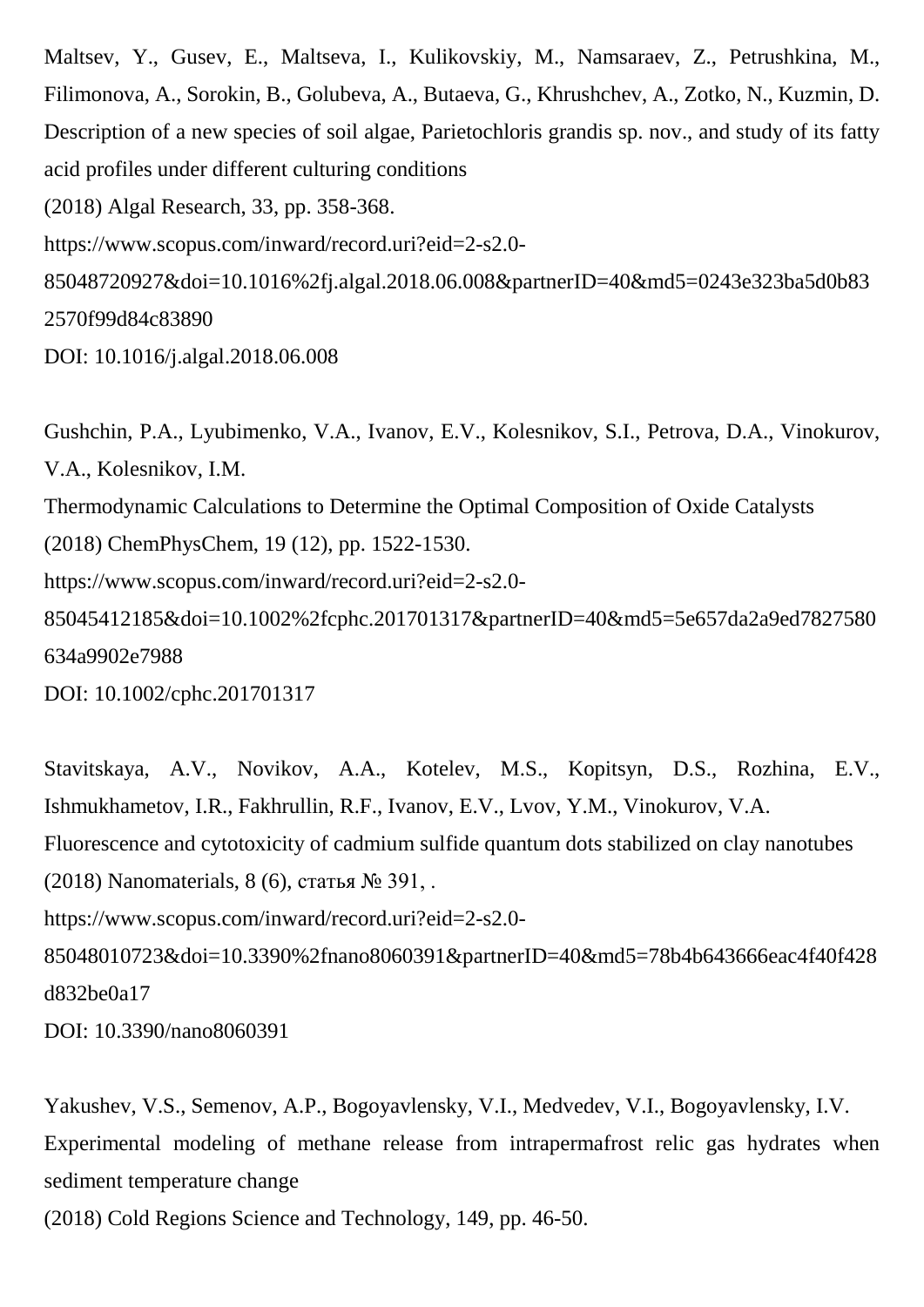```
https://www.scopus.com/inward/record.uri?eid=2-s2.0-
85042287059&doi=10.1016%2fj.coldregions.2018.02.007&partnerID=40&md5=f7235d1ace7
b66932299a96464d3902d
DOI: 10.1016/j.coldregions.2018.02.007
```
Lazzara, G., Cavallaro, G., Panchal, A., Fakhrullin, R., Stavitskaya, A., Vinokurov, V., Lvov, Y. An assembly of organic-inorganic composites using halloysite clay nanotubes (2018) Current Opinion in Colloid and Interface Science, 35, pp. 42-50. Цитировано 6 раз. https://www.scopus.com/inward/record.uri?eid=2-s2.0- 85041487682&doi=10.1016%2fj.cocis.2018.01.002&partnerID=40&md5=72b226fc148ed8ba4 8ca781fcc580a5f

DOI: 10.1016/j.cocis.2018.01.002

Stytsenko, V.D., Mel'nikov, D.P., Tkachenko, O.P., Savel'eva, E.V., Semenov, A.P., Kustov, L.M. Selective Hydrogenation of Acetylene and Physicochemical Properties of Pd–Fe/Al2O3 Bimetallic Catalysts (2018) Russian Journal of Physical Chemistry A, 92 (5), pp. 862-869. https://www.scopus.com/inward/record.uri?eid=2-s2.0- 85045749324&doi=10.1134%2fS0036024418050308&partnerID=40&md5=c0899accf79b88d 1487d3f17f44312a8 DOI: 10.1134/S0036024418050308

Vinokurov, V.A., Stavitskaya, A.V., Chudakov, Y.A., Glotov, A.P., Ivanov, E.V., Gushchin, P.A., Lvov, Y.M., Maximov, A.L., Muradov, A.V., Karakhanov, E.A. Core-shell nanoarchitecture: Schiff-base assisted synthesis of ruthenium in clay nanotubes (2018) Pure and Applied Chemistry, 90 (5), pp. 825-832. https://www.scopus.com/inward/record.uri?eid=2-s2.0-85041617006&doi=10.1515%2fpac-2017-0913&partnerID=40&md5=7a745f2f73f549abe99c6a6c0f745a23 DOI: 10.1515/pac-2017-0913

Mamaeva, A., Namsaraev, Z., Maltsev, Y., Gusev, E., Kulikovskiy, M., Petrushkina, M.,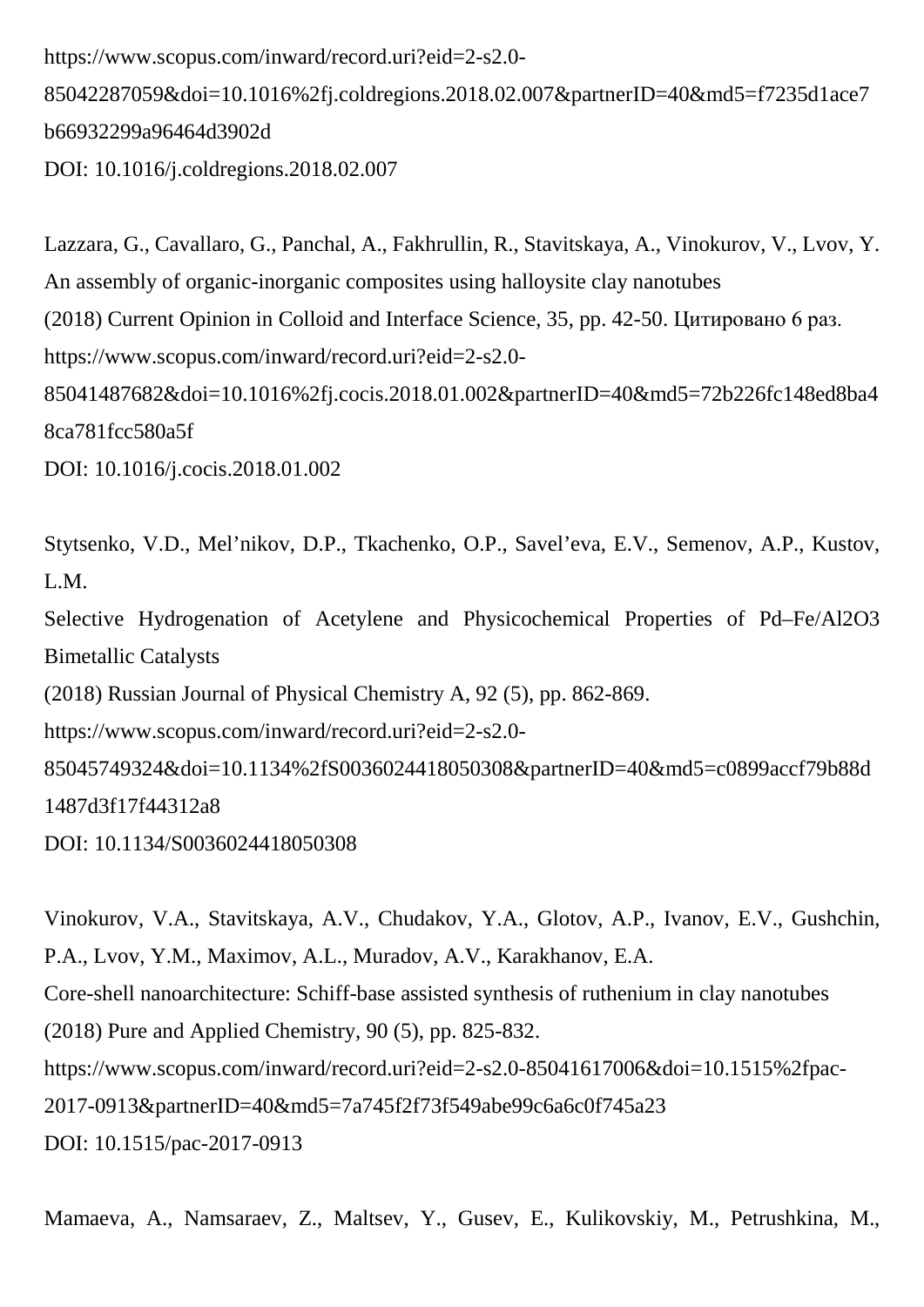Filimonova, A., Sorokin, B., Zotko, N., Vinokurov, V., Kopitsyn, D., Petrova, D., Novikov, A., Kuzmin, D.

Simultaneous increase in cellular content and volumetric concentration of lipids in Bracteacoccus bullatus cultivated at reduced nitrogen and phosphorus concentrations

(2018) Journal of Applied Phycology, pp. 1-10. Article in Press.

https://www.scopus.com/inward/record.uri?eid=2-s2.0-85045722702&doi=10.1007%2fs10811-

018-1471-9&partnerID=40&md5=3e3d0ec1bc3e3874304eba7482f0dd68

DOI: 10.1007/s10811-018-1471-9

Filippov, A., Petrova, D., Falina, I., Kononenko, N., Ivanov, E., Lvov, Y., Vinokurov, V. Transport asymmetry of novel bi-layer hybrid perfluorinated membranes on the base of MF-4SC modified by halloysite nanotubes with platinum (2018) Polymers, 10 (4), статья № 366, . https://www.scopus.com/inward/record.uri?eid=2-s2.0- 85044421178&doi=10.3390%2fpolym10040366&partnerID=40&md5=8d7d88038e3001ece96 591d4409b879d

DOI: 10.3390/polym10040366

Lazoryak, B.I., Deyneko, D.V., Aksenov, S.M., Stefanovich, S.Y., Fortalnova, E.A., Petrova, D.A., Baryshnikova, O.V., Kosmyna, M.B., Shekhovtsov, A.N. Pure, lithium- or magnesium-doped ferroelectric single crystals of Ca9Y(VO4)7: Cation arrangements and phase transitions (2018) Zeitschrift fur Kristallographie - Crystalline Materials, . Article in Press.

https://www.scopus.com/inward/record.uri?eid=2-s2.0-85045522687&doi=10.1515%2fzkri-

2017-2132&partnerID=40&md5=54dbf72a30bc3f34f9aa3839245b2ce9

DOI: 10.1515/zkri-2017-2132

Frolov, E.N., Zayulina, K.S., Kopitsyn, D.S., Kublanov, I.V., Bonch-Osmolovskaya, E.A., Chernyh, N.A.

Desulfothermobacter acidiphilus gen. nov., sp. nov., a thermoacidophilic sulfate-reducing bacterium isolated from a terrestrial hot spring

(2018) International journal of systematic and evolutionary microbiology, 68 (3), pp. 871-875.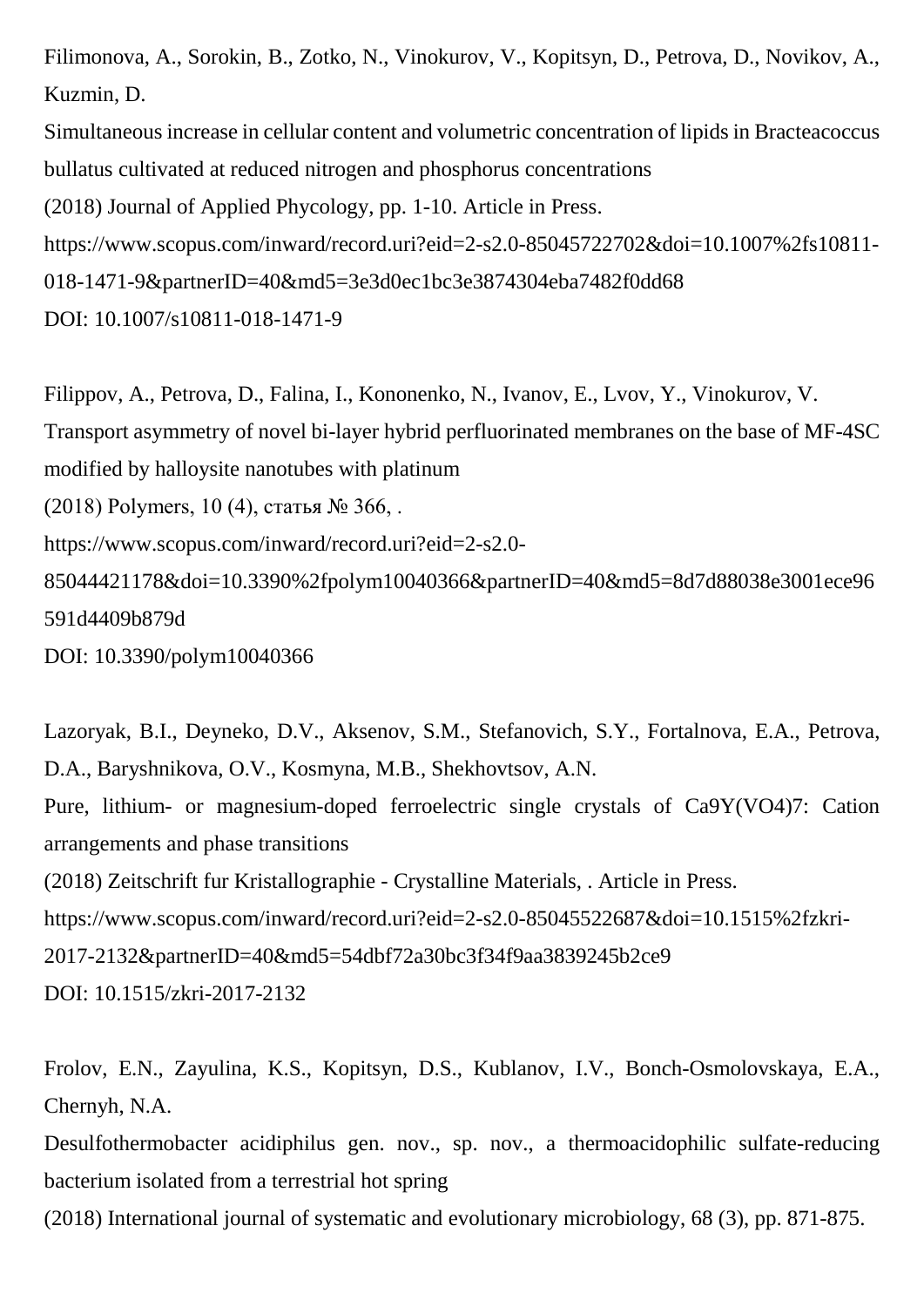https://www.scopus.com/inward/record.uri?eid=2-s2.0-

85043401401&doi=10.1099%2fijsem.0.002599&partnerID=40&md5=2957a30fb4bac83af6e9f ad5de89c309

DOI: 10.1099/ijsem.0.002599

Bobkova, E.S., Tatarinov, A.V., Ivanov, E.V., Gushchin, P.A. Hydrogen Peroxide Formation in Boiling Water Plasma of Electrolyte-Cathode Discharge (2018) High Energy Chemistry, 52 (2), pp. 171-182. https://www.scopus.com/inward/record.uri?eid=2-s2.0- 85044718515&doi=10.1134%2fS0018143918020042&partnerID=40&md5=2130c8e6f256d21 3f0fef8dd423d2ebe DOI: 10.1134/S0018143918020042

Stavitskaya, A.V., Glotov, A.P., Ivanov, E.V., Maksimov, A.L., Karakhanov, E.A., Vinokurov, V.A.

Correction to: Study of the Oxidation Products of Light Oil Aromatic Compounds Using Ultrahigh Resolution Mass Spectrometry (Chemistry and Technology of Fuels and Oils, (2018), 53, 6, (891-896), 10.1007/s10553-018-0878-y)

(2018) Chemistry and Technology of Fuels and Oils, 54 (1), p. 122.

https://www.scopus.com/inward/record.uri?eid=2-s2.0-85046030345&doi=10.1007%2fs10553-

018-0905-z&partnerID=40&md5=da0fab993682871234c85a5c42d2ee4d

DOI: 10.1007/s10553-018-0905-z

Glotov, A.P., Levshakov, N.S., Artemova, M.I., Smirnova, E.M., Vutolkina, A.V., Lysenko, S.V. Sulfur-Reducing Additives Based on Aluminosilicates Al-SBA-15 and Al-SBA-16 for Cracking catalysts

(2018) Chemistry and Technology of Fuels and Oils, 54 (1), pp. 15-23.

https://www.scopus.com/inward/record.uri?eid=2-s2.0-85046013140&doi=10.1007%2fs10553-

018-0892-0&partnerID=40&md5=1e10f3f4fc78c36438fda24fa46f20ae

DOI: 10.1007/s10553-018-0892-0

Roldughin, V.I., Filippov, A.N., Kharitonova, T.V.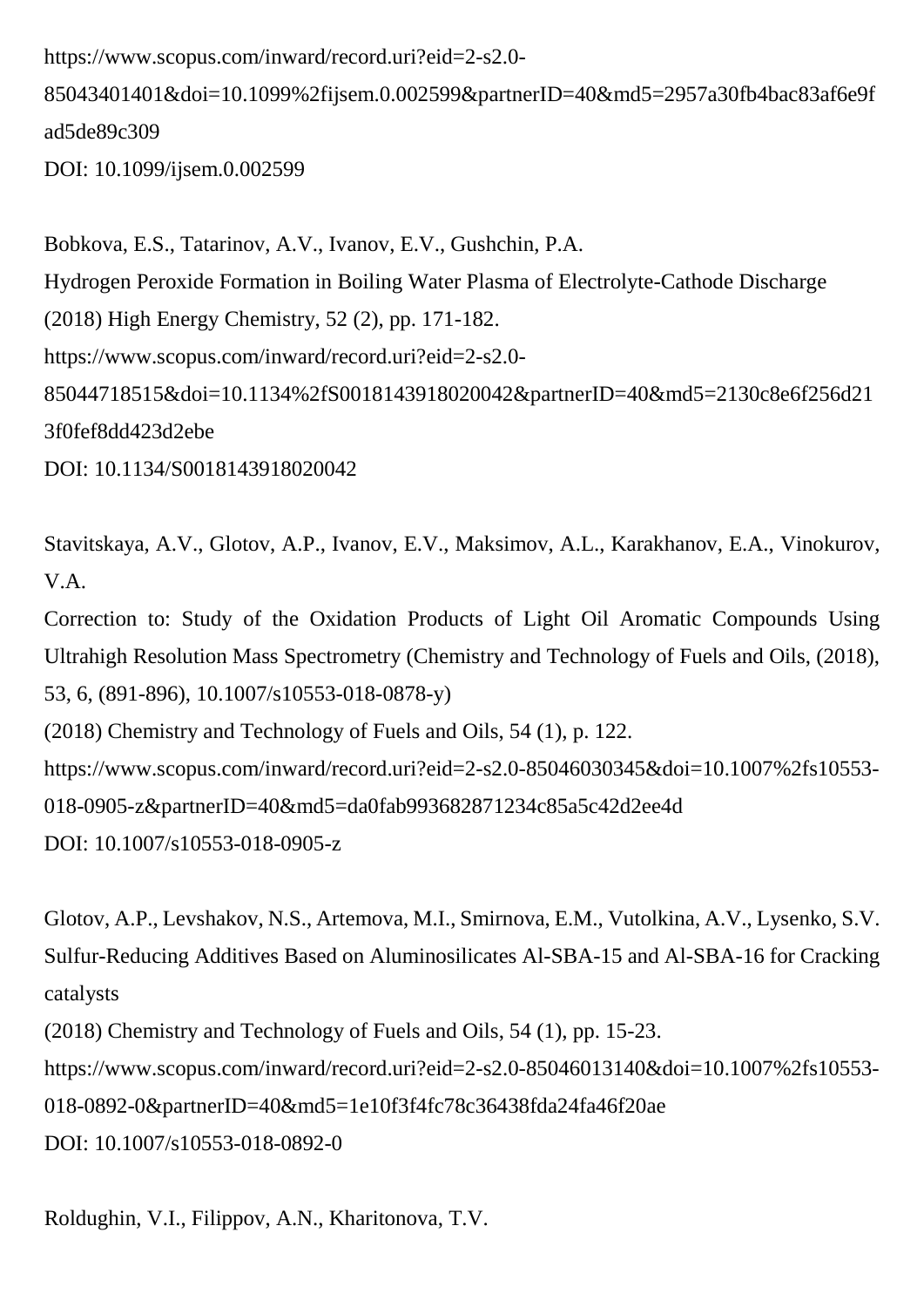Electrophoretic Mobility of a Polyelectrolyte Capsule (2018) Colloid Journal, 80 (2), pp. 189-198. https://www.scopus.com/inward/record.uri?eid=2-s2.0- 85044675892&doi=10.1134%2fS1061933X18020060&partnerID=40&md5=06d156a4746b99 2ce4b62c0189b08e1c DOI: 10.1134/S1061933X18020060

Glotov, A.P., Levshakov, N.S., Vutolkina, A.V., Lysenko, S.V. Bimetallic Sulfur-Reducing Additives Based on Al–MCM-41 Structured Aluminosilicate for Cracking Catalysts (2018) Petroleum Chemistry, 58 (3), pp. 214-219. https://www.scopus.com/inward/record.uri?eid=2-s2.0- 85044825071&doi=10.1134%2fS0965544118030088&partnerID=40&md5=583506c99b24da8 16f501a8f26d27e3c

DOI: 10.1134/S0965544118030088

Stoporev, A.S., Semenov, A.P., Medvedev, V.I., Sizikov, A.A., Gushchin, P.A., Vinokurov, V.A., Manakov, A.Y.

Visual observation of gas hydrates nucleation and growth at a water – organic liquid interface (2018) Journal of Crystal Growth, 485, pp. 54-68.

https://www.scopus.com/inward/record.uri?eid=2-s2.0-

85044347251&doi=10.1016%2fj.jcrysgro.2018.01.002&partnerID=40&md5=15b2b53ed9272b 1e3718813ed6cfa3b3

DOI: 10.1016/j.jcrysgro.2018.01.002

Gushchin, P.A., Antonov, S.V., Mishin, A.S., Khamidullina, I.V., Gushchina, Y.F., Khlebnikov, V.N.

Physicochemical Mechanisms of Light Oil Oxidation During Extraction from High-Temperature Low-Permeability Oil Reservoirs

(2018) Chemistry and Technology of Fuels and Oils, 54 (1), pp. 64-71.

https://www.scopus.com/inward/record.uri?eid=2-s2.0-85046028752&doi=10.1007%2fs10553-

018-0899-6&partnerID=40&md5=f285166c7b59175709068a846d76aedf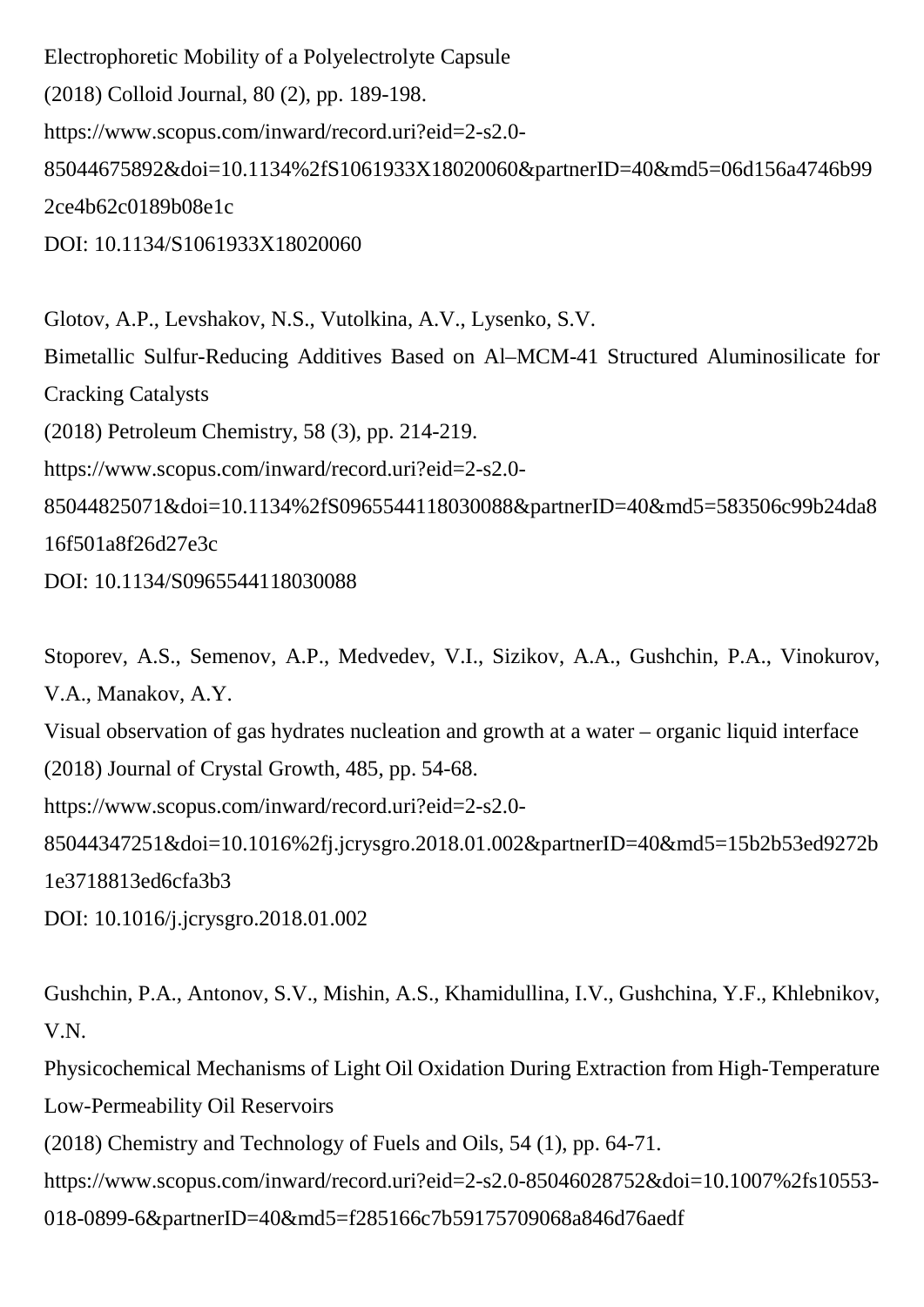Ryzhikh, P.O., Filippov, A.N. A Cell Model of a Membrane with Allowance for Variable Viscosity of Liquid in Porous Shells of Spherical Grains (2018) Colloid Journal, 80 (2), pp. 199-206. https://www.scopus.com/inward/record.uri?eid=2-s2.0- 85044642084&doi=10.1134%2fS1061933X18020072&partnerID=40&md5=a08ca0ff19d0d0c 4d1911533ca447fd9 DOI: 10.1134/S1061933X18020072

Almyasheva, N.R., Shuktueva, M.I., Petrova, D.A., Kopitsyn, D.S., Kotelev, M.S., Vinokurov, V.A., Novikov, A.A. Biodiesel fuel production by Aspergillus niger whole-cell biocatalyst in optimized medium (2018) Mycoscience, 59 (2), pp. 99-104. https://www.scopus.com/inward/record.uri?eid=2-s2.0- 85039761712&doi=10.1016%2fj.myc.2017.09.003&partnerID=40&md5=050a02de661a08937 f52e869d5fde4ff DOI: 10.1016/j.myc.2017.09.003

Stefanovich, S.Y., Petrova, D.A., Morozov, V.A., Fortalnova, E.A., Belov, D.A., Deyneko, D.V., Barishnikova, O.V., Belik, A.A., Lazoryak, B.I. Enhanced nonlinear optical activity and Ca2+-conductivity in Са10.5-xPbx(VO4)7 ferroelectrics (2018) Journal of Alloys and Compounds, 735, pp. 1826-1837. Цитирован(ы) 1 раз. https://www.scopus.com/inward/record.uri?eid=2-s2.0- 85036451218&doi=10.1016%2fj.jallcom.2017.11.172&partnerID=40&md5=dc4bb78f76623e6 7466d96475ad0872e DOI: 10.1016/j.jallcom.2017.11.172

Stytsenko, V.D.

Kinetic Description of Heterogeneous Catalytic Processes Using Adsorption Substitution Reactions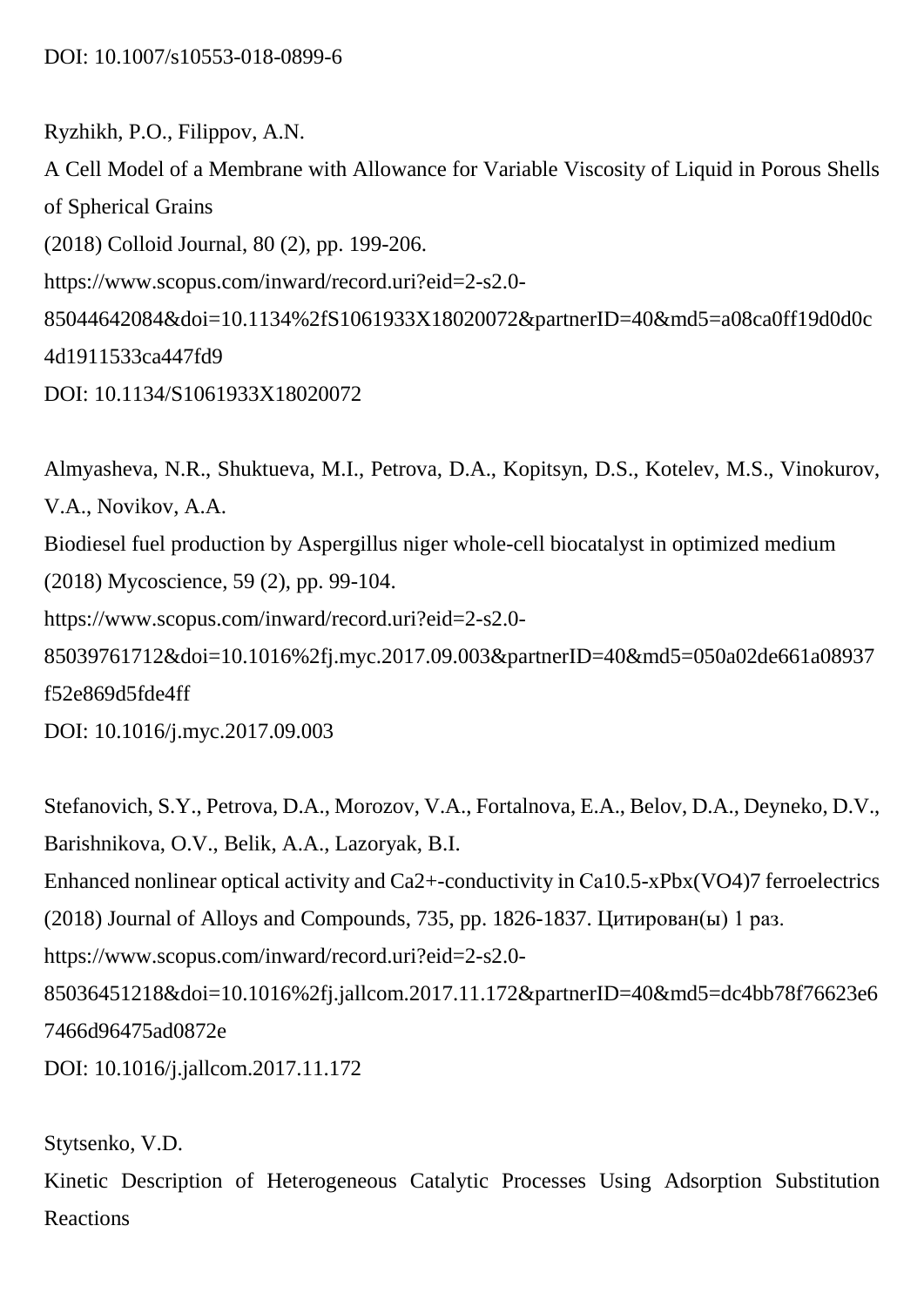(2018) Russian Journal of Physical Chemistry A, 92 (2), pp. 244-254. https://www.scopus.com/inward/record.uri?eid=2-s2.0- 85043241252&doi=10.1134%2fS003602441802022X&partnerID=40&md5=fbb39f695ff2b76 68abe488815529730 DOI: 10.1134/S003602441802022X

Sharma, P.R., Sinha, S., Yadav, R.S., Filippov, A.N. MHD mixed convective stagnation point flow along a vertical stretching sheet with heat source/sink (2018) International Journal of Heat and Mass Transfer, 117, pp. 780-786. https://www.scopus.com/inward/record.uri?eid=2-s2.0- 85032855252&doi=10.1016%2fj.ijheatmasstransfer.2017.10.026&partnerID=40&md5=809750 09386812b5d00f5a4b6546a07e DOI: 10.1016/j.ijheatmasstransfer.2017.10.026

Furtat, I.B., Vrazevsky, S.A., Kremlev, A.S., Gushchin, P.A. Robust control algorithm under mismatched disturbances (2018) International Congress on Ultra Modern Telecommunications and Control Systems and Workshops, 2017-November, pp. 61-66. Цитирован(ы) 1 раз. https://www.scopus.com/inward/record.uri?eid=2-s2.0- 85045316718&doi=10.1109%2fICUMT.2017.8255164&partnerID=40&md5=ad6bb700cc31d0 5987b2a375d1babd74 DOI: 10.1109/ICUMT.2017.8255164

Namsaraev, Z.B., Kadiev, K.M., Dandaev, A.U., Barkhutova, D.D., Mel'nikova, A.A., Ivanov, E.V.

Combined Hydrothermal Conversion of Biomass (Algae and Aquatic Vegetation) from Lake Baikal Littoral Zone and Heavy-Oil Resids to Produce Biofuel

(2018) Chemistry and Technology of Fuels and Oils, 53 (6), pp. 813-816.

https://www.scopus.com/inward/record.uri?eid=2-s2.0-85042385502&doi=10.1007%2fs10553-

018-0865-3&partnerID=40&md5=3e872046f7af4b3b060bab7d9bd7cb65

DOI: 10.1007/s10553-018-0865-3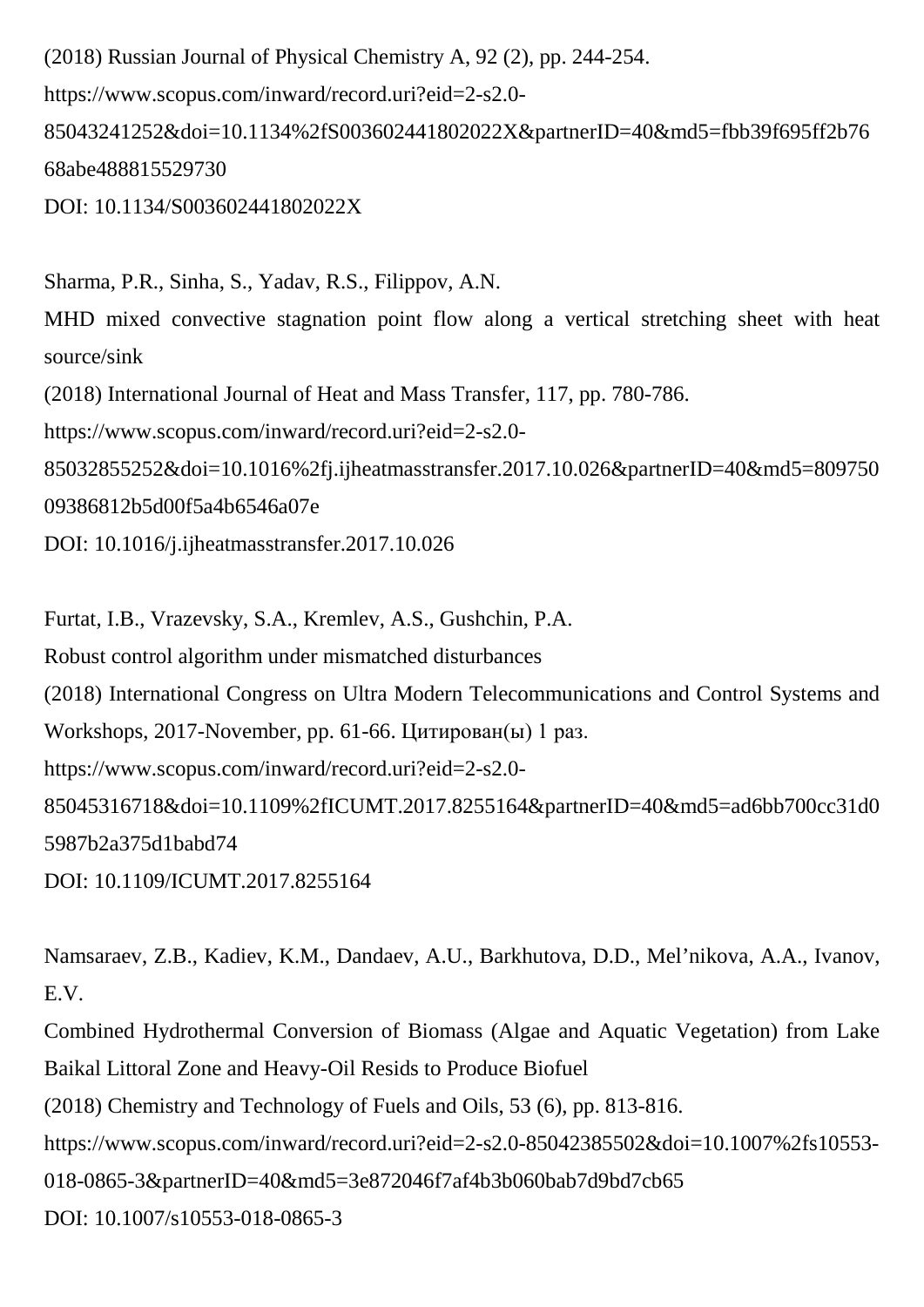Stavitskaya, A.V., Glotov, A.P., Ivanov, E.V., Maksimov, A.L., Karakhanov, E.A., Vinokurov, V.A.

Study of the Oxidation Products of Light Oil Aromatic Compounds Using Ultrahigh Resolution Mass Spectrometry

(2018) Chemistry and Technology of Fuels and Oils, 53 (6), pp. 891-896.

https://www.scopus.com/inward/record.uri?eid=2-s2.0-85042548562&doi=10.1007%2fs10553-

018-0878-y&partnerID=40&md5=8a8bb2c8976ff6850b5923b0ca6c5096

DOI: 10.1007/s10553-018-0878-y

Almyasheva, N.R., Golyshkin, A.V., Ziangirova, M.Y., Petrova, D.A., Krasnopolskaya, L.M. Production of lipolytic enzymes by xylotrophic Basidiomycetes (2018) Antibiotiki i Khimioterapiya, 63 (1-2), pp. 8-13. https://www.scopus.com/inward/record.uri?eid=2-s2.0- 85048694536&partnerID=40&md5=353f2f2d2f3abdb8d222ef7722eaeae4

Khanukaeva, D.Y., Filippov, A.N. Isothermal Flows of Micropolar Liquids: Formulation of Problems and Analytical Solutions (2018) Colloid Journal, 80 (1), pp. 14-36. Цитирован(ы) 1 раз. https://www.scopus.com/inward/record.uri?eid=2-s2.0- 85042513498&doi=10.1134%2fS1061933X18010040&partnerID=40&md5=3c258872a65e68 d14e4b36889b018909

DOI: 10.1134/S1061933X18010040

Gorbachevskii, M.V., Kopitsyn, D.S., Kotelev, M.S., Ivanov, E.V., Vinokurov, V.A., Novikov, A.A.

Amplification of surface-enhanced Raman scattering by the oxidation of capping agents on gold nanoparticles

(2018) RSC Advances, 8 (34), pp. 19051-19057.

https://www.scopus.com/inward/record.uri?eid=2-s2.0-

85047525395&doi=10.1039%2fc8ra00417j&partnerID=40&md5=39b305d62a0f2d06f77e4415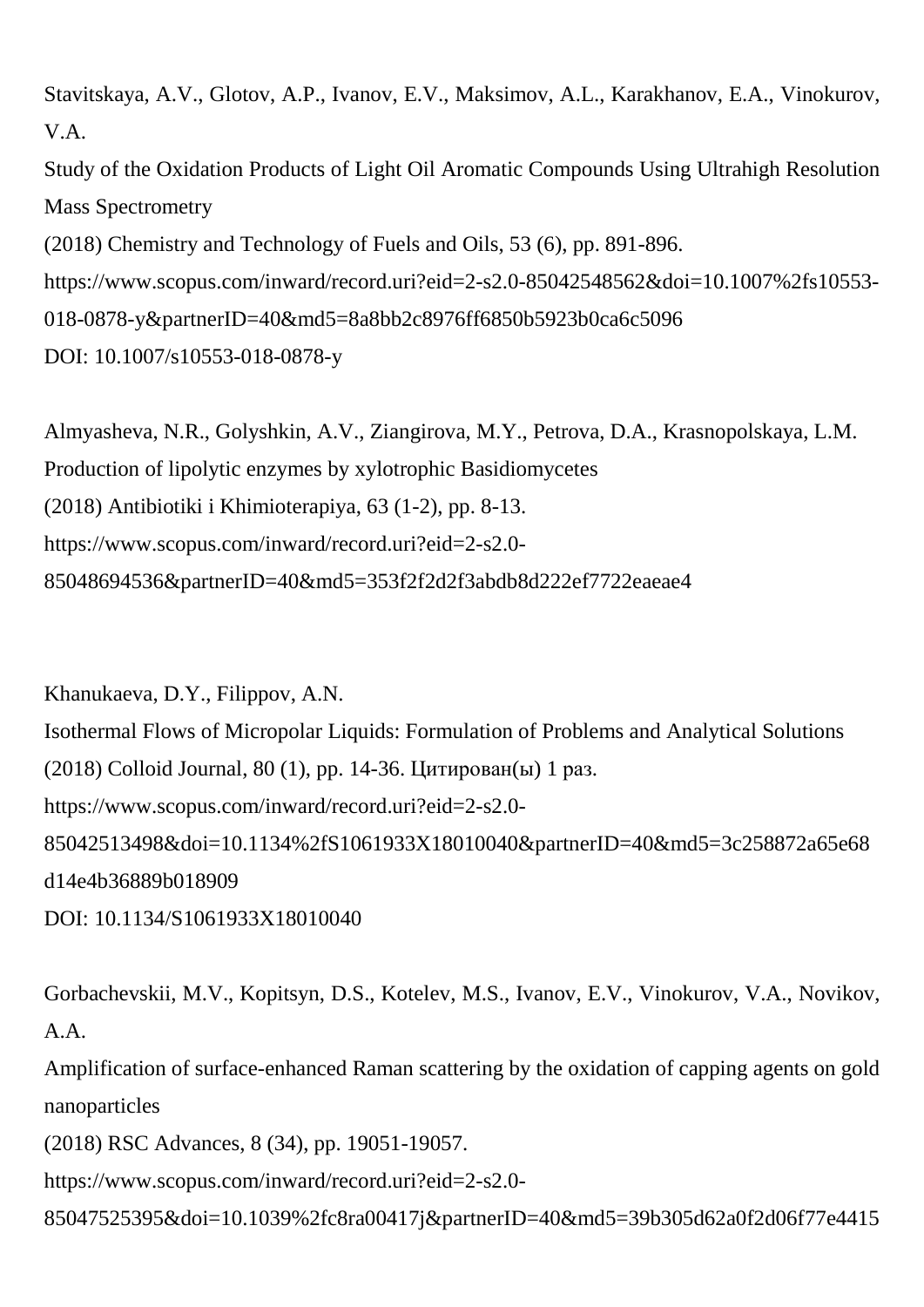2654fca3 DOI: 10.1039/c8ra00417j

Vinokurov, V.A., Stavitskaya, A.V., Glotov, A.P., Novikov, A.A., Zolotukhina, A.V., Kotelev, M.S., Gushchin, P.A., Ivanov, E.V., Darrat, Y., Lvov, Y.M. Nanoparticles Formed Onto/Into Halloysite Clay Tubules: Architectural Synthesis and Applications (2018) Chemical Record, . Article in Press. Цитирован(ы) 1 раз. https://www.scopus.com/inward/record.uri?eid=2-s2.0- 85040087795&doi=10.1002%2ftcr.201700089&partnerID=40&md5=162d228a8b9af237a68d6 a87d5aee5b0 DOI: 10.1002/tcr.201700089

Kaibyshev, R.R., Kunakova, A.M., Rzametov, K.S., Usmanova, F.G., Anikushin, B.M., Gushchina, Y.F., Semenov, A.P. Effectiveness of Hydrate-Formation Inhibitors Evaluated by a Polythermal Method (2018) Chemistry and Technology of Fuels and Oils, 53 (6), pp. 885-890. https://www.scopus.com/inward/record.uri?eid=2-s2.0-85042547434&doi=10.1007%2fs10553- 018-0877-z&partnerID=40&md5=dee8b3a6af222423058f701cb775b813 DOI: 10.1007/s10553-018-0877-z

Masiutin, I.A., Golyshkin, A.V., Litvin, A.A., Novikov, A.A., Kotelev, M.S., Ivanov, E.V., Vinokurov, V.A.

Pretreatment of cellulosic substrates with acetate-and chloride-based ionic liquids and their mixtures

(2018) Cellulose Chemistry and Technology, 52 (1-2), pp. 51-57.

https://www.scopus.com/inward/record.uri?eid=2-s2.0-

85044200222&partnerID=40&md5=5aacb07540d51efbf19a10613284f784

Khlebnikov, V.N., Gushchin, P.A., Antonov, S.V., Mishin, A.S., Meng, L., Khamidullina, I.V., Zobov, P.M., Likhacheva, N.V., Vinokurov, V.A.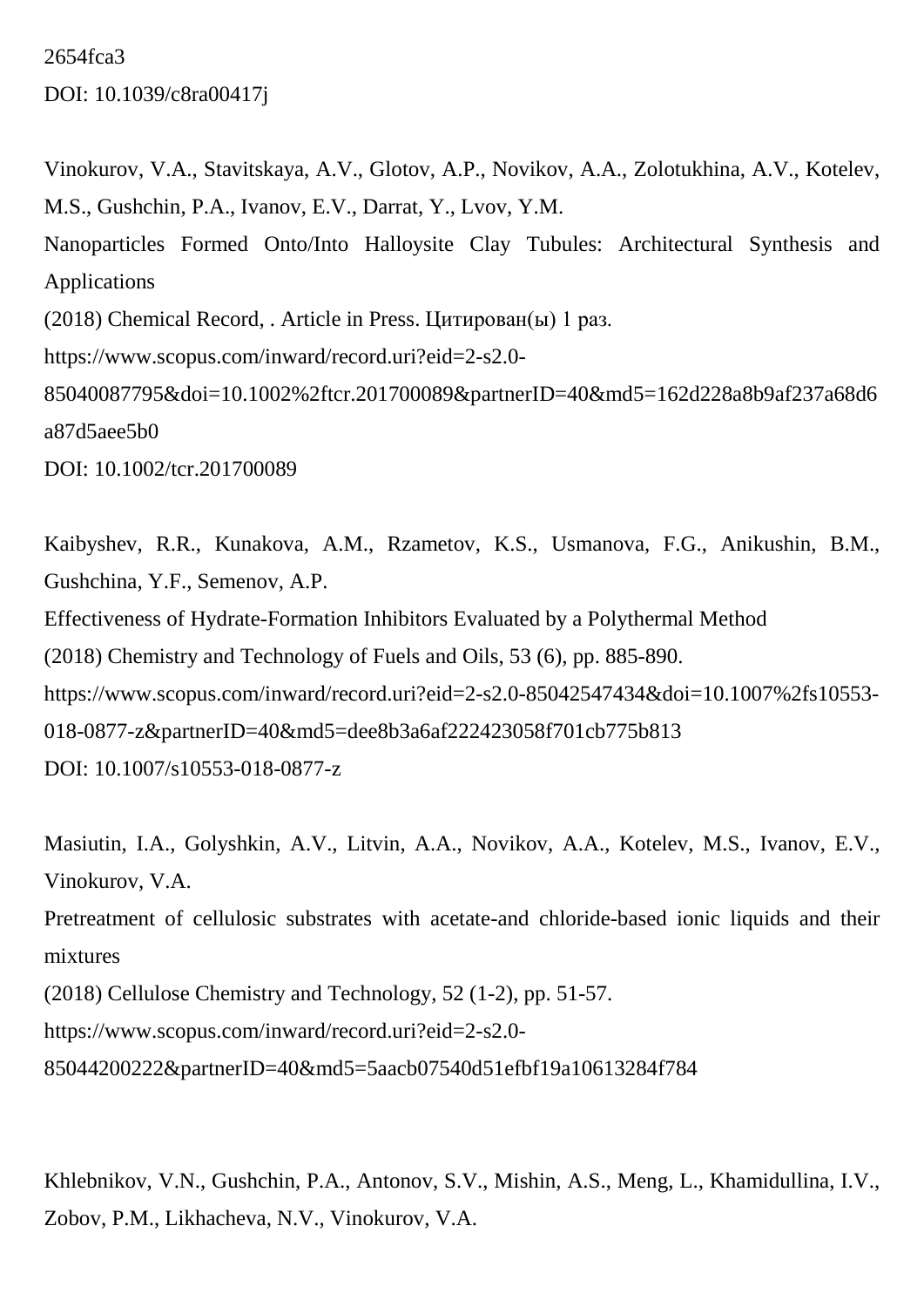Inhibitionreplacement methane recovery from gas hydrates: An experimental study (2018) Earth's Cryosphere, 22 (2), pp. 39-49. https://www.scopus.com/inward/record.uri?eid=2-s2.0- 85049173269&doi=10.21782%2fKZ1560-7496-2018-2%2839- 49%29&partnerID=40&md5=0badfc56e599476e0b2ae8edf32b79d3 DOI: 10.21782/KZ1560-7496-2018-2(39-49)

Khlebnikov, V.N., Gushchin, P.A., Antonov, S.V., Mishin, A.S., Liang, M., Khamidullina, I.V., Zobov, P.M., Likhacheva, N.V., Semenov, A.P., Vinokurov, V.A. Simultaneous injection of thermodynamic inhibitors and CO2 to exploit natural gas hydrate: An experimental study (2017) Natural Gas Industry, 37 (12), pp. 40-46. https://www.scopus.com/inward/record.uri?eid=2-s2.0- 85044340249&doi=10.3787%2fj.issn.1000- 0976.2017.12.006&partnerID=40&md5=6ebc537806c37e6c681029c17bc28cd5 DOI: 10.3787/j.issn.1000-0976.2017.12.006

Vinokurov, V.A., Stavitskaya, A.V., Ivanov, E.V., Gushchin, P.A., Kozlov, D.V., Kurenkova, A.Y., Kolinko, P.A., Kozlova, E.A., Lvov, Y.M.

Halloysite Nanoclay Based CdS Formulations with High Catalytic Activity in Hydrogen Evolution Reaction under Visible Light Irradiation

(2017) ACS Sustainable Chemistry and Engineering, 5 (12), pp. 11316-11323. Цитировано 5 раз.

https://www.scopus.com/inward/record.uri?eid=2-s2.0-

85041090513&doi=10.1021%2facssuschemeng.7b02272&partnerID=40&md5=36481b56fcc0 df989a1fce7aee4119d8

DOI: 10.1021/acssuschemeng.7b02272

Parenago, O.P., Safieva, R.Z., Antonov, S.V., Stenina, N.D., Lyadov, A.S.

State-of-the-Art and Future Prospects of Production of Biodegradable Lubricating Greases (Review)

(2017) Petroleum Chemistry, 57 (12), pp. 1144-1146.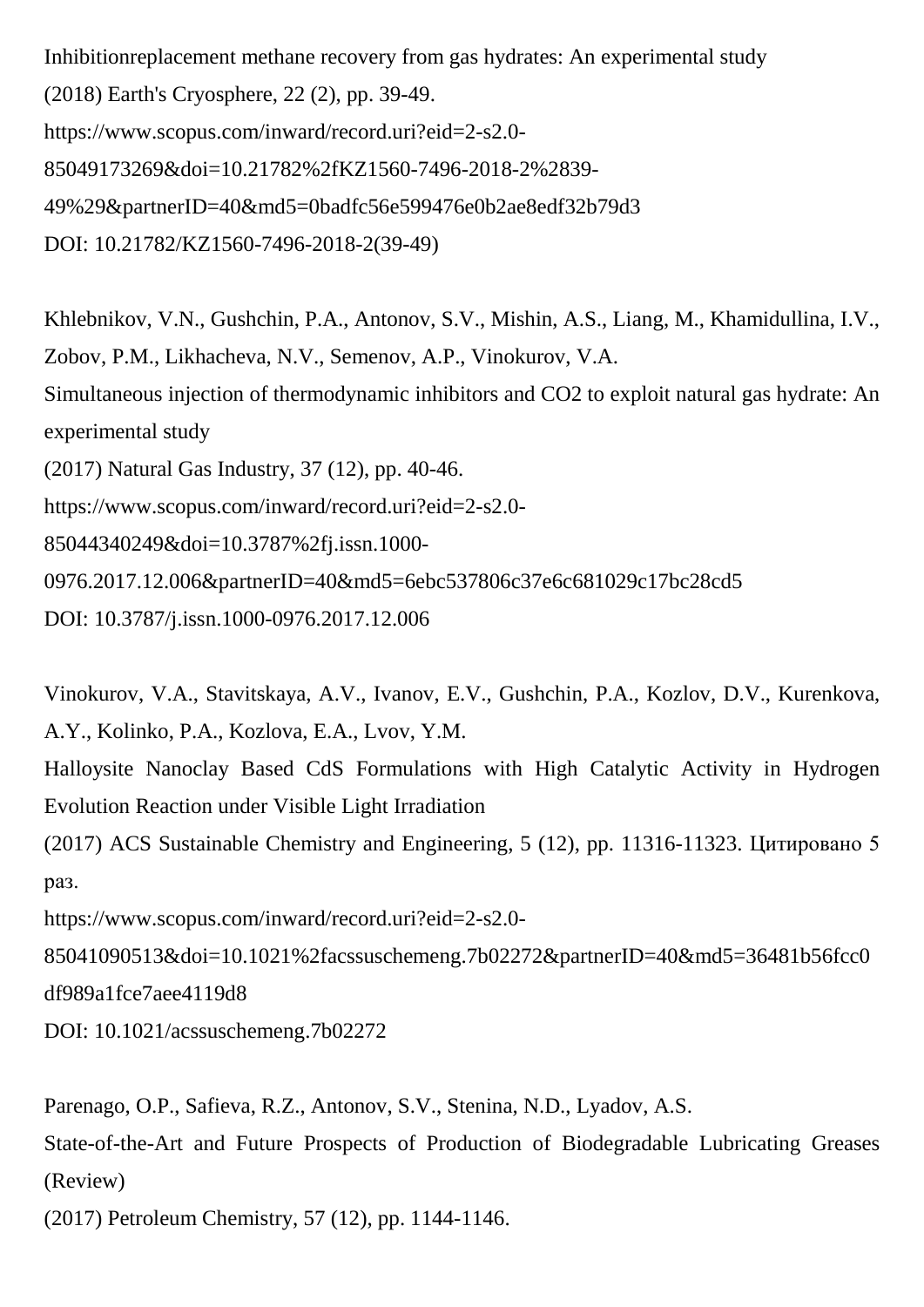https://www.scopus.com/inward/record.uri?eid=2-s2.0- 85042222123&doi=10.1134%2fS0965544117060238&partnerID=40&md5=c6f2bd6c8accbb0 50a2ac6d74a794837 DOI: 10.1134/S0965544117060238

Stavitskaya, A.V., Konstantinova, M.L., Razumovskii, S.D., Safieva, R.Z., Vinokurov, V.A. Analysis of Sour Oil Ozonation Products by Ultra-High Resolution Mass-Spectrometry (2017) Petroleum Chemistry, 57 (12), pp. 1012-1017. Цитирован(ы) 1 раз. https://www.scopus.com/inward/record.uri?eid=2-s2.0- 85042148640&doi=10.1134%2fS0965544117120131&partnerID=40&md5=9cf751ff5dcd79e2 26899c238351aefe DOI: 10.1134/S0965544117120131

Garshin, M.V., Porfiryev, Y.V., Zaychenko, V.A., Shuvalov, S.A., Kolybelsky, D.S., Gushchin, P.A., Vinokurov, V.A. Effect of Base Oil Composition on the Low-Temperature Properties of Polyurea Greases (2017) Petroleum Chemistry, 57 (12), pp. 1177-1181. https://www.scopus.com/inward/record.uri?eid=2-s2.0- 85042159468&doi=10.1134%2fS0965544117060135&partnerID=40&md5=6464a8ab630cd4c 2d0976befd08c7a19

DOI: 10.1134/S0965544117060135

Vinokurov, V., Glotov, A., Chudakov, Y., Stavitskaya, A., Ivanov, E., Gushchin, P., Zolotukhina,

A., Maximov, A., Karakhanov, E., Lvov, Y.

Core/Shell Ruthenium-Halloysite Nanocatalysts for Hydrogenation of Phenol

(2017) Industrial and Engineering Chemistry Research, 56 (47), pp. 14043-14052. Цитировано 2 раз.

https://www.scopus.com/inward/record.uri?eid=2-s2.0-

85036635398&doi=10.1021%2facs.iecr.7b03282&partnerID=40&md5=ae24e5e27a3381386ee 06ffa651c80a7

DOI: 10.1021/acs.iecr.7b03282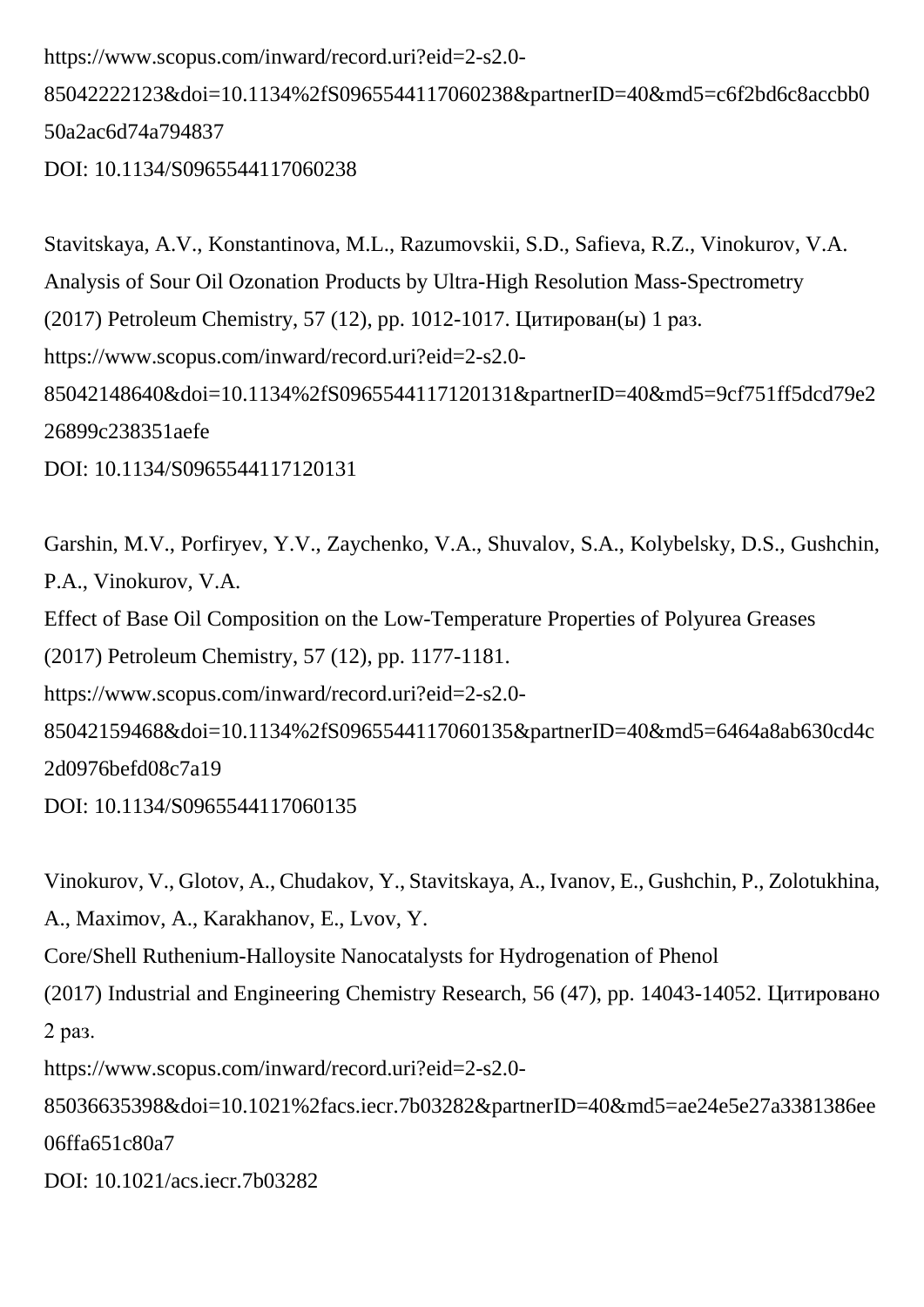Rostamzadeh, T., Islam Khan, M.S., Riche, K., Lvov, Y.M., Stavitskaya, A.V., Wiley, J.B. Rapid and Controlled in Situ Growth of Noble Metal Nanostructures within Halloysite Clay Nanotubes

(2017) Langmuir, 33 (45), pp. 13051-13059. Цитировано 5 раз.

https://www.scopus.com/inward/record.uri?eid=2-s2.0-

85034100518&doi=10.1021%2facs.langmuir.7b02402&partnerID=40&md5=c2e04433d2a553f 801500b485e118a30

DOI: 10.1021/acs.langmuir.7b02402

Filippov, A., Yushkin, A., Philippova, T. Negative rejection of nonionic dye in aqueous alcohol solutions during nanofiltration by hydrophobic membranes (2017) Colloids and Surfaces A: Physicochemical and Engineering Aspects, 532, pp. 203-207. https://www.scopus.com/inward/record.uri?eid=2-s2.0- 85019655342&doi=10.1016%2fj.colsurfa.2017.05.022&partnerID=40&md5=e2d95723a16531 fa8ddd063c0c495e13 DOI: 10.1016/j.colsurfa.2017.05.022

Kotelev, M.S., Bobyleva, Z.V., Tiunov, I.A., Sharipova, D.A., Novikov, A.A. Investigation of the Influence of Conditions of Reprecipitation of Cellulose on its Adsorption Properties (2017) Chemistry and Technology of Fuels and Oils, 53 (5), pp. 722-726. https://www.scopus.com/inward/record.uri?eid=2-s2.0-85034579784&doi=10.1007%2fs10553- 017-0854-y&partnerID=40&md5=c69fe7772b19c0e7e7f0a1b94707f726 DOI: 10.1007/s10553-017-0854-y

Sharma, B.D., Yadav, P.K., Filippov, A. A Jeffrey-fluid model of blood flow in tubes with stenosis (2017) Colloid Journal, 79 (6), pp. 849-856. Цитирован(ы) 1 раз. https://www.scopus.com/inward/record.uri?eid=2-s2.0- 85037055509&doi=10.1134%2fS1061933X1706014X&partnerID=40&md5=16549f2c221ed5 026a25e413cd9cada5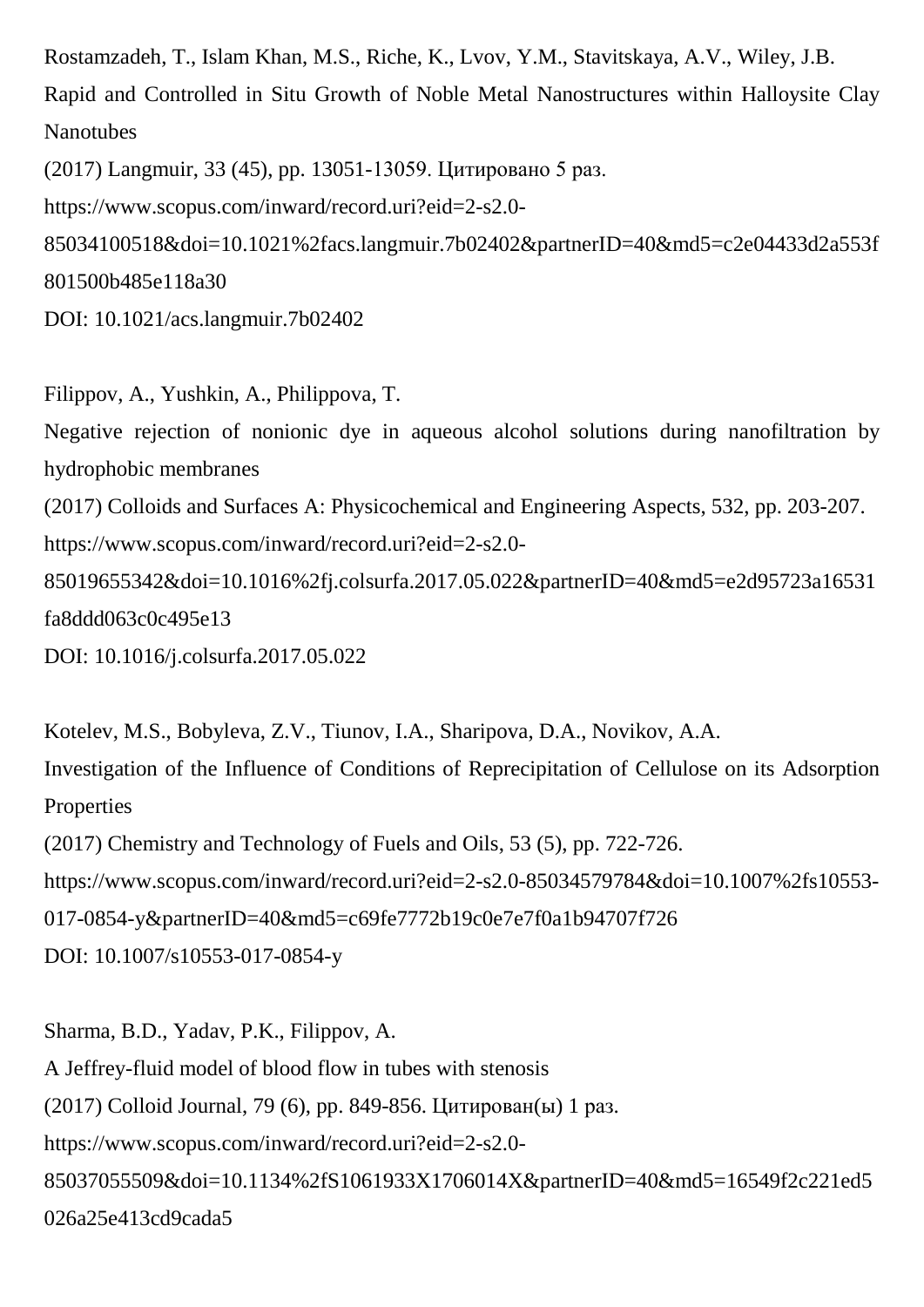### DOI: 10.1134/S1061933X1706014X

Masyutin, Y.A., Gushchina, Y.F., Ivanova, L.A., Semenova, Y.V., Vinokurov, V.A. Oxidative and Radiative Pretreatment of Lignocellulose Feedstock for Producing Biofuel (2017) Chemistry and Technology of Fuels and Oils, 53 (5), pp. 633-637. https://www.scopus.com/inward/record.uri?eid=2-s2.0-85034610430&doi=10.1007%2fs10553- 017-0844-0&partnerID=40&md5=a796b52bab1fd485760dc8d2762ffcef DOI: 10.1007/s10553-017-0844-0

Yendluri, R., Lvov, Y., de Villiers, M.M., Vinokurov, V., Naumenko, E., Tarasova, E., Fakhrullin, R. Paclitaxel Encapsulated in Halloysite Clay Nanotubes for Intestinal and Intracellular Delivery (2017) Journal of Pharmaceutical Sciences, 106 (10), pp. 3131-3139. Цитировано 10 раз.

https://www.scopus.com/inward/record.uri?eid=2-s2.0-

85026483844&doi=10.1016%2fj.xphs.2017.05.034&partnerID=40&md5=0ee4a3e9460f382ba 1f72f1c3224fdd1

DOI: 10.1016/j.xphs.2017.05.034

Fu, Y., Gong, C., Wang, W., Zhang, L., Ivanov, E., Lvov, Y. Antifouling Thermoplastic Composites with Maleimide Encapsulated in Clay Nanotubes (2017) ACS Applied Materials and Interfaces, 9 (35), pp. 30083-30091. https://www.scopus.com/inward/record.uri?eid=2-s2.0- 85028926250&doi=10.1021%2facsami.7b09677&partnerID=40&md5=4d8740000a1595648fd 02e47d73df89f DOI: 10.1021/acsami.7b09677

Petrova, D., Deyneko, D., Stefanovich, S., Lazoryak, B. Crystal structure refinement of new vanadates Ca8-xPbxCdBi(VO4)7 (2017) Powder Diffraction, 32 (S1), pp. S106-S109. Цитирован(ы) 1 раз. https://www.scopus.com/inward/record.uri?eid=2-s2.0- 85016389668&doi=10.1017%2fS0885715617000264&partnerID=40&md5=7bf4b16f6d188eaa af40bca1cb579bb4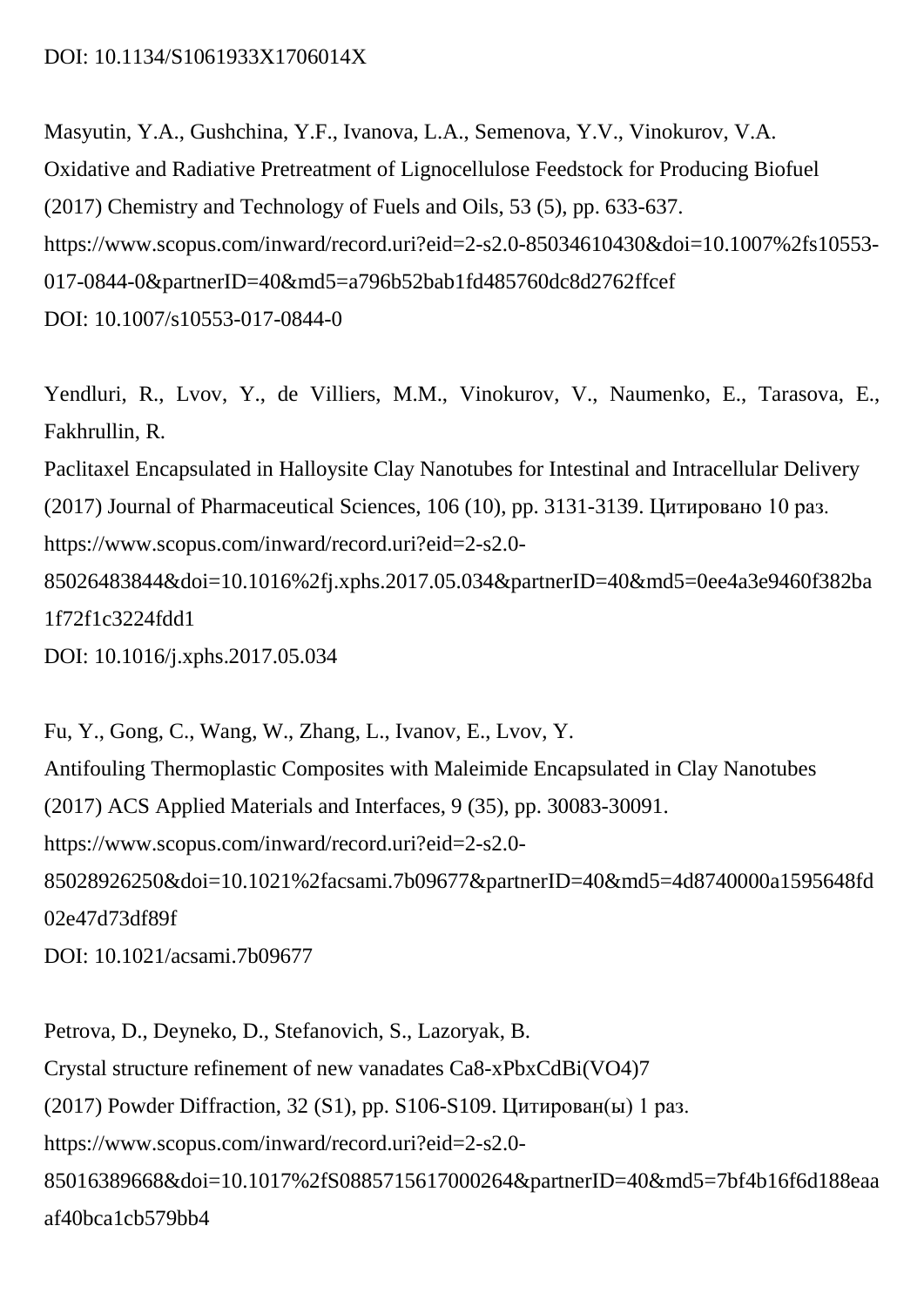Safieva, R.Z., Stavitskaya, A.V., Safieva, E.O., Aleksandrova, T.N.

Hydrogenation of Unsaturated Hydrocarbons on Pt and Pd Catalysts Encapsulated in Mesoporous **Bakelites** 

(2017) Chemistry and Technology of Fuels and Oils, 53 (4), pp. 455-463.

https://www.scopus.com/inward/record.uri?eid=2-s2.0-85033442519&doi=10.1007%2fs10553-

017-0823-5&partnerID=40&md5=bebec64b3e147f2192076c9fcc6656ce

DOI: 10.1007/s10553-017-0823-5

Rakhmanov, E.V., Akopyan, A.V., Tarakanova, A.V., Lesin, S.V., Vinokurov, V.A., Glotov, A.P., Movsesyan, A.K., Anisimov, A.V. Two-stage oxidative desulfurization of material containing oil sludge (2017) Theoretical Foundations of Chemical Engineering, 51 (5), pp. 830-834. https://www.scopus.com/inward/record.uri?eid=2-s2.0- 85031998692&doi=10.1134%2fS0040579517050190&partnerID=40&md5=148624a6aafa7b7 d71700137ba4edc13 DOI: 10.1134/S0040579517050190

Petrova, D., Deyneko, D., Stefanovich, S., Aksenov, S., Lazoryak, B. Ca6.5Pb1.5ZNBI(VO4)7, a novel whitlockite-type vanadate: Crystal structure refinement and properties characterization (2017) Powder Diffraction, 32 (3), pp. 175-178. https://www.scopus.com/inward/record.uri?eid=2-s2.0- 85026423987&doi=10.1017%2fS0885715617000744&partnerID=40&md5=bca7f9a97664338 994fb002377c3b902 DOI: 10.1017/S0885715617000744

Deyneko, D.V., Petrova, D.A., Leonidova, O.N., Nikiforov, I.V., Lazoryak, B.I. Ferroelectric properties and structural refinement of whitlockite-Type phosphate Ca8.5Pb0.5Ho(PO4)7 (2017) Powder Diffraction, 32 (S1), pp. S168-S171.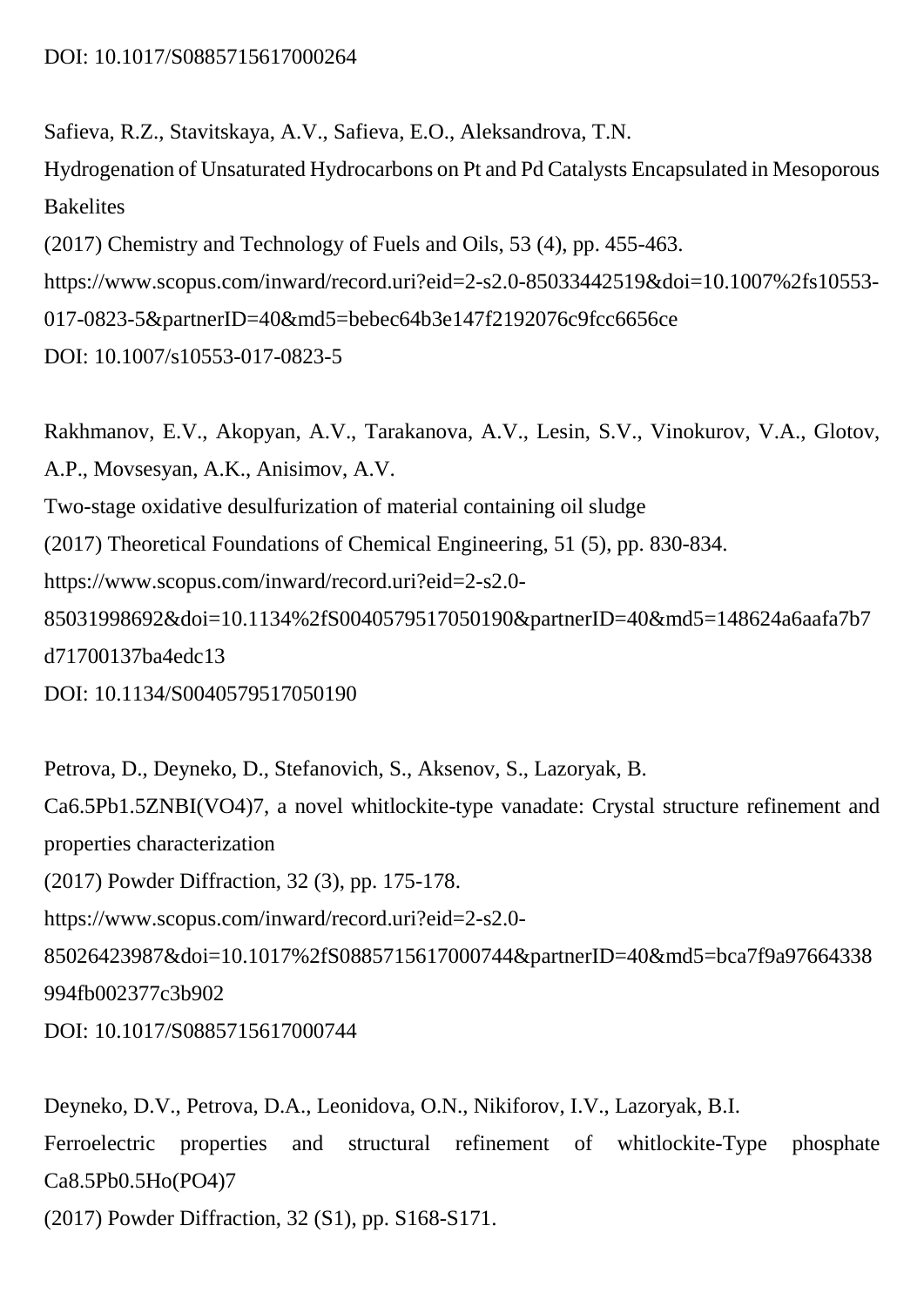https://www.scopus.com/inward/record.uri?eid=2-s2.0-

85016446111&doi=10.1017%2fS0885715617000252&partnerID=40&md5=cac366a3eb924fa2 f501f534c72c74c8

DOI: 10.1017/S0885715617000252

Anisimov, A.V., Lysenko, S.V., Terenina, M.V., Glotov, A.P., Levshakov, N.S., Nikiforova, A.G. Sulfur-reduction additives based on ordered hexagonal mesoporous silica in the catalytic cracking of vacuum gas oil (2017) Theoretical Foundations of Chemical Engineering, 51 (5), pp. 825-829. https://www.scopus.com/inward/record.uri?eid=2-s2.0- 85032020650&doi=10.1134%2fS0040579517050025&partnerID=40&md5=f3a3f2c9a7238e62 c5418210b72aea89 DOI: 10.1134/S0040579517050025

Slobodkina, G.B., Reysenbach, A.-L., Kolganova, T.V., Novikov, A.A., Bonch-Osmolovskaya, E.A., Slobodkin, A.I.

Thermosulfuriphilus ammonigenes gen. Nov., sp. nov., a thermophilic, chemolithoautotrophic bacterium capable of respiratory ammonification of nitrate with elemental sulfur

(2017) International Journal of Systematic and Evolutionary Microbiology, 67 (9), статья № 002142, pp. 3474-3479.

https://www.scopus.com/inward/record.uri?eid=2-s2.0-

85029588221&doi=10.1099%2fijsem.0.002142&partnerID=40&md5=d7c004df297c5ca351fe6 bf81497db13

DOI: 10.1099/ijsem.0.002142

Sobolev, V.D., Filippov, A.N., Vorob'eva, T.A., Sergeeva, I.P.

Determination of the surface potential for hollow-fiber membranes by the streaming-potential method

(2017) Colloid Journal, 79 (5), pp. 677-684.

https://www.scopus.com/inward/record.uri?eid=2-s2.0-

85029679552&doi=10.1134%2fS1061933X17050155&partnerID=40&md5=d25d644197d074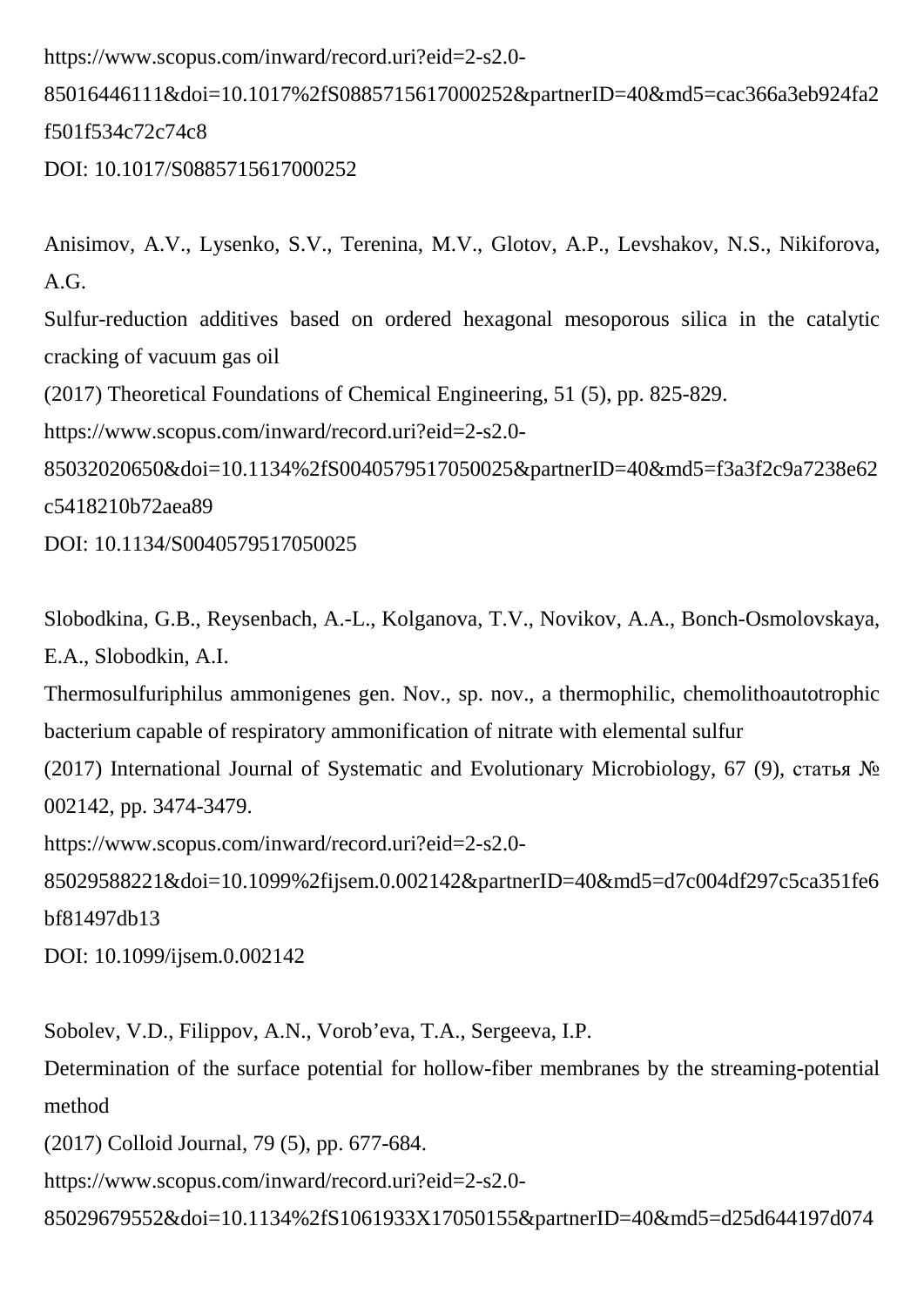### 1e6cc582d1d6416ede

### DOI: 10.1134/S1061933X17050155

Kozhevnikova, E.Y., Petrova, D.A., Novikov, A.A., Shnyreva, A.V., Barkov, A.V., Vinokurov, V.A.

Prospects for the use of new basidiomycete strains for the direct conversion of lignocellulose into ethanol

(2017) Applied Biochemistry and Microbiology, 53 (5), pp. 557-561. Цитировано 2 раз.

https://www.scopus.com/inward/record.uri?eid=2-s2.0-

85029518759&doi=10.1134%2fS0003683817050106&partnerID=40&md5=7048e13746be80a 1e07ed0f2cebe4611

DOI: 10.1134/S0003683817050106

Novikov, A.A., Semenov, A.P., Monje-Galvan, V., Kuryakov, V.N., Klauda, J.B., Anisimov, M.A.

Dual Action of Hydrotropes at the Water/Oil Interface

(2017) Journal of Physical Chemistry C, 121 (30), pp. 16423-16431. Цитировано 4 раз.

https://www.scopus.com/inward/record.uri?eid=2-s2.0-

85026861057&doi=10.1021%2facs.jpcc.7b05156&partnerID=40&md5=a9011f147a81d5d444f 1a1a7ac551c4c

DOI: 10.1021/acs.jpcc.7b05156

Kostyukevich, Y., Stavitskaya, A., Zherebker, A., Konstantinova, M., Vlaskin, M., Borisova, L., Kononikhin, A., Popov, I., Nikolaev, E.

Investigation of the ozonation products of natural complex mixtures using Fourier transform ion cyclotron resonance mass spectrometry

(2017) European Journal of Mass Spectrometry, 23 (4), pp. 152-155. Цитирован(ы) 1 раз.

https://www.scopus.com/inward/record.uri?eid=2-s2.0-

85038127024&doi=10.1177%2f1469066717718836&partnerID=40&md5=17613cae99be1905 e26528c363eb1319

DOI: 10.1177/1469066717718836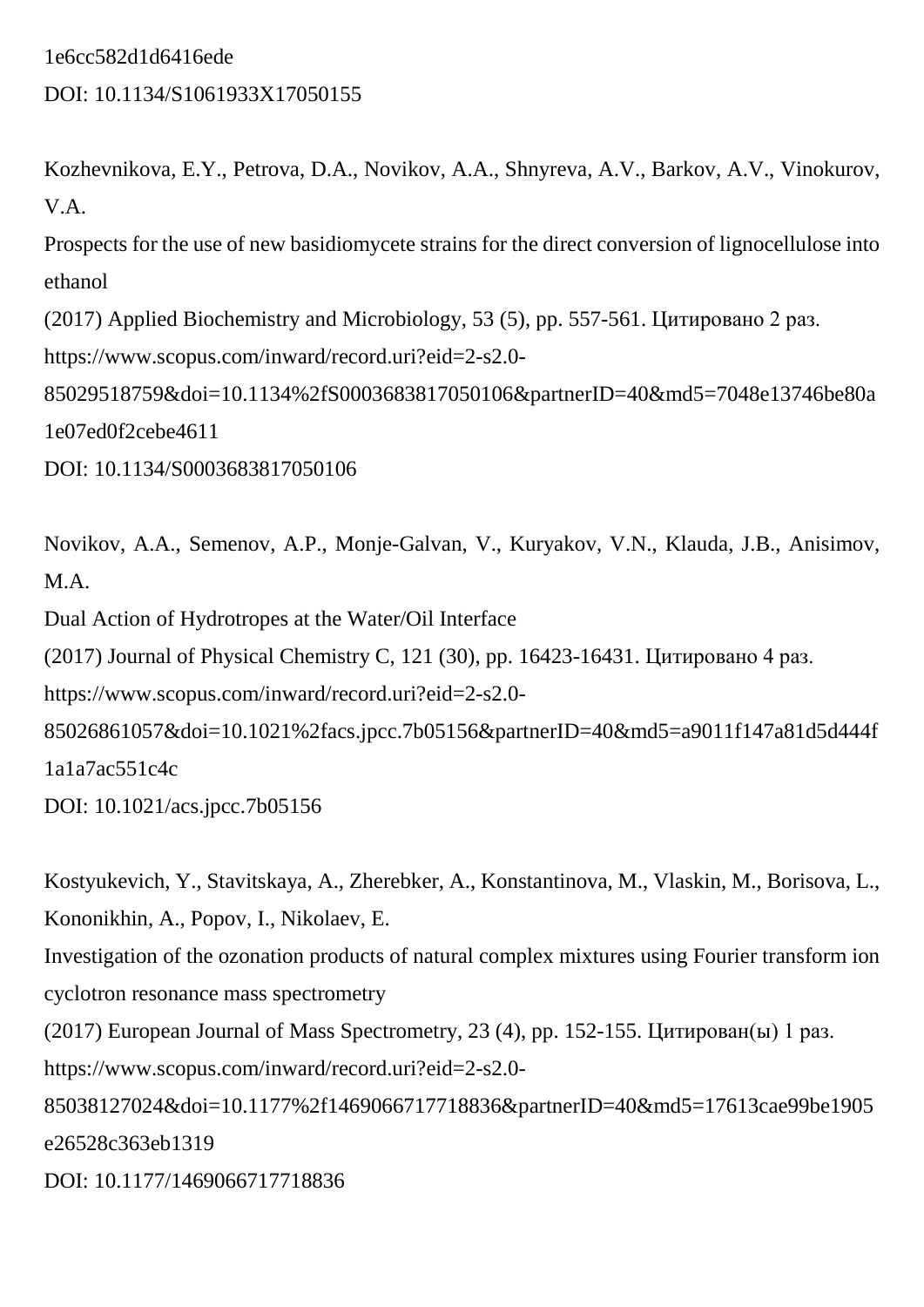Filippov, A.N., Kononenko, N.A., Demina, O.A. Diffusion of electrolytes of different natures through the cation-exchange membrane (2017) Colloid Journal, 79 (4), pp. 556-566. Цитирован(ы) 1 раз. https://www.scopus.com/inward/record.uri?eid=2-s2.0- 85026816583&doi=10.1134%2fS1061933X17040044&partnerID=40&md5=45f1a19bab75621 7f74b6a9281786280 DOI: 10.1134/S1061933X17040044

Petrushkina, M., Gusev, E., Sorokin, B., Zotko, N., Mamaeva, A., Filimonova, A., Kulikovskiy, M., Maltsev, Y., Yampolsky, I., Guglya, E., Vinokurov, V., Namsaraev, Z., Kuzmin, D. Fucoxanthin production by heterokont microalgae (2017) Algal Research, 24, pp. 387-393. Цитирован(ы) 1 раз. https://www.scopus.com/inward/record.uri?eid=2-s2.0- 85018583465&doi=10.1016%2fj.algal.2017.03.016&partnerID=40&md5=b75e7da7d126940e7 99211715288da00 DOI: 10.1016/j.algal.2017.03.016

Zakharyuk, A., Kozyreva, L., Ariskina, E., Troshina, O., Kopitsyn, D., Shcherbakova, V. Alkaliphilus namsaraevii sp. nov., an alkaliphilic iron- and sulfur-reducing bacterium isolated from a steppe soda lake (2017) International Journal of Systematic and Evolutionary Microbiology, 67 (6), статья № 001904, pp. 1990-1995. https://www.scopus.com/inward/record.uri?eid=2-s2.0- 85021895330&doi=10.1099%2fijsem.0.001904&partnerID=40&md5=78ea661a2f71dbd642dc 035f1e6f64bc DOI: 10.1099/ijsem.0.001904

Khlebnikov, V.N., Antonov, S.V., Mishin, A.S., Liang, M., Khamidullina, I.V., Zobov, P.M., Likhacheva, N.V., Gushchin, P.A. Major factors influencing the formation of natural gas hydrates in porous media (2017) Natural Gas Industry, 37 (5), pp. 38-45. Цитировано 3 раз. https://www.scopus.com/inward/record.uri?eid=2-s2.0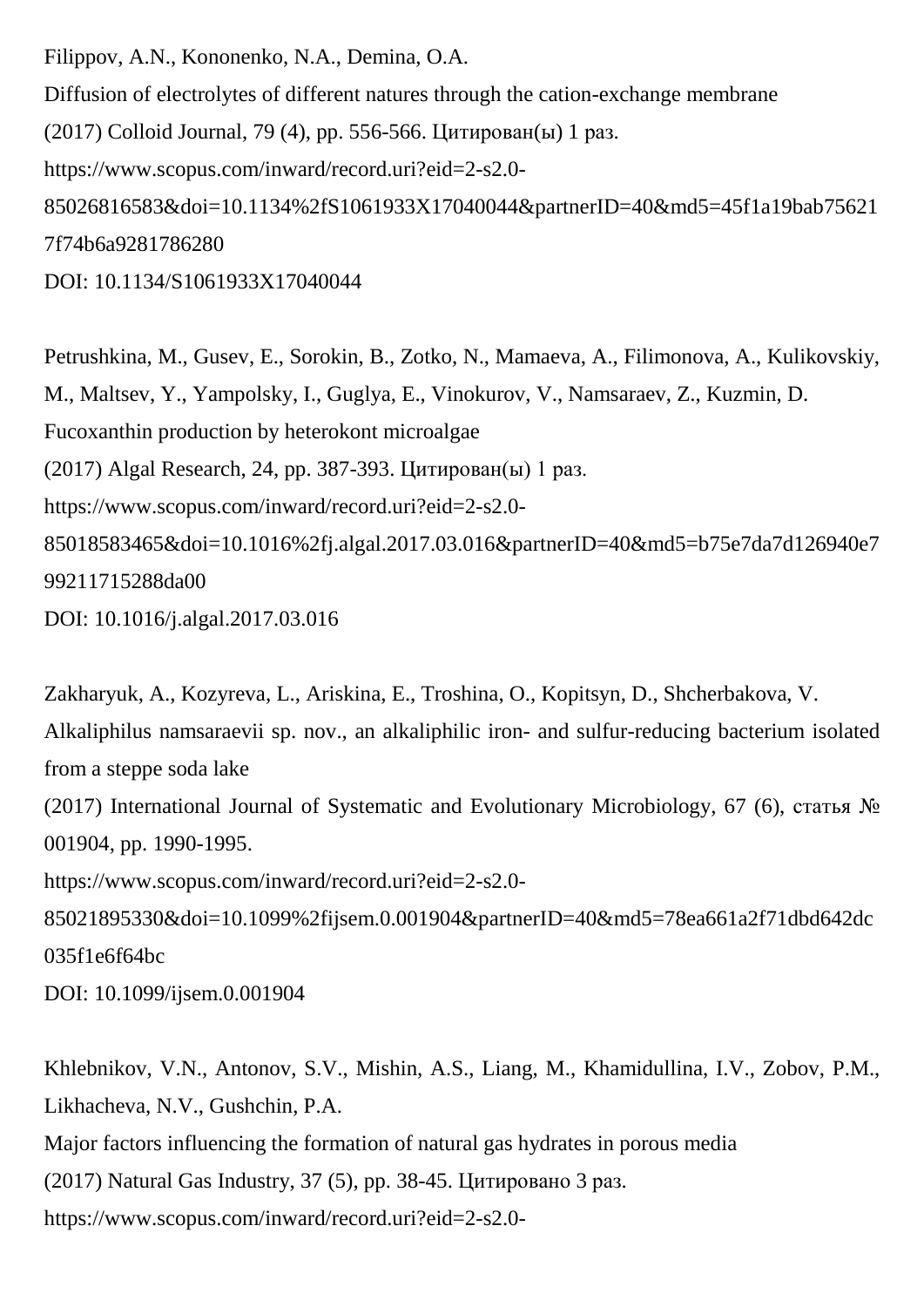85020511029&doi=10.3787%2fj.issn.1000- 0976.2017.05.005&partnerID=40&md5=a86deb2da0f7920516fe854d7adaef7a DOI: 10.3787/j.issn.1000-0976.2017.05.005

Filippov, A., Afonin, D., Kononenko, N., Lvov, Y., Vinokurov, V. New approach to characterization of hybrid nanocomposites (2017) Colloids and Surfaces A: Physicochemical and Engineering Aspects, 521, pp. 251-259. Цитировано 4 раз. https://www.scopus.com/inward/record.uri?eid=2-s2.0- 85003935943&doi=10.1016%2fj.colsurfa.2016.08.079&partnerID=40&md5=ea10d10adbf470 b1faa7a6b8bfa51edf DOI: 10.1016/j.colsurfa.2016.08.079

Podosokorskaya, O.A., Merkel, A.Y., van Heerden, E., Cason, E.D., Kopitsyn, D.S., Vasilieva, M., Bonch-Osmolovskaya, E.A., Kublanov, I.V. Sporosalibacterium tautonense sp. nov., a thermotolerant, halophilic, hydrolytic bacterium isolated from a gold mine, and emended description of the genus Sporosalibacterium (2017) International Journal of Systematic and Evolutionary Microbiology, 67 (5), статья № 001737, pp. 1457-1461. https://www.scopus.com/inward/record.uri?eid=2-s2.0- 85020410297&doi=10.1099%2fijsem.0.001737&partnerID=40&md5=21f8a78dd29232b9ad43 f5b0dbfa7d6b

DOI: 10.1099/ijsem.0.001737

Frolov, E.N., Kublanov, I.V., Toshchakov, S.V., Samarov, N.I., Novikov, A.A., Lebedinsky, A.V., Bonch-Osmolovskaya, E.A., Chernyh, N.A.

Thermodesulfobium acidiphilum sp. nov., a thermoacidophilic, sulfate-reducing, chemoautotrophic bacterium from a thermal site

(2017) International Journal of Systematic and Evolutionary Microbiology, 67 (5), статья № 001745, pp. 1482-1485. Цитировано 3 раз.

https://www.scopus.com/inward/record.uri?eid=2-s2.0-

85020402279&doi=10.1099%2fijsem.0.001745&partnerID=40&md5=bd97164c7d87b3a7afd0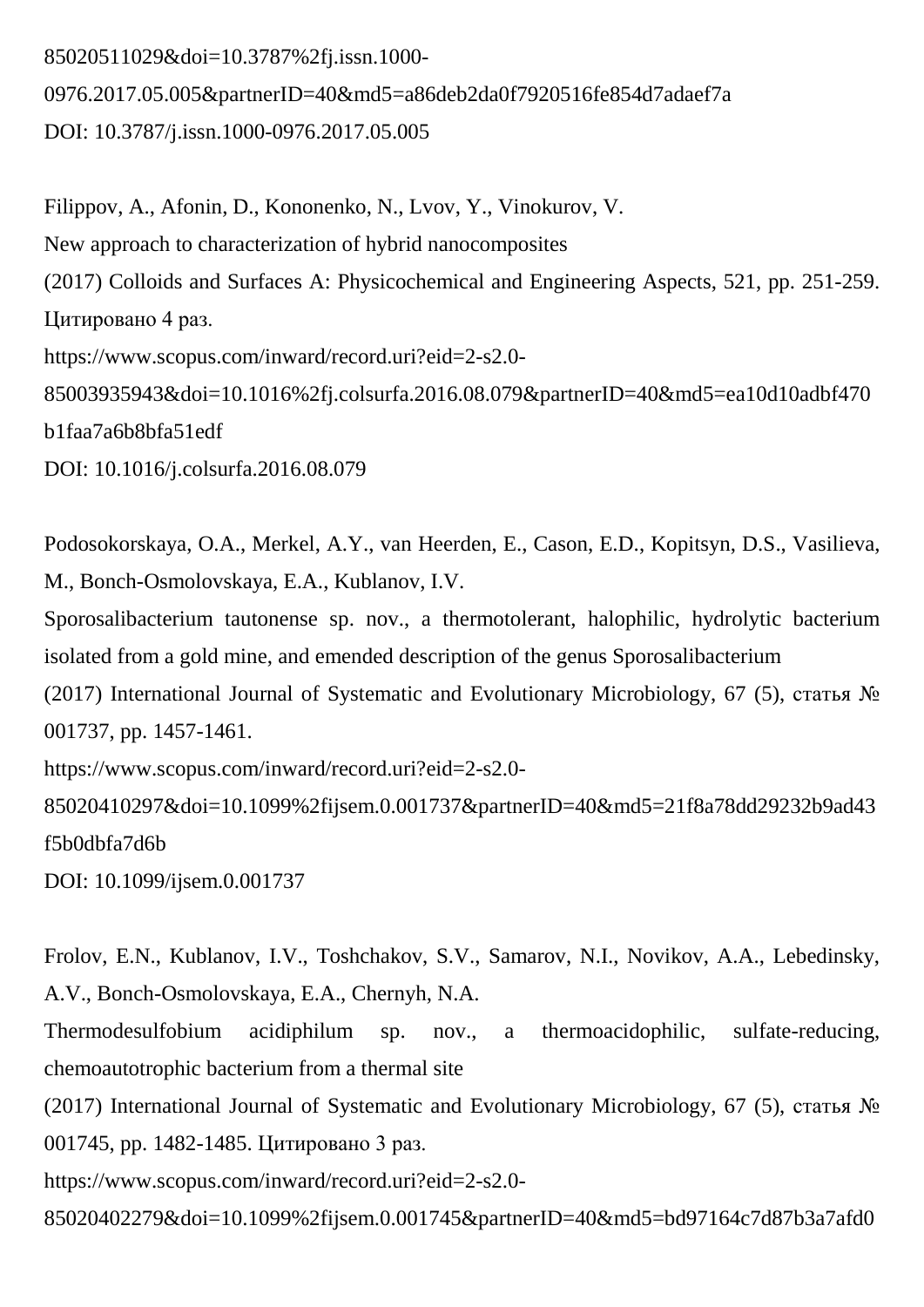3ee8a65a7250 DOI: 10.1099/ijsem.0.001745

Yendluri, R., Otto, D.P., De Villiers, M.M., Vinokurov, V., Lvov, Y.M. Application of halloysite clay nanotubes as a pharmaceutical excipient (2017) International Journal of Pharmaceutics, 521 (1-2), pp. 267-273. Цитировано 17 раз. https://www.scopus.com/inward/record.uri?eid=2-s2.0- 85013807896&doi=10.1016%2fj.ijpharm.2017.02.055&partnerID=40&md5=3e86d0ebf29741 736ec1ee4fea397c7f DOI: 10.1016/j.ijpharm.2017.02.055

Filippov, A.N. Asymmetry of current-voltage characteristics of ion-exchange membranes: Model of charge density of fixed groups linear by membrane thickness (2017) Russian Journal of Electrochemistry, 53 (3), pp. 257-269. https://www.scopus.com/inward/record.uri?eid=2-s2.0- 85016780987&doi=10.1134%2fS1023193517030053&partnerID=40&md5=1eb90dca3427883 93cdec8c1037cc477 DOI: 10.1134/S1023193517030053

Slobodkina, G.B., Baslerov, R.V., Novikov, A.A., Bonch-Osmolovskaya, E.A., Slobodkin, A.I. Thermodesulfitimonas autotrophica gen. Nov., sp. Nov., a thermophilic, obligate sulfite-reducing bacterium isolated from a terrestrial hot spring (2017) International Journal of Systematic and Evolutionary Microbiology, 67 (2), статья № 001619, pp. 301-305. https://www.scopus.com/inward/record.uri?eid=2-s2.0- 85032351829&doi=10.1099%2fijsem.0.001619&partnerID=40&md5=b78d3a66d760f0e7cc2e a3a87206802f DOI: 10.1099/ijsem.0.001619

Semenov, A.P., Medvedev, V.I., Gushchin, P.A., Kotelev, M.S., Yakushev, V.S., Stoporev, A.S., Sizikov, A.A., Ogienko, A.G., Vinokurov, V.A.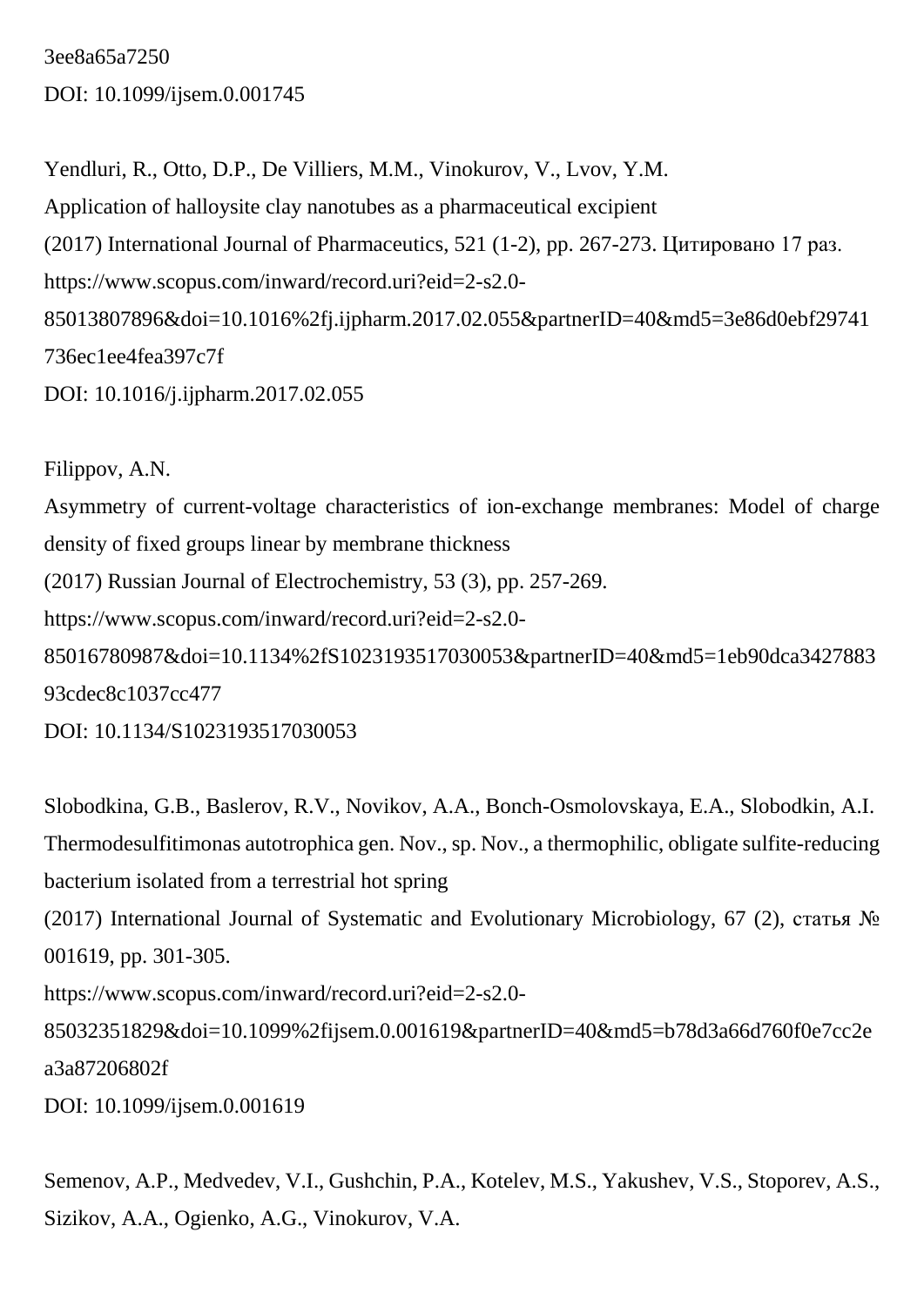Phase equilibrium for clathrate hydrate formed in methane $\ddot{i}$ ;  $\frac{1}{2}$ + $\ddot{i}$ ;  $\frac{1}{2}$ + $\ddot{i}$ ;  $\frac{1}{2}$ ethylene carbonate system

(2017) Fluid Phase Equilibria, 432, pp. 1-9. Цитировано 2 раз.

https://www.scopus.com/inward/record.uri?eid=2-s2.0-

84992395883&doi=10.1016%2fj.fluid.2016.10.015&partnerID=40&md5=c527b8293f4e42134 a64857cbcd2ba0d

DOI: 10.1016/j.fluid.2016.10.015

Selezneva, I.E., Levin, A.Y., Ivanova, O.V., Evstaf'ev, V.P., Kononova, E.A., Trofimova, G.L., Budanovskaya, G.A.

Synthesis and Performance Properties of a New Overbased Alkylphenolate Additive for Motor **Oils** 

(2017) Chemistry and Technology of Fuels and Oils, 52 (6), pp. 634-637.

https://www.scopus.com/inward/record.uri?eid=2-s2.0-85014687237&doi=10.1007%2fs10553- 017-0754-1&partnerID=40&md5=d88748fd0b3ea7e544480f36f27a061e DOI: 10.1007/s10553-017-0754-1

Almyasheva, N.R., Yarina, M.S., Golyshkin, A.V., Dzhavakhyan, B.R., Krasnopolskaya, L.M. Antioxidant properties of water-soluble polysaccharides and ethanolic extracts of xylotrophic basidiomycetes mycelium (2017) Antibiotiki i Khimioterapiya, 62 (7-8), pp. 8-12. https://www.scopus.com/inward/record.uri?eid=2-s2.0- 85045038569&partnerID=40&md5=29c907deb2c8b34e8c6374bd0640c892

Gorbachevskiy, M.V., Kopitsyn, D.S., Tiunov, I.A., Kotelev, M.S., Vinokurov, V.A., Novikov, A.A. Synthesis of bimetallic gold/silver nanoparticles via in situ seeding

(2017) Russian Journal of Physical Chemistry A, 91 (1), pp. 141-144. Цитирован(ы) 1 раз. https://www.scopus.com/inward/record.uri?eid=2-s2.0- 85012203055&doi=10.1134%2fS0036024417010071&partnerID=40&md5=c17272e44eb6a9a 91b3389acc3141491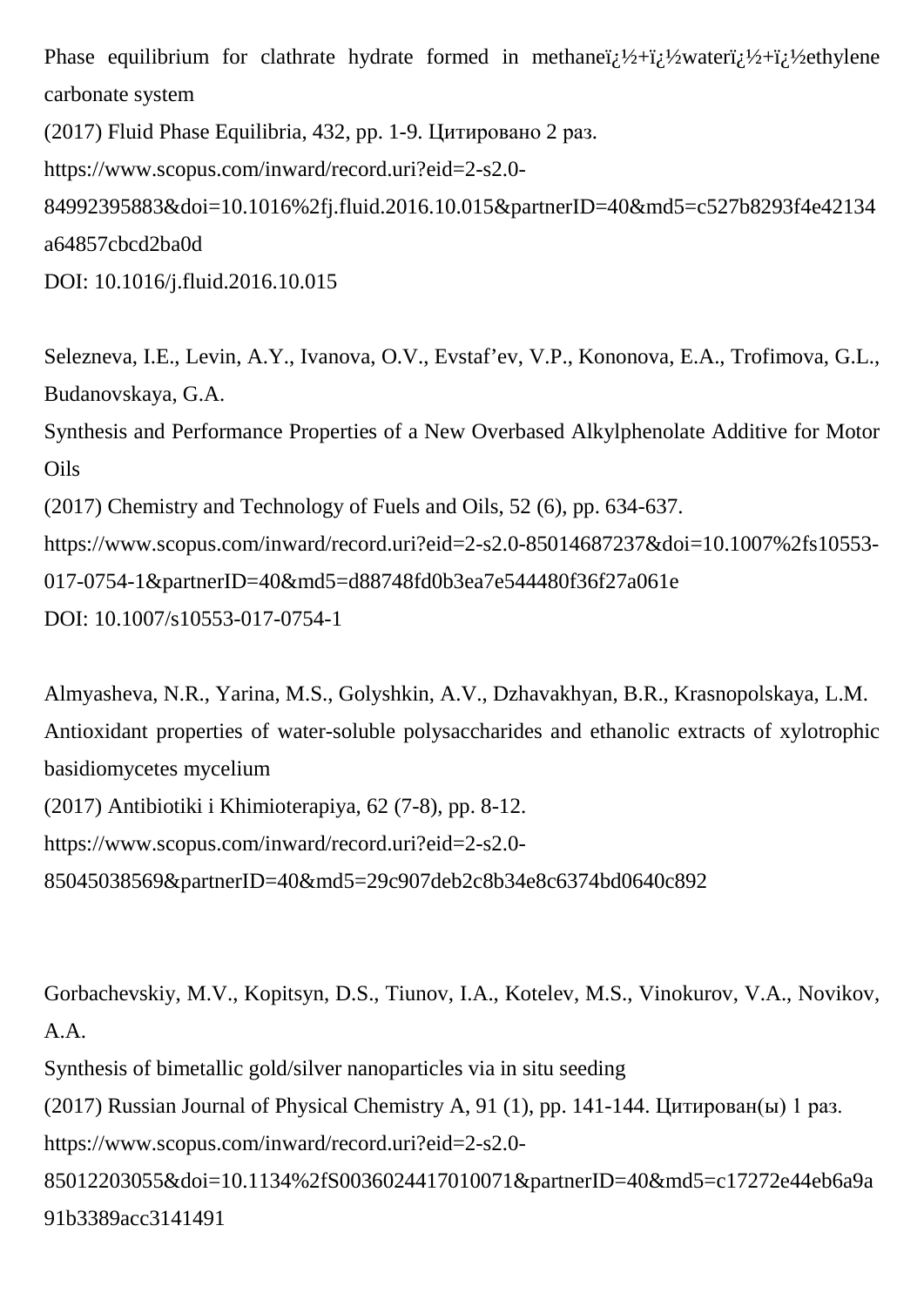Yadav, P.K., Deo, S., Singh, S.P., Filippov, A. Effect of magnetic field on the hydrodynamic permeability of a membrane built up by porous spherical particles (2017) Colloid Journal, 79 (1), pp. 160-171. https://www.scopus.com/inward/record.uri?eid=2-s2.0- 85013231629&doi=10.1134%2fS1061933X1606020X&partnerID=40&md5=c869b817129a99 bfb4b84de97418750f DOI: 10.1134/S1061933X1606020X

Tiunov, I.A., Kotelev, M.S., Burluka, A., Gushchin, P.A., Novikov, A.A., Vinokurov, V.A. The effect of methylfurans on the physicochemical and performance characteristics of finished motor gasoline (2017) Petroleum Chemistry, 57 (10), pp. 914-922. https://www.scopus.com/inward/record.uri?eid=2-s2.0- 85029818493&doi=10.1134%2fS0965544117100176&partnerID=40&md5=8fb410a6069e0e1 29064f2cbf2f64493

DOI: 10.1134/S0965544117100176

Gushchin, P.A., Kolesnikov, I.M., Vinokurov, V.A., Ivanov, E.V., Lyubimenko, V.A., Borshch, V.N.

Alkylation of benzene with ethylene in the presence of dimethyldichlorosilane

(2017) Journal of Catalysis, 352, pp. 75-82. Цитирован(ы) 1 раз.

https://www.scopus.com/inward/record.uri?eid=2-s2.0-

85019677446&doi=10.1016%2fj.jcat.2017.05.004&partnerID=40&md5=0fdb0e7553872e69a3 7efab453b84aab

DOI: 10.1016/j.jcat.2017.05.004

Shalaev, P.V., Kopitsyn, D.S., Kurilova, U.E., Dolgushin, S.A. The study of the geometric parameters and zeta potential of gold nanorods and nanostars based on light scattering methods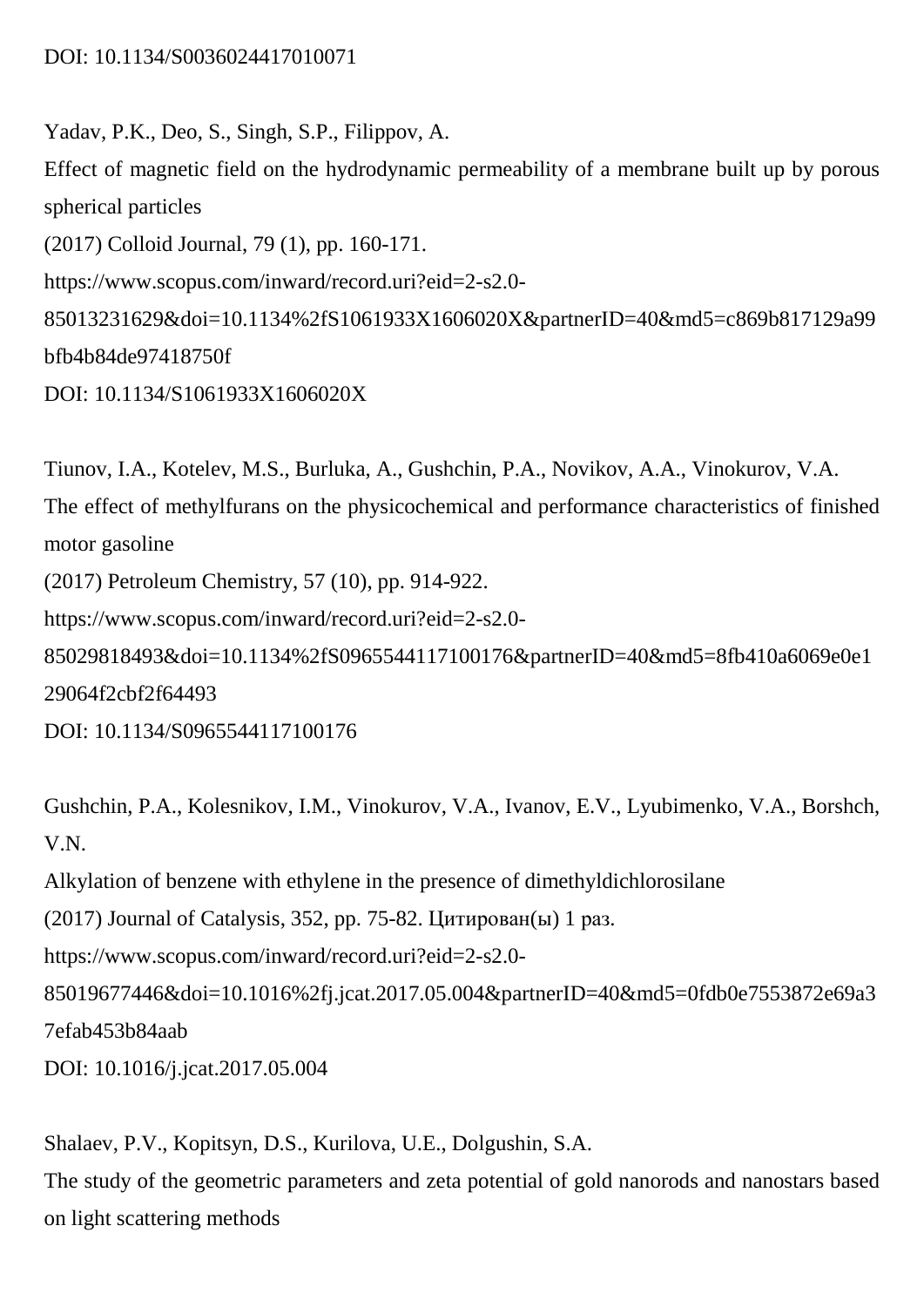(2017) Optics InfoBase Conference Papers, Part F61-ECBO 2017, 4 p. https://www.scopus.com/inward/record.uri?eid=2-s2.0- 85032294844&doi=10.1117%2f12.2282714&partnerID=40&md5=e71a025e8e3efcc7dcf9a077 30d6a81d DOI: 10.1117/12.2282714

Tiunov, I.A., Kotelev, M.S., Vinokurov, V.A., Gushchin, P.A., Bardin, M.E., Novikov, A.A. Antiknock Properties of Blends of 2-Methylfuran and 2,5-Dimethylfuran with Reference Fuel (2017) Chemistry and Technology of Fuels and Oils, 53 (2), pp. 147-153. Цитирован(ы) 1 раз. https://www.scopus.com/inward/record.uri?eid=2-s2.0-85020518452&doi=10.1007%2fs10553- 017-0790-x&partnerID=40&md5=45dd30a3bdcd9e381e9ffdd127c52898 DOI: 10.1007/s10553-017-0790-x

Vinokurov, V.A., Stavitskaya, A.V., Chudakov, Y.A., Ivanov, E.V., Shrestha, L.K., Ariga, K., Darrat, Y.A., Lvov, Y.M.

Formation of metal clusters in halloysite clay nanotubes

(2017) Science and Technology of Advanced Materials, 18 (1), pp. 147-151. Цитировано 23 раз.

https://www.scopus.com/inward/record.uri?eid=2-s2.0-

85019097263&doi=10.1080%2f14686996.2016.1278352&partnerID=40&md5=07a9239bc131 bde70cc0dbfdf9965c01

DOI: 10.1080/14686996.2016.1278352

Lesin, V.I., Lesin, S.V., Ivanov, E.V. Oxidative cracking of crude oil by hydrogen peroxide in the presence of iron oxide nanoparticles (2017) Petroleum Chemistry, 57 (7), pp. 584-588.

https://www.scopus.com/inward/record.uri?eid=2-s2.0-

85023739798&doi=10.1134%2fS0965544117070064&partnerID=40&md5=dcabe3145dc2ae4 aae842db55725cd66

DOI: 10.1134/S0965544117070064

Bardin, M.E., Savin, A.V., Ivanov, E.V., Gushchin, P.A., Vinokurov, V.A., Muradov, A.V.,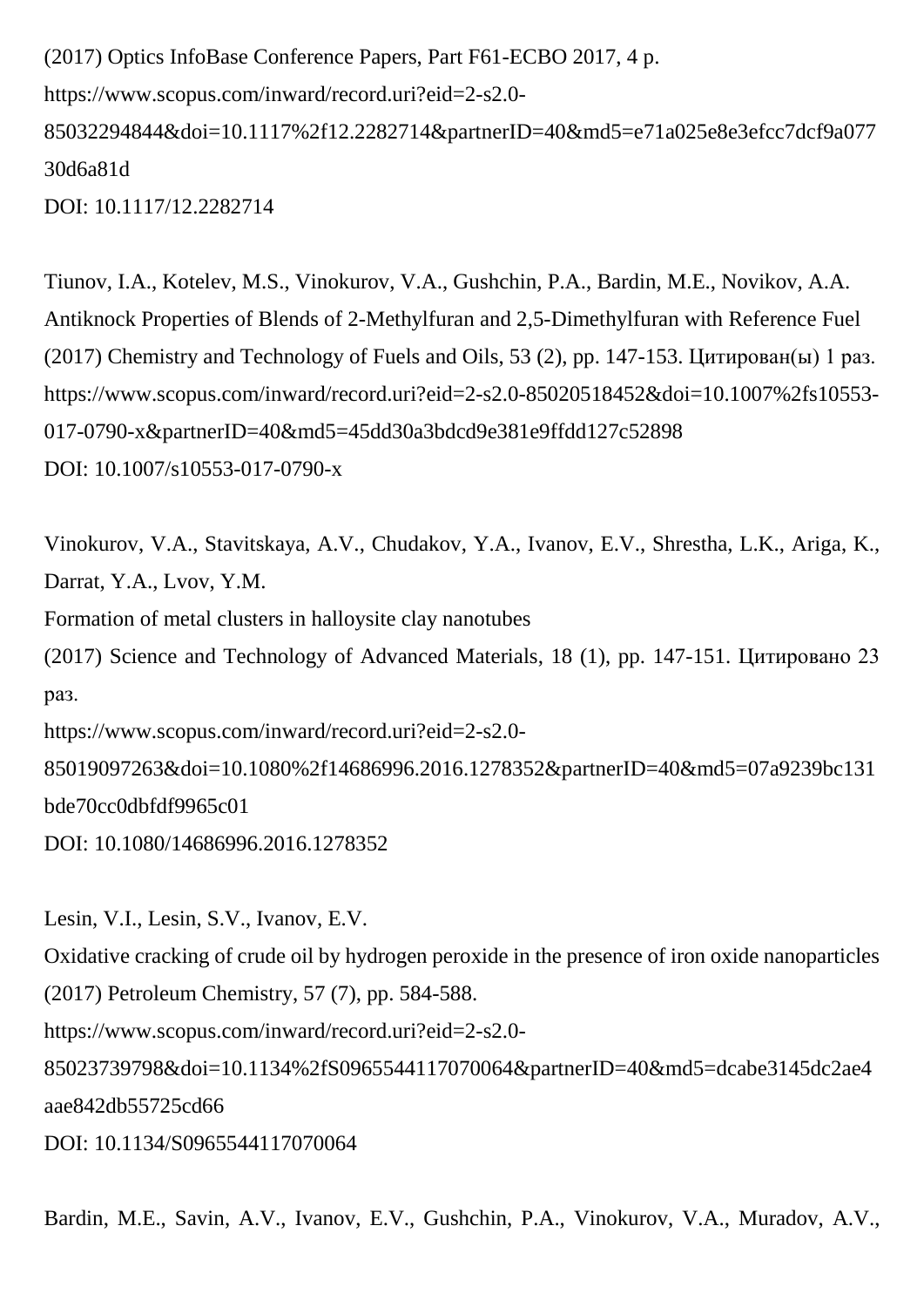Perel'man, L.T.

Using copper nanomarkers for revealing microcracks and regions of microdamage on the surface of pipelines and parts of oil and gas machinery (2016) Protection of Metals and Physical Chemistry of Surfaces, 52 (7), pp. 1128-1133. https://www.scopus.com/inward/record.uri?eid=2-s2.0- 85013103897&doi=10.1134%2fS2070205116070030&partnerID=40&md5=8cd9f0019270848 3626efedab664f5c5

DOI: 10.1134/S2070205116070030

Karakhanov, E.A., Glotov, A.P., Nikiforova, A.G., Vutolkina, A.V., Ivanov, A.O., Kardashev, S.V., Maksimov, A.L., Lysenko, S.V. Catalytic cracking additives based on mesoporous MCM-41 for sulfur removal (2016) Fuel Processing Technology, 153, pp. 50-57. Цитировано 6 раз. https://www.scopus.com/inward/record.uri?eid=2-s2.0- 84982794757&doi=10.1016%2fj.fuproc.2016.07.023&partnerID=40&md5=1663b52941fbe55 4b497368875ae7d09 DOI: 10.1016/j.fuproc.2016.07.023

Kozhevnikova, E.Y., Petrova, D.A., Kopitsyn, D.S., Nivikov, A.A., Shnyreva, A.V., Barkov, A.V., Vinokurov, V.A. New strains of basidiomycetes that produce bioethanol from lignocellulose biomass (2016) Prikladnaia biokhimiia i mikrobiologiia, 52 (6), pp. 609-613. https://www.scopus.com/inward/record.uri?eid=2-s2.0- 85044508468&partnerID=40&md5=850eedfee07811de7a50e9cd0c604506

Kozhevnikova, E.Y., Petrova, D.A., Kopitsyn, D.S., Novikov, A.A., Shnyreva, A.V., Barkov, A.V., Vinokurov, V.A.

New strains of basidiomycetes that produce bioethanol from lignocellulose biomass (2016) Applied Biochemistry and Microbiology, 52 (6), pp. 638-642. Цитировано 2 раз. https://www.scopus.com/inward/record.uri?eid=2-s2.0- 84992445971&doi=10.1134%2fS0003683816060090&partnerID=40&md5=9e7db9a969ec781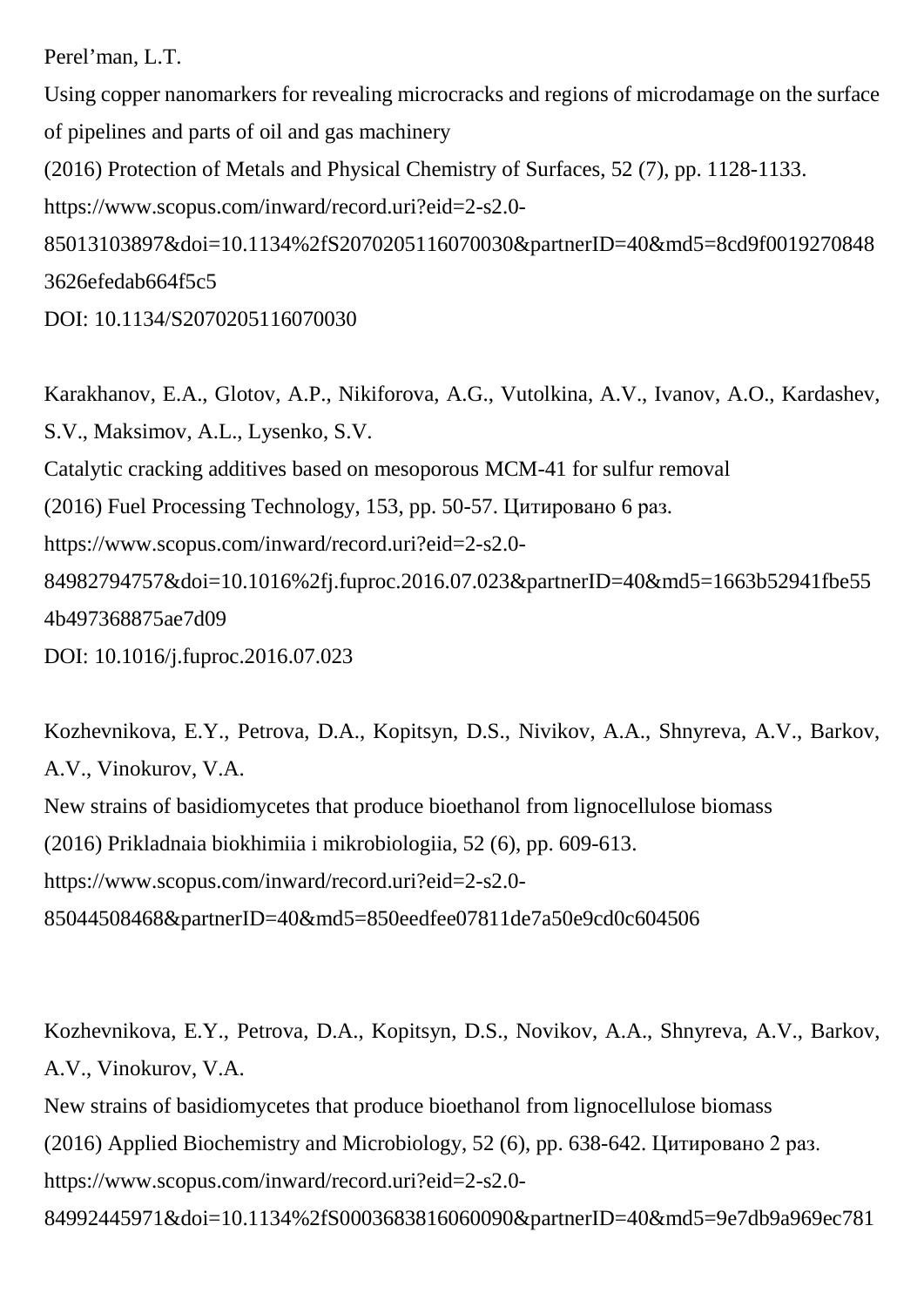### 5fb272b86db2c6fa3

DOI: 10.1134/S0003683816060090

Khlebnikov, V.N., Mishin, A.S., Antonov, S.V., Khamidullina, I.V., Liang, M., Svarovslaua, N.A.

Comparison of oil displacement by gases and CO2 using core model and slim-tube

(2016) Zhongguo Shiyou Daxue Xuebao (Ziran Kexue Ban)/Journal of China University of Petroleum (Edition of Natural Science), 40 (5), pp. 151-158.

https://www.scopus.com/inward/record.uri?eid=2-s2.0-

84995977402&doi=10.3969%2fj.issn.1673-

5005.2016.05.019&partnerID=40&md5=525e2974a526985acf5e619e236d6bf6

DOI: 10.3969/j.issn.1673-5005.2016.05.019

Khlebnikov, V.N., Antonov, S.V., Khamidullina, I.V., Liang, M., Vinokurov, V.A., Semenov, A.P., Gushchin, P.A. Laboratory investigation of high pressure air injection (HPAI) oil recovery method (2016) Shiyou Huagong Gaodeng Xuexiao Xuebao/Journal of Petrochemical Universities, 29 (5), pp. 26-37. https://www.scopus.com/inward/record.uri?eid=2-s2.0-

84995546056&doi=10.3969%2fj.issn.1006-

396X.2016.05.005&partnerID=40&md5=24ee749ca97368067ff3fcca6a568bed

DOI: 10.3969/j.issn.1006-396X.2016.05.005

Dadashev, M.N., Filenko, D.G., Bulaeva, N.M., Vinokurov, V.A., Mursalov, R.R. Dependence of Oil Extraction Factor on Thermodynamic Parameters of Solvent (2016) Chemistry and Technology of Fuels and Oils, 52 (4), pp. 1-5. https://www.scopus.com/inward/record.uri?eid=2-s2.0-85046229461&doi=10.1007%2fs10553- 016-0723-0&partnerID=40&md5=efa959121c3f31c98b5fd7f63498fba3 DOI: 10.1007/s10553-016-0723-0

Podosokorskaya, O.A., Merkel, A.Y., Gavrilov, S.N., Fedoseev, I., Van Heerden, E., Cason, E.D., Novikov, A.A., Kolganova, T.V., Korzhenkov, A.A., Bonch-Osmolovskaya, E.A.,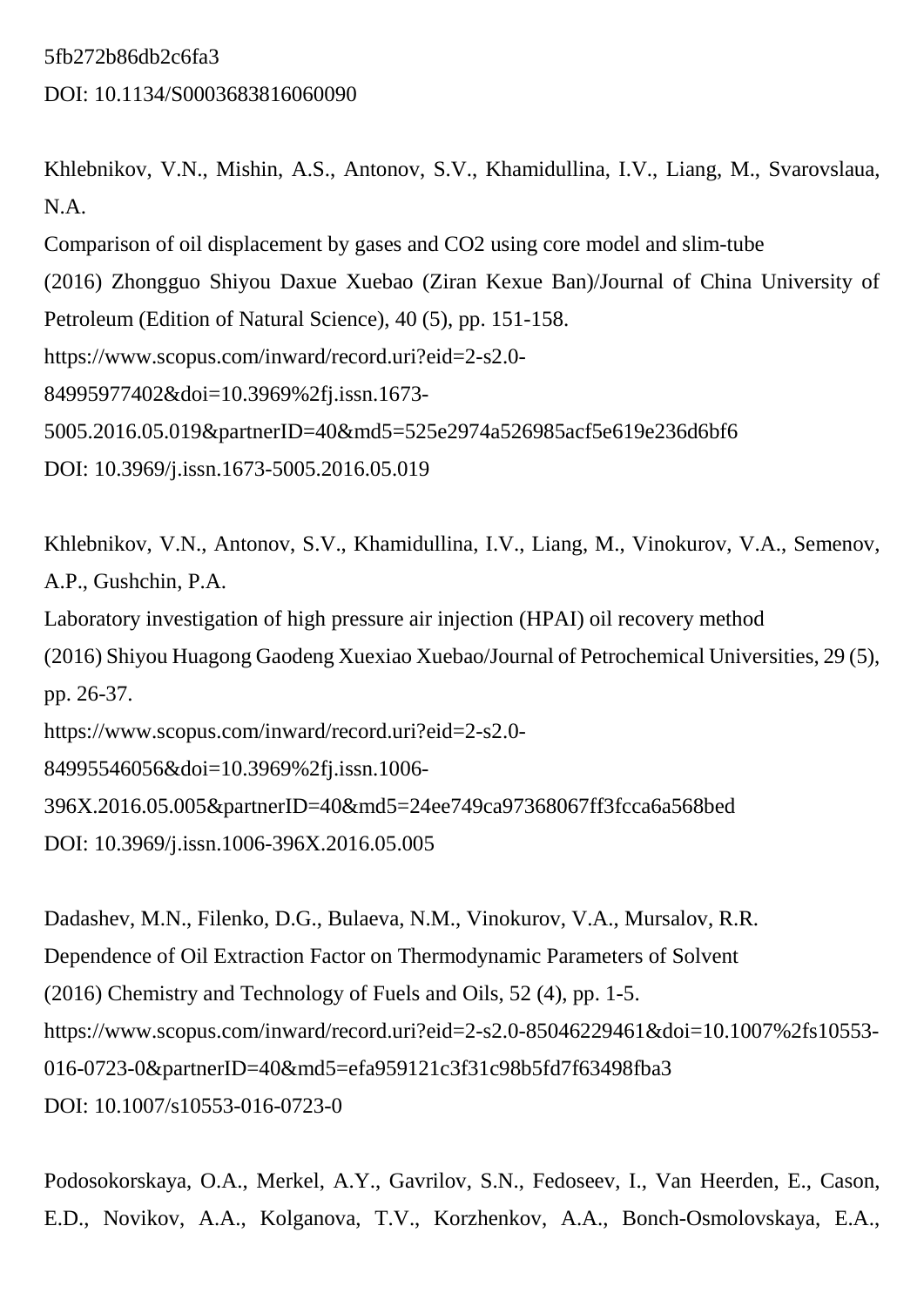Kublanov, I.V.

Tepidibacillus infernus sp. Nov., a moderately thermophilic, selenate-and arsenate-respiring hydrolytic bacterium isolated from a gold mine, and emended description of the genus Tepidibacillus

(2016) International Journal of Systematic and Evolutionary Microbiology, 66 (8), статья № 001166, pp. 3189-3194. Цитирован(ы) 1 раз.

https://www.scopus.com/inward/record.uri?eid=2-s2.0-

84988360139&doi=10.1099%2fijsem.0.001166&partnerID=40&md5=93f43f356cb17748141b 7c68aaa677dd

DOI: 10.1099/ijsem.0.001166

Khlebnikov, V.N., Antonov, S.V., Mishin, A.S., Bakulin, D.A., Khamidullina, I.V., Liang, M., Vinokurov, V.A., Gushchin, P.A.

A new method for the replacement of CH4 with CO2 in natural gas hydrate production

(2016) Natural Gas Industry, 36 (7), pp. 40-47. Цитировано 8 раз.

https://www.scopus.com/inward/record.uri?eid=2-s2.0-

84979966753&doi=10.3787%2fj.issn.1000-

0976.2016.07.006&partnerID=40&md5=43ad5149e3b994c6d8375d2650bbbb94

DOI: 10.3787/j.issn.1000-0976.2016.07.006

Beskorovaynaya, D.A., Deyneko, D.V., Baryshnikova, O.V., Stefanovich, S.Y., Lazoryak, B.I. Optical non-linearity tuning in Ca8-xPbxMBi(VO4)7 whitlockite-type systems (2016) Journal of Alloys and Compounds, 674, pp. 323-330. Цитировано 6 раз. https://www.scopus.com/inward/record.uri?eid=2-s2.0- 84961575175&doi=10.1016%2fj.jallcom.2016.02.218&partnerID=40&md5=0e953f9c570b8bb 90670be2bc6cfec4d DOI: 10.1016/j.jallcom.2016.02.218

Kolesnikov, I.M., Vinokurov, V.A., Gushchin, P.A., Ivanov, E.V., Kolesnikov, S.I., Lyubimenko, V.A. Efficient catalysts for benzene alkylation with olefins (2016) Catalysis Communications, 82, pp. 1-6. Цитирован(ы) 1 раз.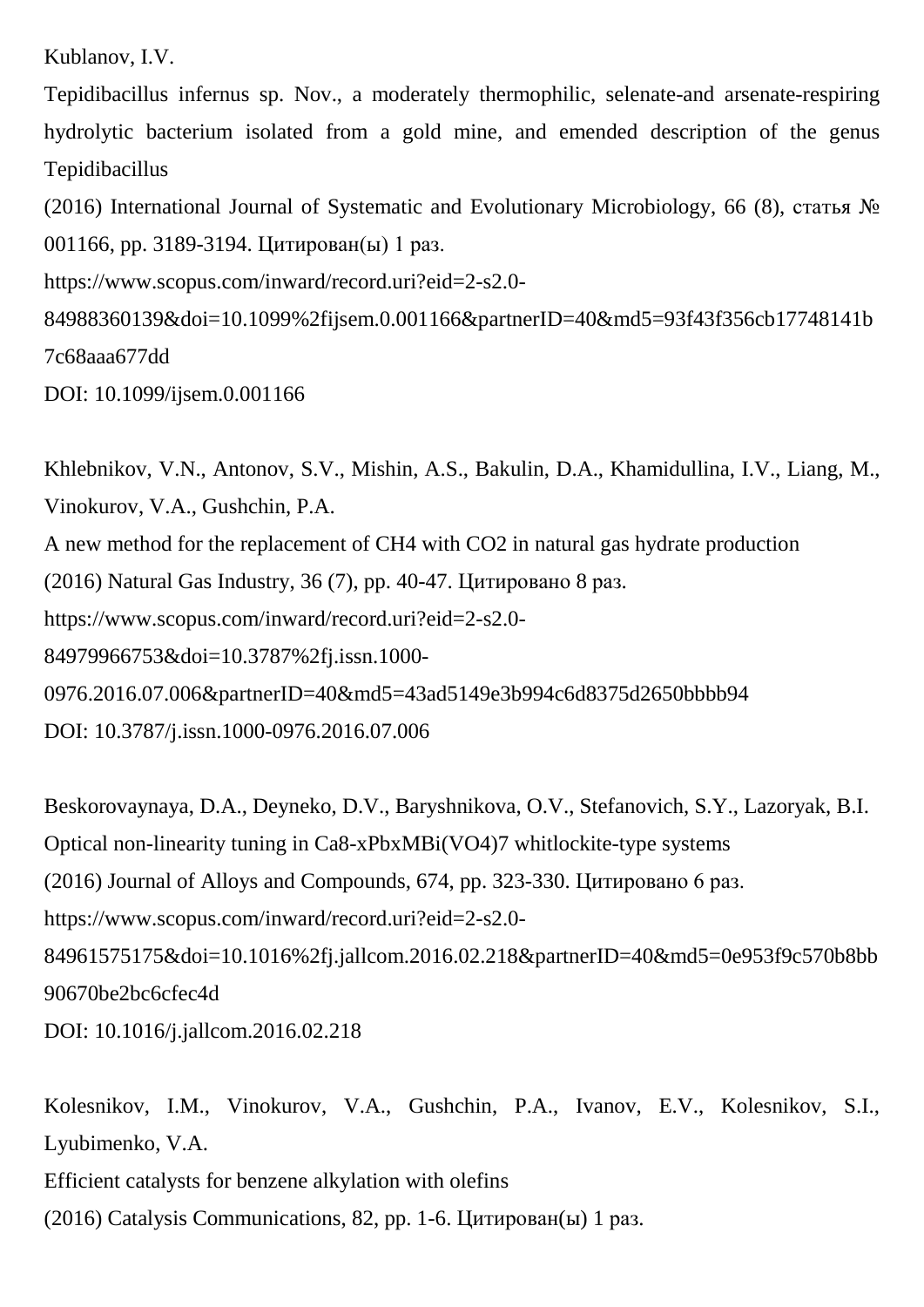https://www.scopus.com/inward/record.uri?eid=2-s2.0-

84964378495&doi=10.1016%2fj.catcom.2016.04.001&partnerID=40&md5=136de5b47021c48 4cab4ab34fc3b8ed2

DOI: 10.1016/j.catcom.2016.04.001

Slobodkina, G.B., Kolganova, T.V., Kopitsyn, D.S., Viryasov, M.B., Bonch-Osmolovskaya, E.A., Slobodkin, A.I. Dissulfurirhabdus thermomarina gen. nov., sp. nov., a thermophilic, autotrophic, sulfite-reducing and disproportionating deltaproteobacterium isolated from a shallow-sea hydrothermal vent (2016) International Journal of Systematic and Evolutionary Microbiology, 66 (7), статья № 001083, pp. 2515-2519. Цитировано 2 раз. https://www.scopus.com/inward/record.uri?eid=2-s2.0- 84983037067&doi=10.1099%2fijsem.0.001083&partnerID=40&md5=82cec193df7f65530e06 d315b7b67000 DOI: 10.1099/ijsem.0.001083

Masiutin, I.A., Novikov, A.A., Litvin, A.A., Kopitsyn, D.S., Beskorovaynaya, D.A., Ivanov, E.V. The synthesis of 5-hydroxymethylfurfural from carbohydrates and lignocellulose using an N,Ndimethylacetamide-LiCl solvent system (2016) Starch/Staerke, 68 (7-8), pp. 637-643. Цитировано 6 раз. https://www.scopus.com/inward/record.uri?eid=2-s2.0- 84949883587&doi=10.1002%2fstar.201500165&partnerID=40&md5=352c9fc131d69d297e12 c442786a608f

DOI: 10.1002/star.201500165

Stavitskaya, A.V., Konstantinova, M.L., Safieva, R.Z.

An ultrahigh-resolution mass spectrometry study of ozonation products of petroleum sulfur compounds

(2016) Petroleum Chemistry, 56 (7), pp. 623-628. Цитировано 2 раз.

https://www.scopus.com/inward/record.uri?eid=2-s2.0-

84981287936&doi=10.1134%2fS0965544116020146&partnerID=40&md5=747b51c7ab333d6 c19a07d49078048d7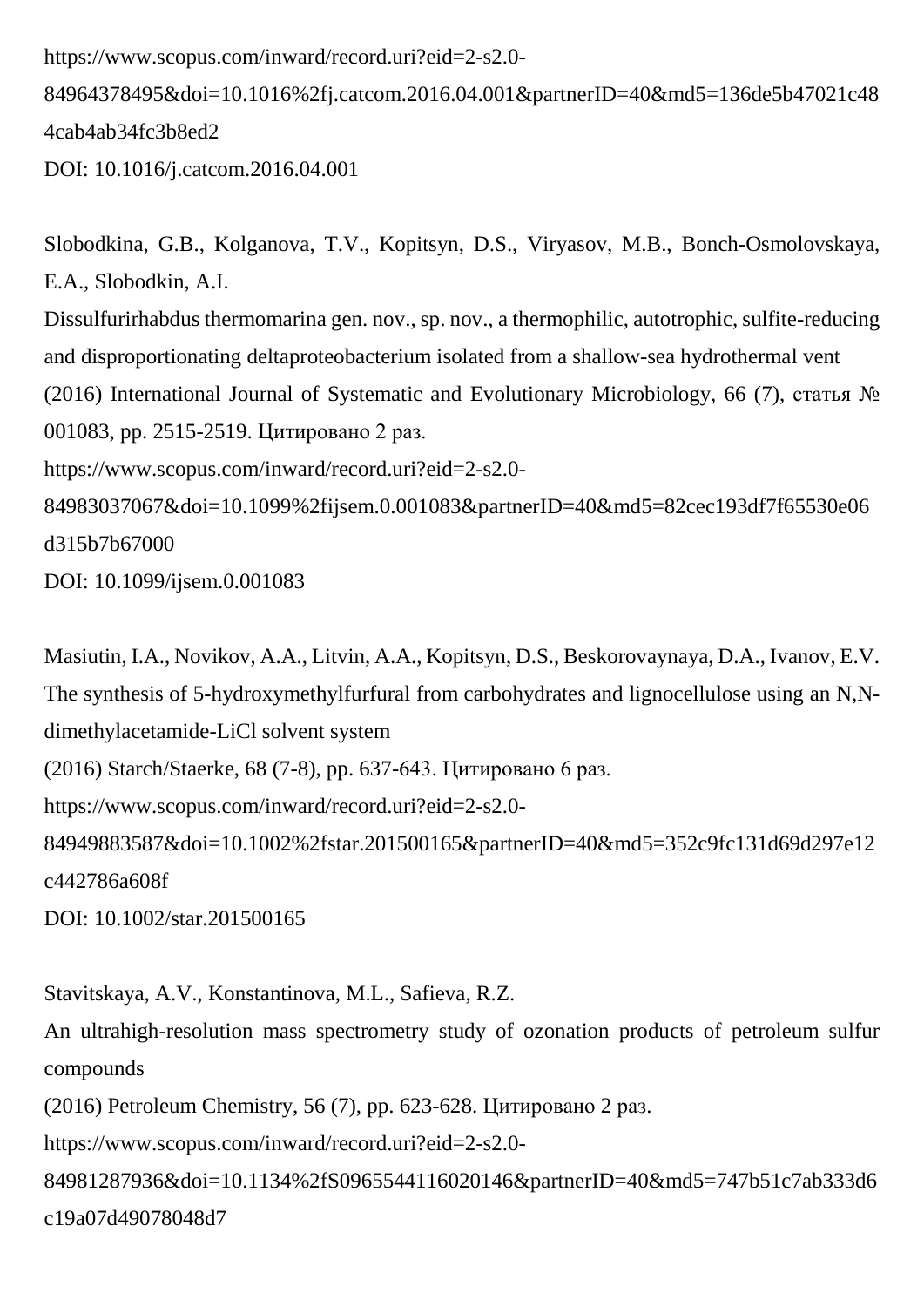Naranov, E.R., Badeeva, A.S., Sadovnikov, A.A., Kardashev, S.V., Maksimov, A.L., Lysenko, S.V., Vinokurov, V.A., Karakhanov, E.A.

Hydrogenation of aromatic hydrocarbons over nickel–tungsten sulfide catalysts containing mesoporous aluminosilicates of different nature

(2016) Petroleum Chemistry, 56 (7), pp. 599-606. Цитировано 3 раз.

https://www.scopus.com/inward/record.uri?eid=2-s2.0-

84981273808&doi=10.1134%2fS0965544116070124&partnerID=40&md5=a2fee60f8e1b423e f4974e8c6a01c0de

DOI: 10.1134/S0965544116070124

Lyubimenko, V.A., Frolov, V.I., Krestovnikov, M.P., Lesin, S.V.

Mathematical Modeling of Thermal Cracking of Oil Sludge Activated by Electromagnetic Radiation

(2016) Chemistry and Technology of Fuels and Oils, 52 (2), pp. 134-140.

https://www.scopus.com/inward/record.uri?eid=2-s2.0-84978154088&doi=10.1007%2fs10553-

016-0683-4&partnerID=40&md5=cc96ca4d66207669b5340ff07fa3a628

DOI: 10.1007/s10553-016-0683-4

Glotov, A.P., Kardashev, S.V., Egazar'yants, S.V., Lysenko, S.V., Vinokurov, V.A., Karakhanov, E.A.

Catalytic Cracking of Petroleum Feedstock in the Presence of Additives Derived from Cross– Linked Mesoporous Oxides for Reduction of the Sulfur Content in Liquid Products (2016) Chemistry and Technology of Fuels and Oils, 52 (2), pp. 171-174. Цитировано 2 раз. https://www.scopus.com/inward/record.uri?eid=2-s2.0-84976867123&doi=10.1007%2fs10553- 016-0687-0&partnerID=40&md5=60488468c017b590c2f75ee0314f6594 DOI: 10.1007/s10553-016-0687-0

Stytsenko, V.D., Mel'nikov, D.P.

Selective hydrogenation of dienic and acetylenic compounds on metal-containing catalysts (2016) Russian Journal of Physical Chemistry A, 90 (5), pp. 932-942. Цитирован(ы) 1 раз.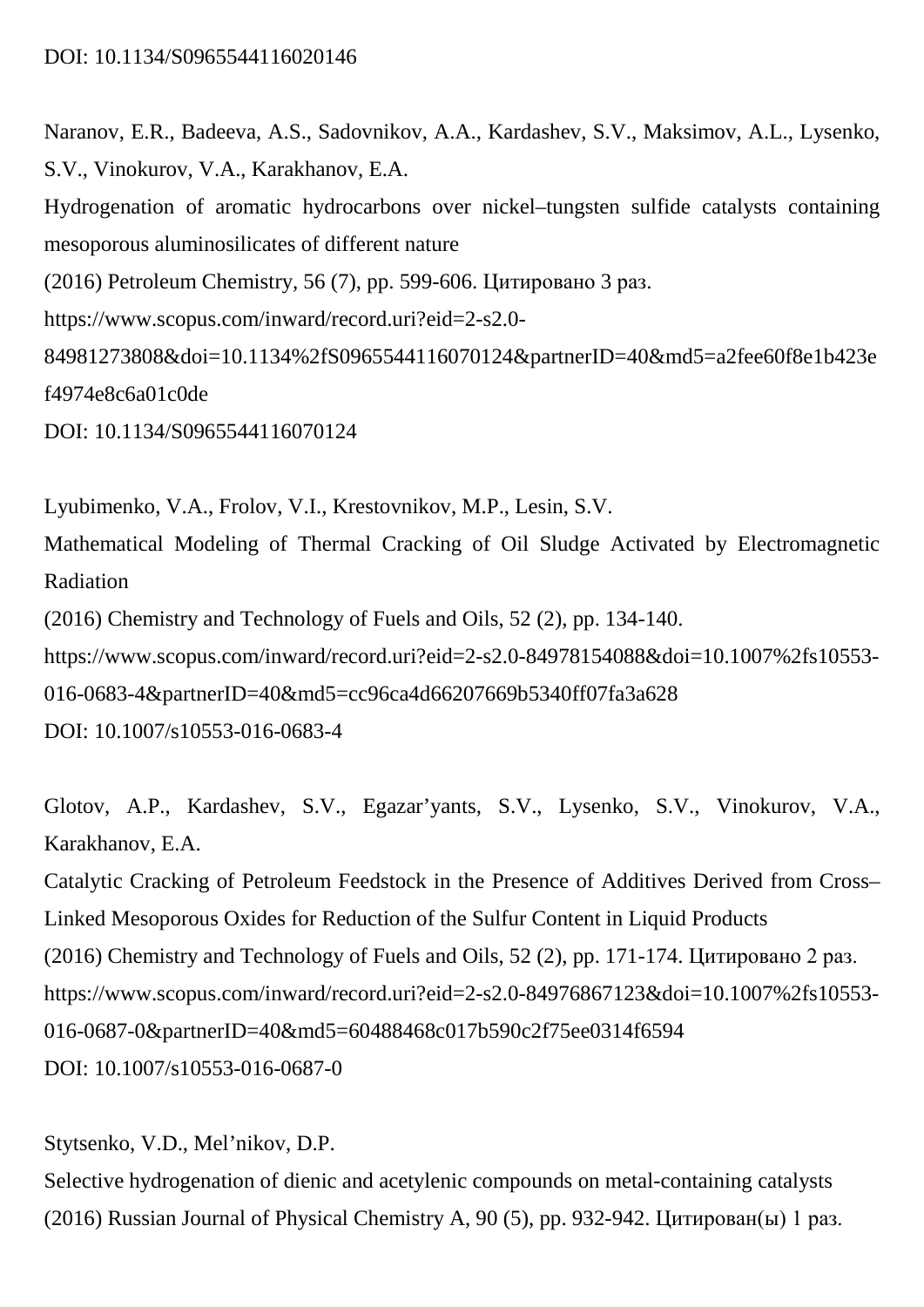https://www.scopus.com/inward/record.uri?eid=2-s2.0-

84971324040&doi=10.1134%2fS0036024416040294&partnerID=40&md5=28cf2255e4213e7 48b26ec40ed65107f

DOI: 10.1134/S0036024416040294

Filippov, A.N. Asymmetry of current–voltage characteristics: a bilayer model of a modified ion-exchange membrane (2016) Colloid Journal, 78 (3), pp. 397-406. Цитировано 4 раз. https://www.scopus.com/inward/record.uri?eid=2-s2.0- 84975686866&doi=10.1134%2fS1061933X16030042&partnerID=40&md5=188019abbdb57a 3328ba57a4899a88f4 DOI: 10.1134/S1061933X16030042

Semenov, A.P., Medvedev, V.I., Gushchin, P.A., Yakushev, V.S., Vinokurov, V.A. Polymer–Methanol Combines Inhibition of Gas Hydrate Formation (2016) Chemistry and Technology of Fuels and Oils, 52 (2), pp. 162-170. Цитирован(ы) 1 раз. https://www.scopus.com/inward/record.uri?eid=2-s2.0-84976865491&doi=10.1007%2fs10553- 016-0686-1&partnerID=40&md5=7479bbe898c643f028873630e23c75de DOI: 10.1007/s10553-016-0686-1

Semenov, A.P., Medvedev, V.I., Gushchin, P.A., Yakushev, V.S., Vinokurov, V.A. Inhibiting gas hydrate formation by polymer-monoethylene glycol mixture (2016) Chemistry and Technology of Fuels and Oils, 52 (1), pp. 43-51. Цитирован(ы) 1 раз. https://www.scopus.com/inward/record.uri?eid=2-s2.0-84962835873&doi=10.1007%2fs10553- 016-0671-8&partnerID=40&md5=d47b58c3153cf91436a5ef7af04184dc DOI: 10.1007/s10553-016-0671-8

Vinokurov, V.A., Kolesnikov, I.M., Frolov, V.I., Lyubimenko, V.A., Lesin, S.V., Kolesnikov, S.I.

Effect of electromagnetic radiation on the thermal cracking of activated oil sludge (2016) Chemistry and Technology of Fuels and Oils, 52 (1), pp. 52-62.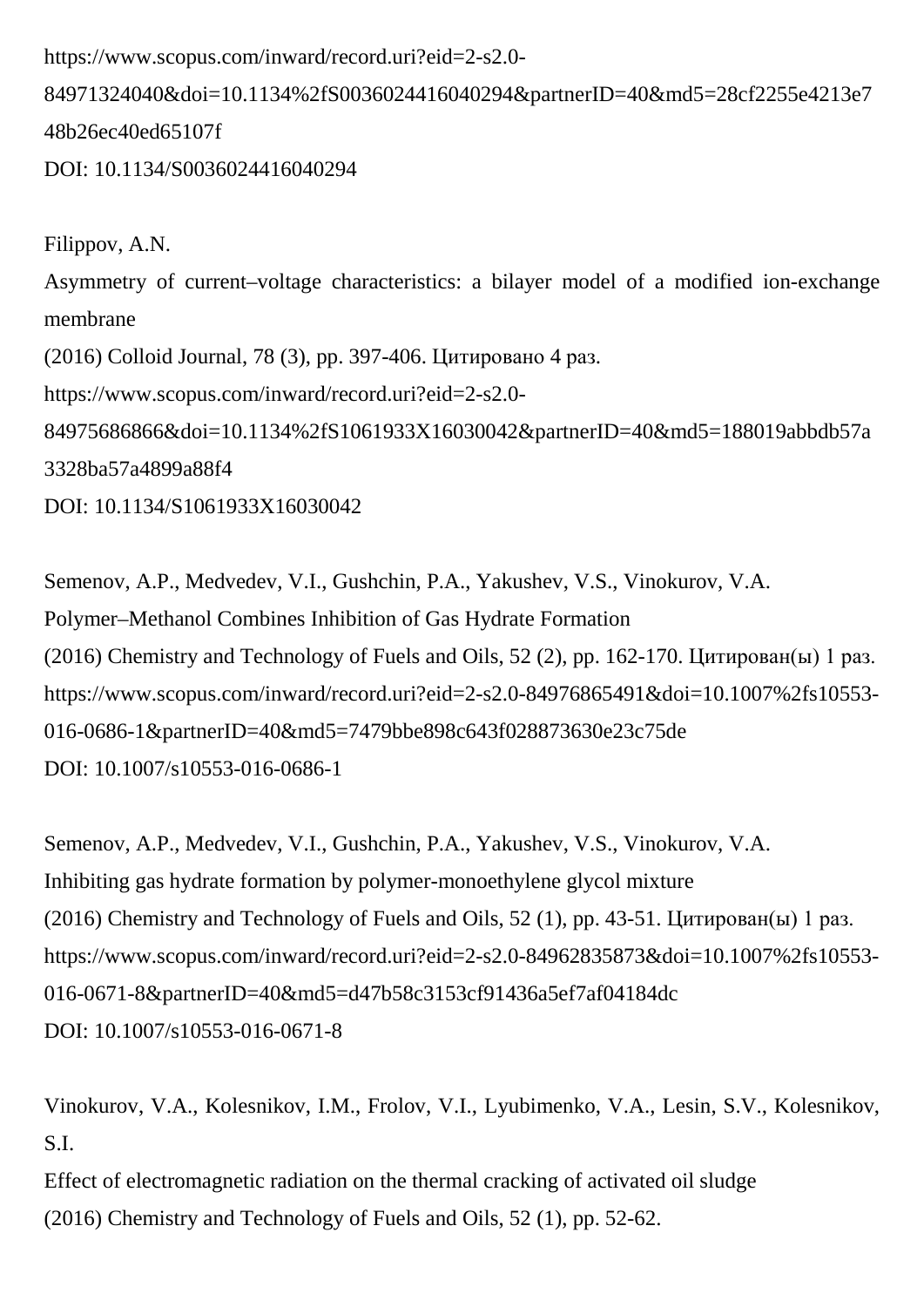https://www.scopus.com/inward/record.uri?eid=2-s2.0-84962911168&doi=10.1007%2fs10553- 016-0672-7&partnerID=40&md5=da15d6fb509e69365bb73e3121e154f0 DOI: 10.1007/s10553-016-0672-7

Samoylova, Y.V., Piligaev, A.V., Sorokina, K.N., Rozanov, A.S., Peltek, S.E., Novikov, A.A., Almyasheva, N.R., Parmon, V.N. Application of the immobilized bacterial recombinant lipase from Geobacillus stearothermophilus G3 for the production of fatty acid methyl esters (2016) Catalysis in Industry, 8 (2), pp. 187-193. Цитировано 6 раз. https://www.scopus.com/inward/record.uri?eid=2-s2.0- 84983048077&doi=10.1134%2fS2070050416020082&partnerID=40&md5=d2a4f7527772073 108d3e169f1c2e8bd DOI: 10.1134/S2070050416020082

Baryshnikov, A., Belyakov, G.V., Tairova, A.A., Filippov, A.N. Filtration of suspension of heavy particles through a porous medium (2016) Petroleum Chemistry, 56 (4), pp. 360-366. Цитирован(ы) 1 раз. https://www.scopus.com/inward/record.uri?eid=2-s2.0- 84976633344&doi=10.1134%2fS0965544116040022&partnerID=40&md5=ff86e4a5bde00ca7 36bd439af4091bce DOI: 10.1134/S0965544116040022

Kochetkova, T.V., Kublanov, I.V., Toshchakov, S.V., Osburn, M.R., Novikov, A.A., Bonch-Osmolovskaya, E.A., Perevalova, A.A.

Thermogladius calderae gen. nov., sp. nov., an anaerobic, hyperthermophilic crenarchaeote from a Kamchatka hot spring

(2016) International Journal of Systematic and Evolutionary Microbiology, 66 (3), pp. 1407- 1412.

https://www.scopus.com/inward/record.uri?eid=2-s2.0-

84962128691&doi=10.1099%2fijsem.0.000916&partnerID=40&md5=cd37acf1c140c7737941 bcfc1504f06a

DOI: 10.1099/ijsem.0.000916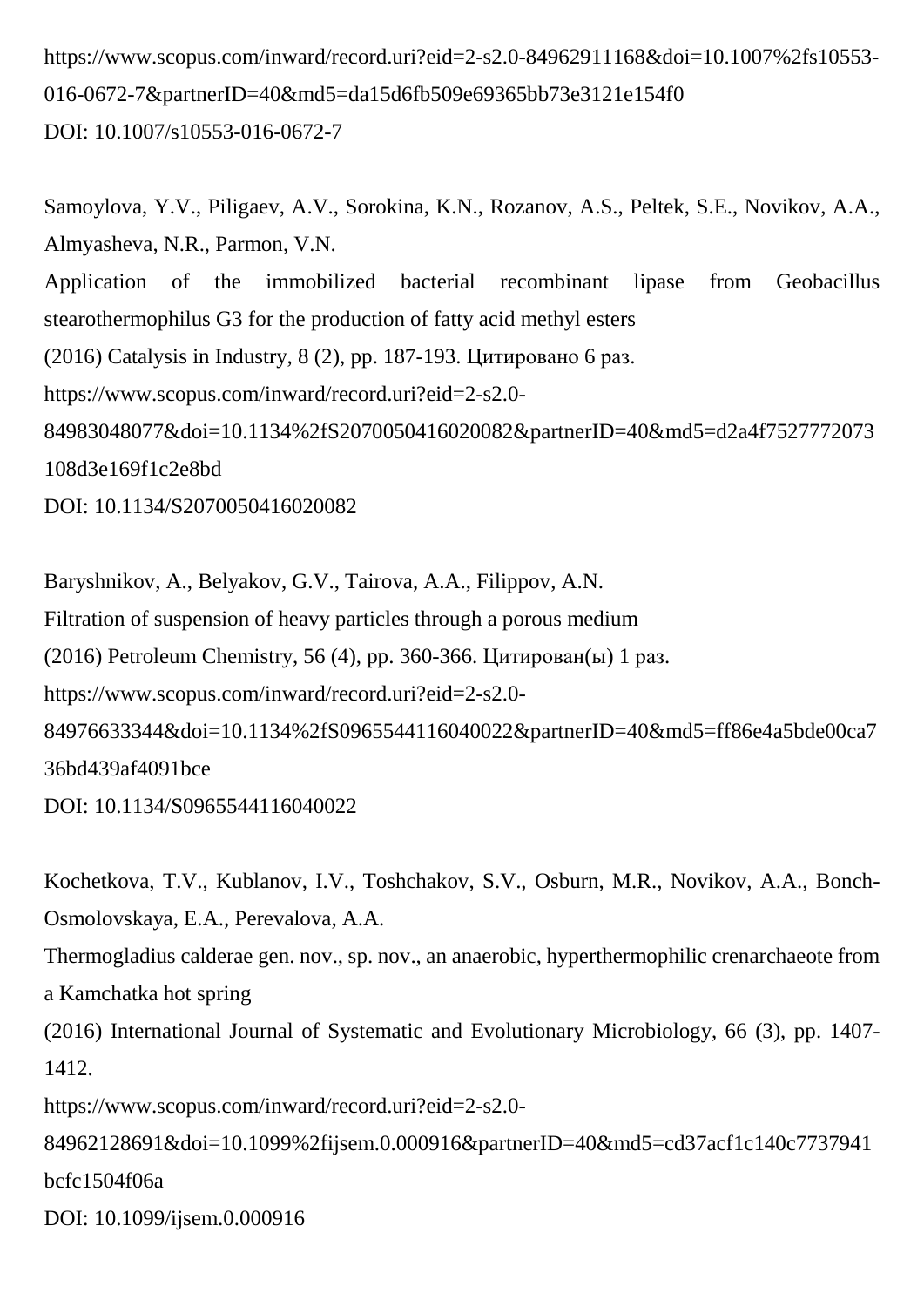```
Slobodkina, G.B., Baslerov, R.V., Novikov, A.A., Viryasov, M.B., Bonch-Osmolovskaya, E.A., 
Slobodkin, A.I.
Inmirania thermothiophila gen. Nov., sp. nov., a thermophilic, facultatively autotrophic, sulfur-
oxidizing gammaproteobacterium isolated from a shallow-sea hydrothermal vent
(2016) International Journal of Systematic and Evolutionary Microbiology, 66 (2), статья № 
000773, pp. 701-706. Цитировано 6 раз.
https://www.scopus.com/inward/record.uri?eid=2-s2.0-
84960335585&doi=10.1099%2fijsem.0.000773&partnerID=40&md5=7e50ffeb1aed164a8773b
d4c6d2a69e0
DOI: 10.1099/ijsem.0.000773
```
Slobodkin, A.I., Slobodkina, G.B., Panteleeva, A.N., Chernyh, N.A., Novikov, A.A., Bonch-Osmolovskaya, E.A.

Dissulfurimicrobium hydrothermale gen. nov., sp. nov., a thermophilic, autotrophic, sulfurdisproportionating deltaproteobacterium isolated from a hydrothermal pond

(2016) International Journal of Systematic and Evolutionary Microbiology, 66 (2), статья № 000828, pp. 1022-1026. Цитировано 4 раз.

https://www.scopus.com/inward/record.uri?eid=2-s2.0-

84960385085&doi=10.1099%2fijsem.0.000828&partnerID=40&md5=e9273a0afe4258d86863 78e16d6755f6

DOI: 10.1099/ijsem.0.000828

Slobodkina, G.B., Panteleeva, A.N., Beskorovaynaya, D.A., Bonch-Osmolovskaya, E.A., Slobodkin, A.I.

Thermostilla marina gen. Nov., sp. nov., a thermophilic, facultatively anaerobic planctomycete isolated from a shallow submarine hydrothermal vent

(2016) International Journal of Systematic and Evolutionary Microbiology, 66 (2), статья № 000767, pp. 633-638. Цитировано 3 раз.

https://www.scopus.com/inward/record.uri?eid=2-s2.0-

84960383901&doi=10.1099%2fijsem.0.000767&partnerID=40&md5=fa48177f85203c055c45 a6fdb6e15629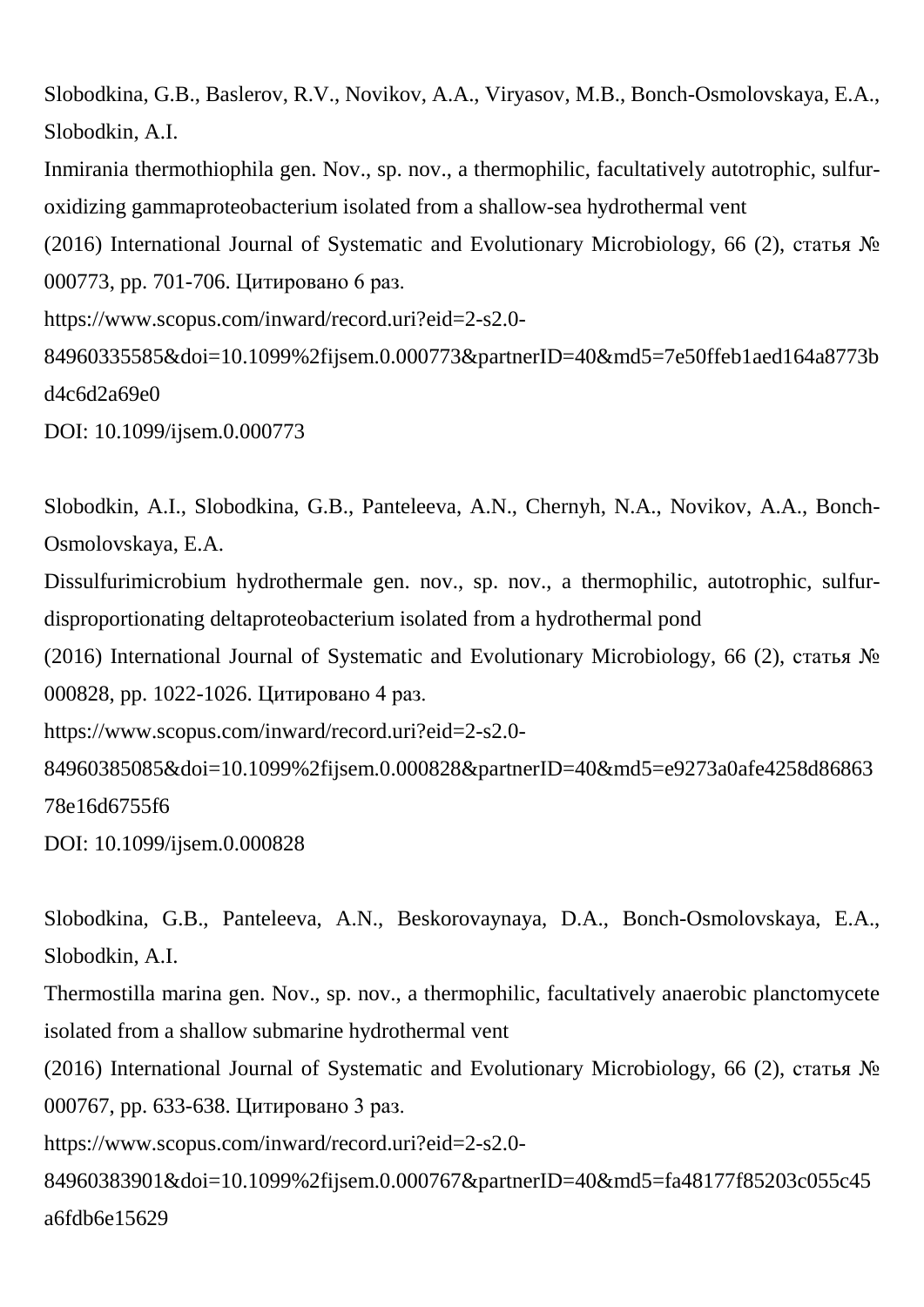Tiunov, I.A., Gorbachevskyy, M.V., Kopitsyn, D.S., Kotelev, M.S., Ivanov, E.V., Vinokurov, V.A., Novikov, A.A.

Synthesis of large uniform gold and core-shell gold-silver nanoparticles: Effect of temperature control (2016) Russian Journal of Physical Chemistry A, 90 (1), pp. 152-157. Цитировано 3 раз. https://www.scopus.com/inward/record.uri?eid=2-s2.0- 84949599549&doi=10.1134%2fS0036024416010301&partnerID=40&md5=87233c6c0e0e5a5

```
2ebe9bbce2d3aec2f
```
DOI: 10.1134/S0036024416010301

Dadashev, M.N., Filenko, D.G., Bulaeva, N.M., Vinokurov, V.A., Mursalov, R.R. Dependence of Oil Extraction Factor on Thermodynamic Parameters of Solvent (2016) Chemistry and Technology of Fuels and Oils, 52 (4), pp. 409-413. https://www.scopus.com/inward/record.uri?eid=2-s2.0-85028246564&doi=10.1007%2fs10553- 016-0723-0&partnerID=40&md5=a2b3c8170b6cbc7b45d6352cd3b25a85 DOI: 10.1007/s10553-016-0723-0

Semenov, A.P., Medvedev, V.I., Gushchin, P.A., Vinokurov, V.A. Kinetic Inhibition of Hydrate Formation by Polymeric Reagents: Effect of Pressure and Structure of Gas Hydrates (2016) Chemistry and Technology of Fuels and Oils, 51 (6), pp. 679-687. Цитирован(ы) 1 раз. https://www.scopus.com/inward/record.uri?eid=2-s2.0-84957945223&doi=10.1007%2fs10553- 016-0658-5&partnerID=40&md5=ea06382bc7ab27519edf34da0b53011f DOI: 10.1007/s10553-016-0658-5

M.Kolesnikov, I., Frolov, V.I., Borzaev, K.K., Glotov, A.P., Kardashev, S.V. Mathematical Modeling of the Catalytic Cracking of Oil Sludge that has Been Subjected to Electromagnetic Activation (2016) Chemistry and Technology of Fuels and Oils, 51 (6), pp. 663-672. Цитировано 2 раз. https://www.scopus.com/inward/record.uri?eid=2-s2.0-84957939883&doi=10.1007%2fs10553-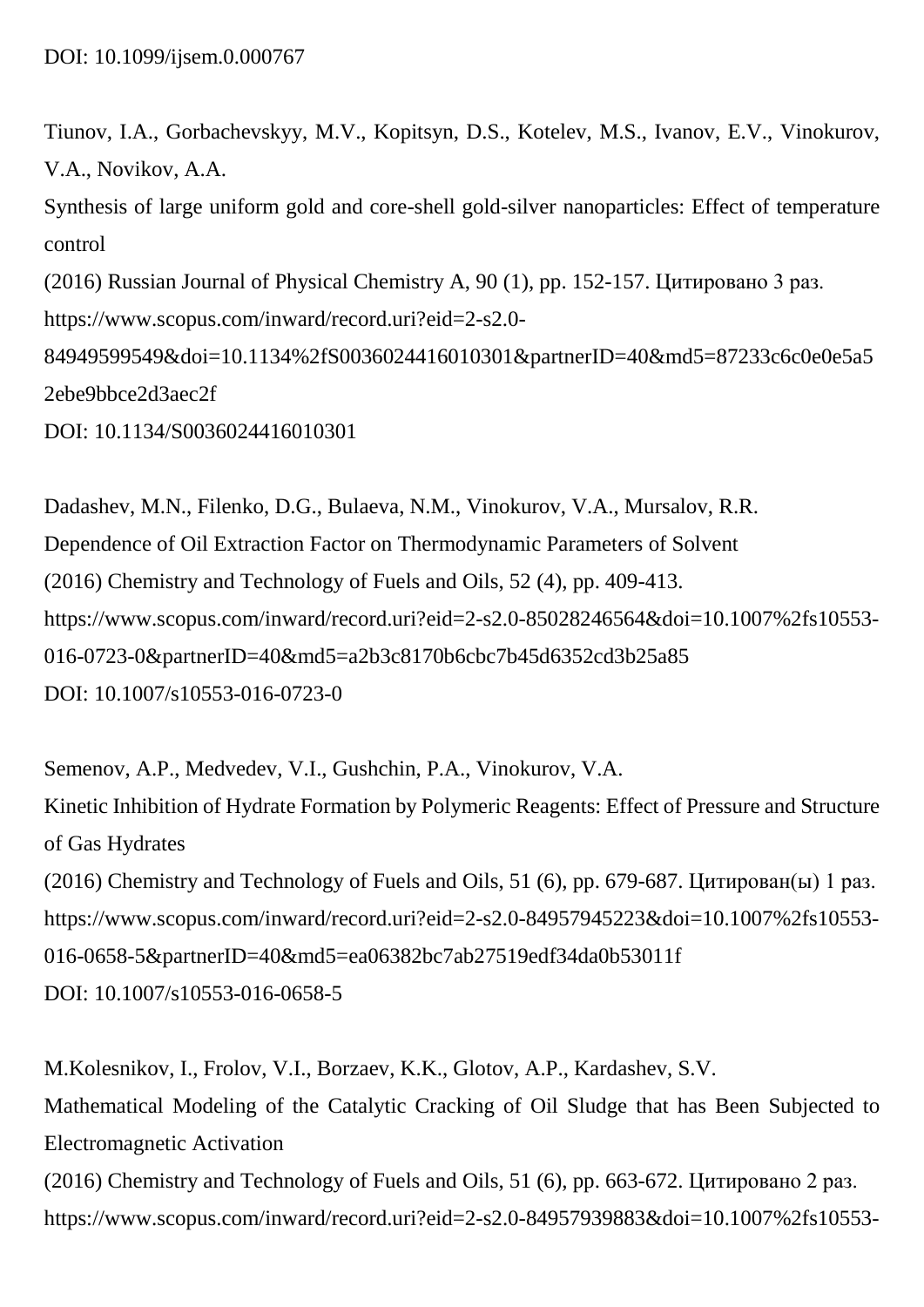### 016-0656-7&partnerID=40&md5=2d68b7b132787afbae4f7242350f367b DOI: 10.1007/s10553-016-0656-7

Vutolkina, A.V., Glotov, A.P., Egazar'yants, S.V., Talanova, M.Y., Sinikova, N.A., Kardashev, S.V., Maksimov, A.L., Karakhanov, E.A. Hydrocracking of vacuum gas oil on bimetallic Ni-Mo sulfide catalysts based on mesoporous aluminosilicate Al-HMS (2016) Chemistry and Technology of Fuels and Oils, 52 (5), pp. 515-526. https://www.scopus.com/inward/record.uri?eid=2-s2.0-85028268215&doi=10.1007%2fs10553- 016-0738-6&partnerID=40&md5=01974229bd55b78bf2b47940158def9e DOI: 10.1007/s10553-016-0738-6

Sharipova, D.A., Kopitsyn, D.S., Ziangirova, M.Y., Novikov, A.A., Vinokurov, V.A. Fatty Acid Composition of Basidiomycetes Lipids - a Promising Feedstock for Obtaining Biodiesel (2016) Chemistry and Technology of Fuels and Oils, 52 (3), pp. 255-260. https://www.scopus.com/inward/record.uri?eid=2-s2.0-85028262016&doi=10.1007%2fs10553- 016-0701-6&partnerID=40&md5=910d63cd6f20b57133ae05371106ae4c DOI: 10.1007/s10553-016-0701-6

Vinokurov, V.A., Kopitsyn, D.S., Kotelev, M.S., Ivanov, E.V., Lvov, Y.M., Novikov, A.A. Natural Ceramic Nanotube Substrates for Surface-Enhanced Raman Spectroscopy (2015) JOM, 67 (12), pp. 2877-2880. https://www.scopus.com/inward/record.uri?eid=2-s2.0-84948379797&doi=10.1007%2fs11837- 015-1494-5&partnerID=40&md5=5c25ee33e4c2fdee6e0bf9696f80fd0f DOI: 10.1007/s11837-015-1494-5

Troshina, O., Oshurkova, V., Suzina, N., Machulin, A., Ariskina, E., Vinokurova, N., Kopitsyn, D., Novikov, A., Shcherbakova, V.

Sphaerochaeta associata sp. nov., a spherical spirochaete isolated from cultures of Methanosarcina mazei Jl01

(2015) International Journal of Systematic and Evolutionary Microbiology, 65 (12), pp. 4315-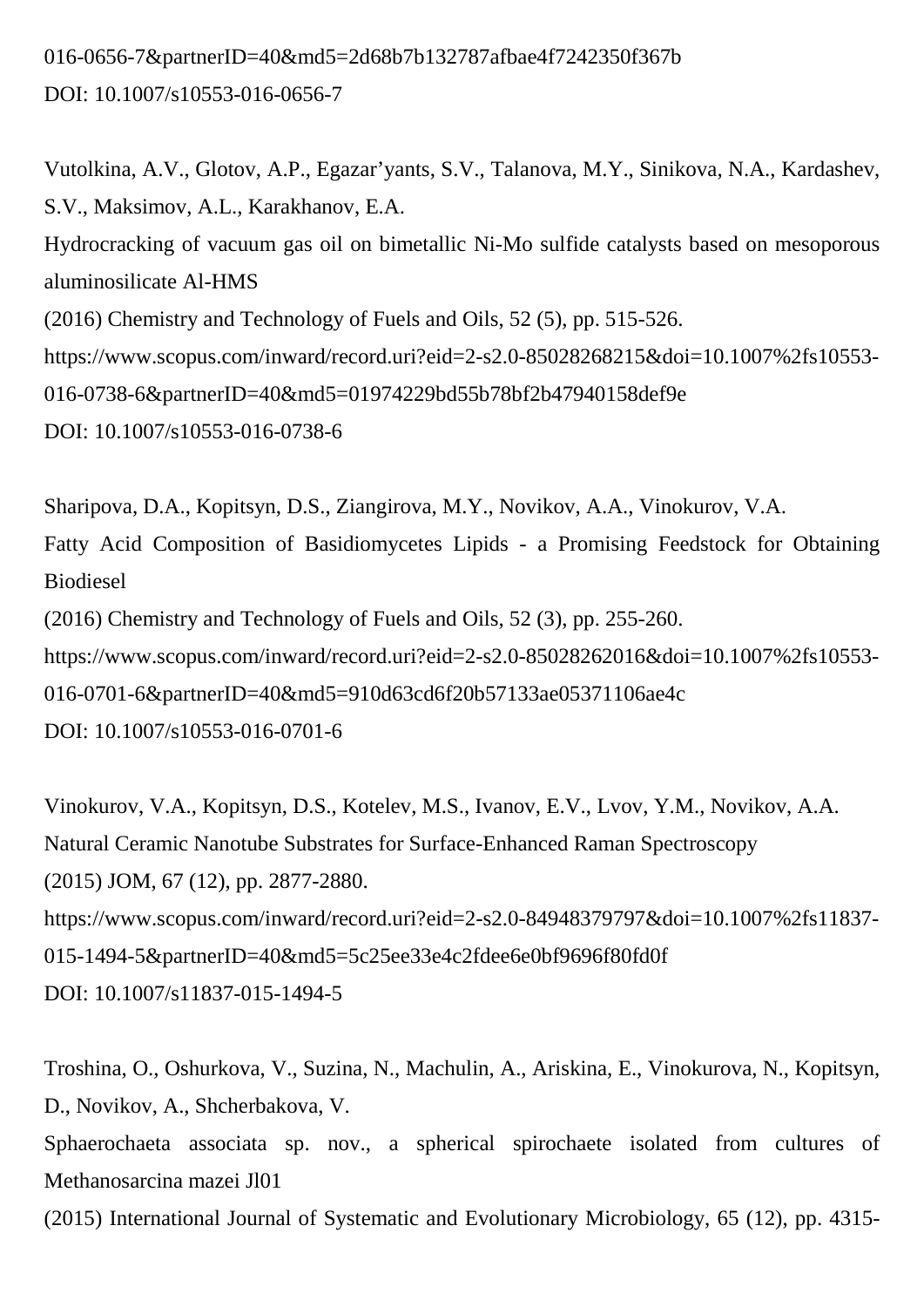4322. Цитировано 6 раз. https://www.scopus.com/inward/record.uri?eid=2-s2.0- 84955480072&doi=10.1099%2fijsem.0.000575&partnerID=40&md5=63e53032c16140e5a06f e98132314bf6 DOI: 10.1099/ijsem.0.000575

Khanukaeva, D.Y., Filippov, A.N. Statistical processing of ultrafiltration membrane pore size distribution determined by atomic force microscopy (2015) Petroleum Chemistry, 55 (10), pp. 909-917. https://www.scopus.com/inward/record.uri?eid=2-s2.0- 84953220735&doi=10.1134%2fS0965544115100060&partnerID=40&md5=d030f184b5cbcf4a b6fe4e8d52257a13 DOI: 10.1134/S0965544115100060

Khlebnikov, V.N., Liang, M., Khamidullina, I.V. Mechanism of selective permeability control in heterogeneous oil reservoirs by using precipitators and gelling agents (2015) Shiyou Huagong Gaodeng Xuexiao Xuebao/Journal of Petrochemical Universities, 28 (6), pp. 71-79. Цитирован(ы) 1 раз. https://www.scopus.com/inward/record.uri?eid=2-s2.0- 84951846750&doi=10.3969%2fj.issn.1006- 396X.2015.06.014&partnerID=40&md5=2c2a72acb24cf7996ccca2b1d42fc4df DOI: 10.3969/j.issn.1006-396X.2015.06.014

Al'myasheva, N.R., Novikov, A.A., Kozhevnikova, E.Y., Golyshkin, A.V., Barkov, A.V., Vinokurov, V.A.

Ethanol Production from Lignocellulosic Biomass Using Xylotrophic Basidiomycetes (2015) Chemistry and Technology of Fuels and Oils, 51 (5), pp. 516-525. Цитировано 2 раз. https://www.scopus.com/inward/record.uri?eid=2-s2.0-84958034046&doi=10.1007%2fs10553- 015-0633-6&partnerID=40&md5=9a5541802171d0553892756e6843a0fa DOI: 10.1007/s10553-015-0633-6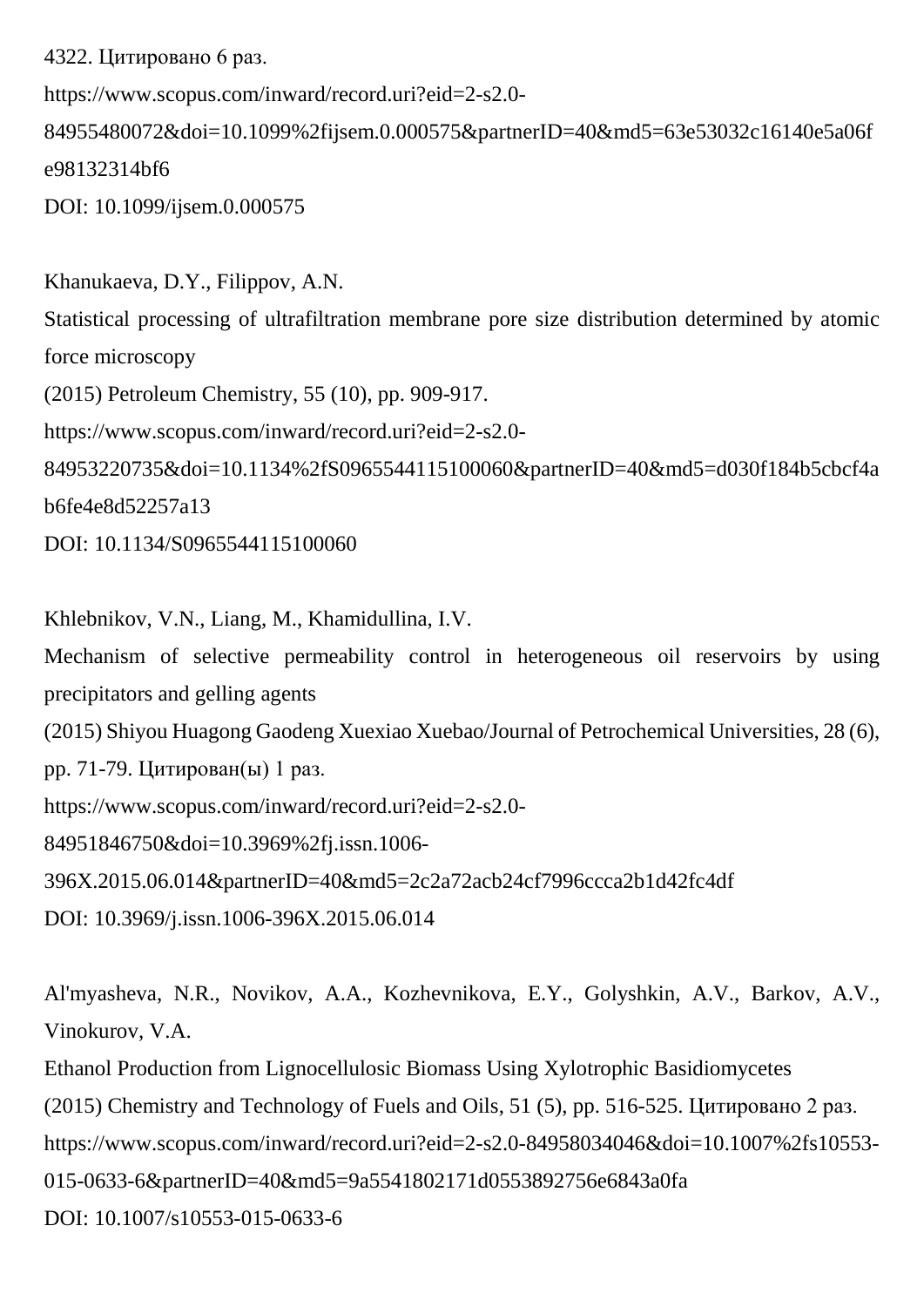Medvedev, V.I., Gushchin, P.A., Yakushev, V.S., Semenov, A.P. Study of the Effect of the Degree of Overcooling during the Formation of Hydrates of a Methane-Propane Gas Mixture on the Equilibrium Conditions of Their Decomposition (2015) Chemistry and Technology of Fuels and Oils, 51 (5), pp. 470-479. Цитировано 3 раз. https://www.scopus.com/inward/record.uri?eid=2-s2.0-84958039957&doi=10.1007%2fs10553- 015-0627-4&partnerID=40&md5=c1922fe9073051ac1ff97450f9c67185 DOI: 10.1007/s10553-015-0627-4

Egazar'yants, S.V., Vinokurov, V.A., Vutolkina, A.V., Talanova, M.Yu., Frolov, V.I., Karakhanov, E.A.

Oil Sludge Treatment Processes

(2015) Chemistry and Technology of Fuels and Oils, 51 (5), pp. 506-515. Цитировано 2 раз. https://www.scopus.com/inward/record.uri?eid=2-s2.0-84958052071&doi=10.1007%2fs10553- 015-0632-7&partnerID=40&md5=191365ea9c0feaf716f31e5cdebe2726 DOI: 10.1007/s10553-015-0632-7

Filippov, A., Afonin, D., Kononenko, N., Shkirskaya, S.

Characterization of perfluorinated cation-exchange membranes MF-4SC surface modified with halloysite nanotubes

(2015) AIP Conference Proceedings, 1684, статья № 030004, . Цитировано 4 раз.

https://www.scopus.com/inward/record.uri?eid=2-s2.0-

84984537197&doi=10.1063%2f1.4934288&partnerID=40&md5=8df8b3962500e9bc5392f8f1 6843bd43

DOI: 10.1063/1.4934288

Borshch, V.N., Pugacheva, E.V., Zhuk, S.Y., Sanin, V.N., Andreev, D.E., Yukhvid, V.I., Eliseev, O.L., Kazantsev, R.V., Kolesnikov, S.I., Kolesnikov, I.M., Lapidus, A.L. Polymetallic catalysts for the Fischer-Tropsch synthesis and hydrodesulfurization prepared using self-propagating high-temperature synthesis (2015) Kinetics and Catalysis, 56 (5), pp. 681-688. Цитировано 2 раз. https://www.scopus.com/inward/record.uri?eid=2-s2.0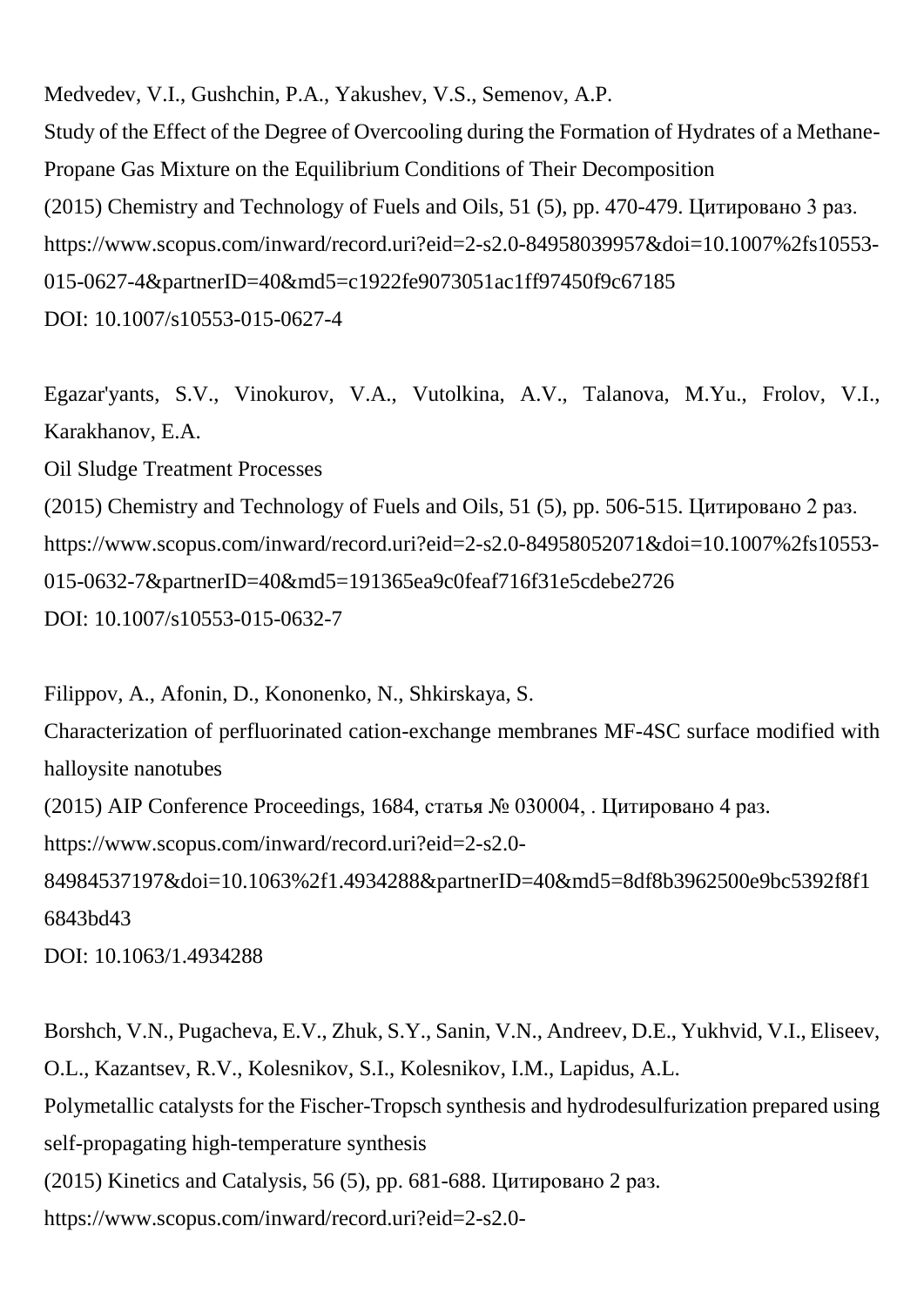84942571196&doi=10.1134%2fS0023158415050031&partnerID=40&md5=4992c667867f99e 17b1447ed023e10be DOI: 10.1134/S0023158415050031

Bykov, V.I., Chernova, O.B., Belyaev, B.A., Butenko, T.A., Finkelshtein, E.Sh. Stereochemical features of 1,7-octadiene metathesis on the MoCl<inf>5</inf>/SiO<inf>2</inf> Me<inf>4</inf>Sn catalytic system (2015) Petroleum Chemistry, 55 (7), pp. 549-551. https://www.scopus.com/inward/record.uri?eid=2-s2.0- 84941090438&doi=10.1134%2fS096554411506002X&partnerID=40&md5=a71131c1edfc5de 93d6c3e0c09815cf7 DOI: 10.1134/S096554411506002X

Filippov, A.N., Ivanov, V.I., Yushkin, A.A., Volkov, V.V., Bogdanova, Y.G., Dolzhikova, V.D. Erratum: Simulation of the onset of flow through a PTMSP-based polymer membrane during nanofiltration of water - Ethanol mixture (Petroleum Chemistry (2015) 55 (347)) (2015) Petroleum Chemistry, 55 (7), p. 585. https://www.scopus.com/inward/record.uri?eid=2-s2.0- 84941114050&doi=10.1134%2fS0965544115130010&partnerID=40&md5=cb6602edf0ecdbc 01d428558d3955c5d DOI: 10.1134/S0965544115130010

Akopyan, A.V., Ivanov, E.V., Polikarpova, P.D., Tarakanova, A.V., Rakhmanov, E.V., Polyakova, O.V., Anisimov, A.V., Vinokurov, V.A., Karakhanov, E.A. Oxidative desulfurization of hydrocarbon fuel with high olefin content (2015) Petroleum Chemistry, 55 (7), pp. 571-574. Цитировано 2 раз. https://www.scopus.com/inward/record.uri?eid=2-s2.0- 84941143604&doi=10.1134%2fS0965544115070026&partnerID=40&md5=bf224dd07b809c0 b4d7fd2b1e126d182 DOI: 10.1134/S0965544115070026

Al'Myasheva, N.R., Sharipova, D.A., Barkov, A.V., Karakhanov, E.A., Kulikov, A.B.,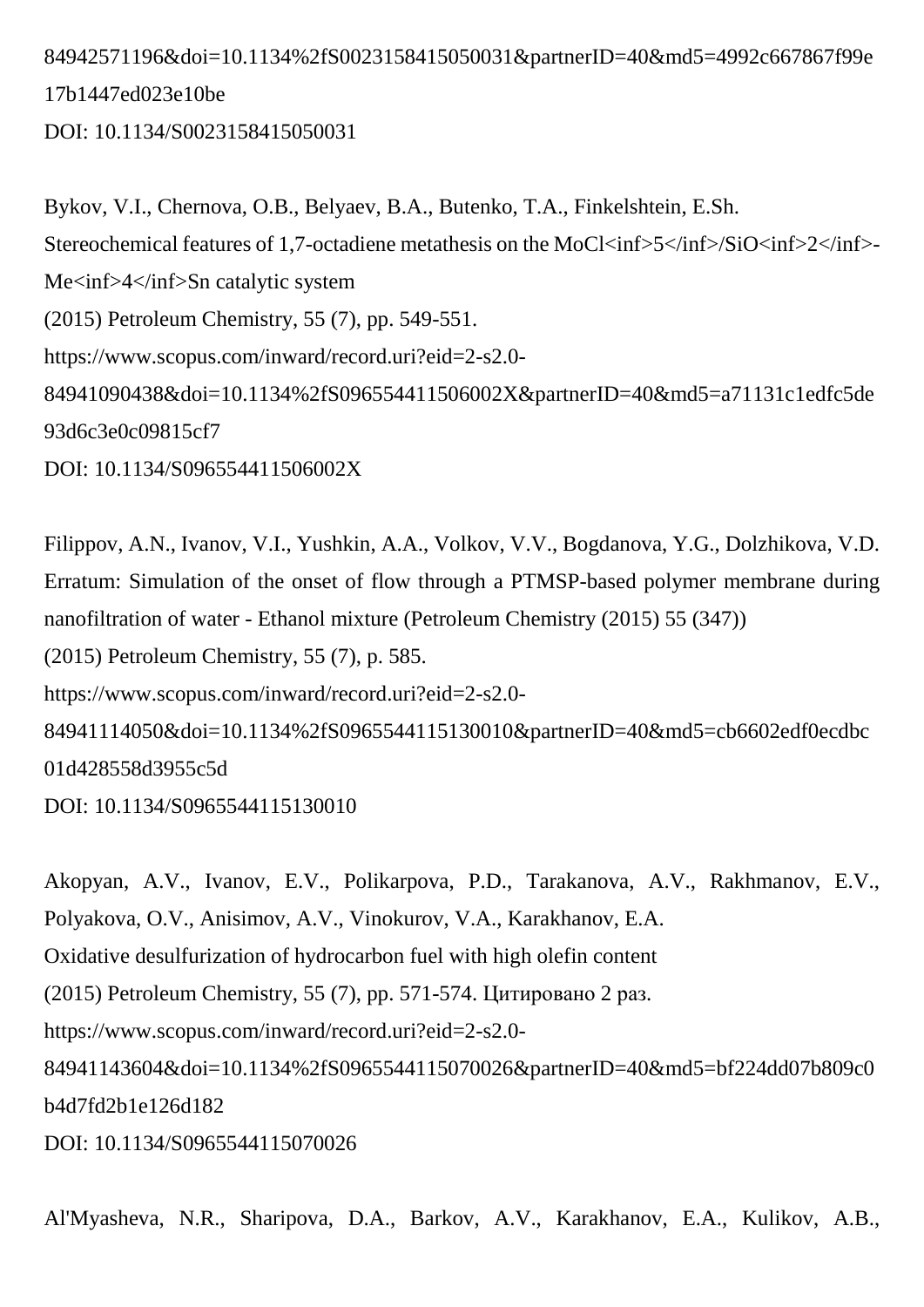Maksimov, A.L., Vinokurov, V.A.

Lipids of Basidial Fungi as Feedstock for Biodiesel Fuel Production (2015) Chemistry and Technology of Fuels and Oils, 51 (4), pp. 411-421. Цитировано 3 раз. https://www.scopus.com/inward/record.uri?eid=2-s2.0-84944587981&doi=10.1007%2fs10553- 015-0619-4&partnerID=40&md5=3d02d1b5865020d5395df3aa0beb6efa DOI: 10.1007/s10553-015-0619-4

Kotelev, M.S., Kopitsyn, D.S., Tiunov, I.A., Vinokurov, V.A., Novikov, A.A. Size-selective contrasting of cracks on a metal surface by gold nanoparticles (2015) Mendeleev Communications, 25 (5), pp. 356-357. Цитирован(ы) 1 раз. https://www.scopus.com/inward/record.uri?eid=2-s2.0- 84943267688&doi=10.1016%2fj.mencom.2015.09.013&partnerID=40&md5=41b272f04441b5 ebe1950dd2cffbd00a DOI: 10.1016/j.mencom.2015.09.013

Karakhanov, E.A., Anisimov, A.V., Sinikova, N.A., Kardasheva, Y.S., Kardashev, S.V., Rakhmanov, E.V., Gushchin, P.A., Borzaev, K.K., Lesin, S.V., Vinokurov, V.A. Cracking of vacuum gas oil over poisoned and passivated catalysts with wave-induced feedstock preactivation (2015) Theoretical Foundations of Chemical Engineering, 49 (5), pp. 763-768. https://www.scopus.com/inward/record.uri?eid=2-s2.0- 84944751648&doi=10.1134%2fS0040579515050097&partnerID=40&md5=c9407269f3ef276e 9f2e975e62f7acf6

DOI: 10.1134/S0040579515050097

Vinokurov, V.A., Krestovnikov, M.P., Frolov, V.I., Lesin, S.V., Nazarov, A.V.

Influence of Electromagnetic Radiation on Group and Fractional Composition of Oils and Oil Residues

(2015) Chemistry and Technology of Fuels and Oils, 51 (4), pp. 333-338.

https://www.scopus.com/inward/record.uri?eid=2-s2.0-84944561854&doi=10.1007%2fs10553-

015-0609-6&partnerID=40&md5=8f46c0203e3267dce2ff5ee6fcaaa1a8

DOI: 10.1007/s10553-015-0609-6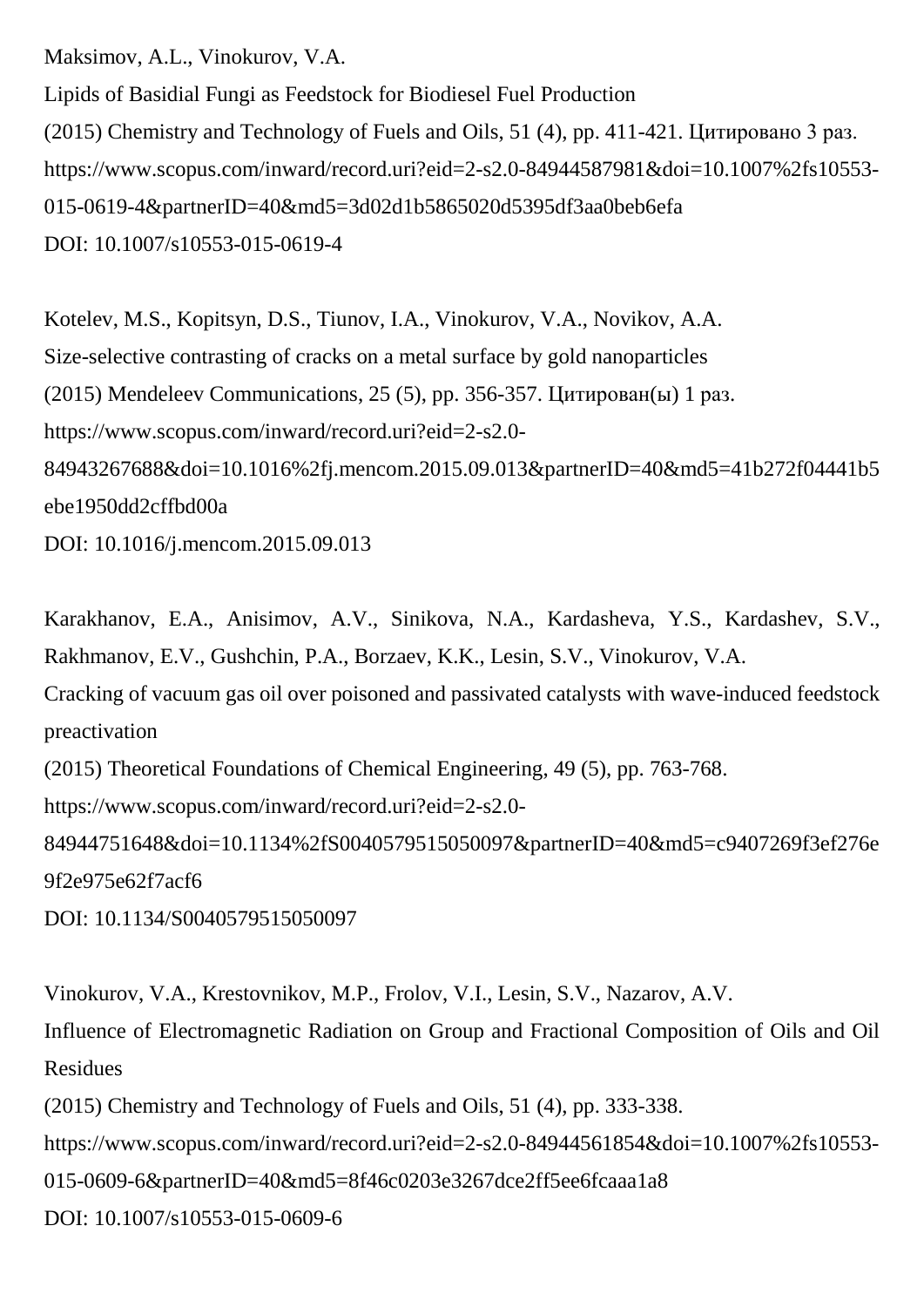Anisimov, A.V., Kardashev, S.V., Akopyan, A.V., Terenina, M.V., Polikarpova, P.D., Vinokurov, V.A., Karakhanov, E.A. Reduction of the total sulfur content of the liquid products obtained by the extraction of oil shale (short communication) (2015) Solid Fuel Chemistry, 49 (5), pp. 324-325. https://www.scopus.com/inward/record.uri?eid=2-s2.0- 84944050772&doi=10.3103%2fS036152191505002X&partnerID=40&md5=cdffd123cff5564b 595f12f05955f135 DOI: 10.3103/S036152191505002X

Karakhanov, E.A., Anisimov, A.V., Egazar'yants, S.V., Kardasheva, Y.S., Kardashev, S.V., Rakhmanov, E.V., Ivanov, E.V., Frolov, V.I., Lesin, S.V., Vinokurov, V.A. Catalytic cracking of vacuum gas oil with wave-induced feedstock preactivation (2015) Theoretical Foundations of Chemical Engineering, 49 (5), pp. 756-762. https://www.scopus.com/inward/record.uri?eid=2-s2.0- 84944749776&doi=10.1134%2fS0040579515050085&partnerID=40&md5=dcbc9ba1e57d463 55ddfa16dc9dab241 DOI: 10.1134/S0040579515050085

Plotnikova, M.D., Tiunov, I.A., Novikov, A.A., Khrenova, A.A., Shein, A.B. Tests of imidazoline-based corrosion inhibitors for low-carbon steel tending to absorb hydrogen in acidic media (2015) Chemistry and Technology of Fuels and Oils, 51 (3), pp. 252-256. Цитирован(ы) 1 раз. https://www.scopus.com/inward/record.uri?eid=2-s2.0-84944176435&doi=10.1007%2fs10553- 015-0599-4&partnerID=40&md5=0a90815c55b329571edf47405677ab68 DOI: 10.1007/s10553-015-0599-4

Chefonov, O.V., Sitnikov, D.S., Ilina, I.V., Kotelev, M.S., Novikov, A.A., Ovchinnikov, A.V. Gold nanoparticles modification by femtosecond laser pulses in the air (2015) High Temperature, 53 (4), pp. 605-608. https://www.scopus.com/inward/record.uri?eid=2-s2.0-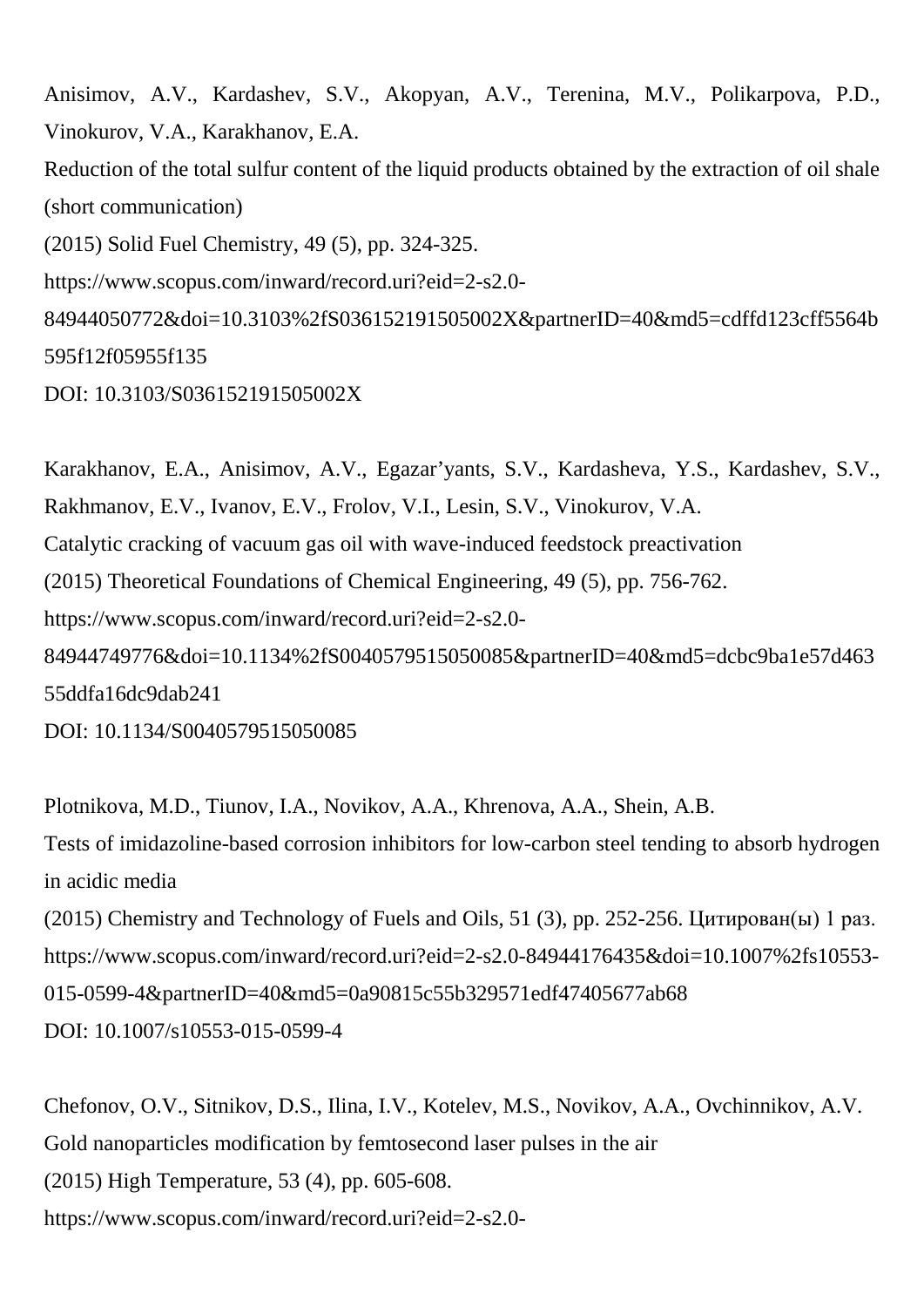## 84940176677&doi=10.1134%2fS0018151X15040239&partnerID=40&md5=8fffcef18658fc9af e47fa1fa899fa8b

DOI: 10.1134/S0018151X15040239

Filippov, A.N., Safronova, E.Y., Yaroslavtsev, A.B. Theoretical and experimental investigation of interdiffusion in MF-4SC sulfonated cationexchange membranes (2015) Petroleum Chemistry, 55 (5), pp. 406-410. https://www.scopus.com/inward/record.uri?eid=2-s2.0- 84933045245&doi=10.1134%2fS0965544115050060&partnerID=40&md5=80eac23580a1de6 08a2934c7febd4572 DOI: 10.1134/S0965544115050060

Filippov, A.N., Ivanov, V.I., Yushkin, A.A., Volkov, V.V., Bogdanova, Y.G., Dolzhikova, V.D. Simulation of the onset of flow through a PTMSP-based polymer membrane during nanofiltration of water-methanol mixture (2015) Petroleum Chemistry, 55 (5), pp. 347-362. Цитировано 2 раз. https://www.scopus.com/inward/record.uri?eid=2-s2.0- 84933053576&doi=10.1134%2fS0965544115050059&partnerID=40&md5=8855c9985abe22d f42389d0435208511 DOI: 10.1134/S0965544115050059

Balabin, R.V., Volkomirskaya, L.B., Gulevich, O.A., Krivosheev, N.V., Lyakhov, G.A., Musalev, D.N., Reznikov, A.E., Safieva, R.Z., Semyonov, S.N. Georadar sensing from terrestrial surface and shafts: Approaches to evaluation of rock fracturing (2015) Physics of Wave Phenomena, 23 (2), pp. 143-153. Цитирован(ы) 1 раз. https://www.scopus.com/inward/record.uri?eid=2-s2.0- 84930208130&doi=10.3103%2fS1541308X15020107&partnerID=40&md5=e9657f8dadfdc0d 0ab9dde553029103b DOI: 10.3103/S1541308X15020107

Kovaleva, O.L., Merkel, A.Y., Novikov, A.A., Baslerov, R.V., Toshchakov, S.V., Bonch-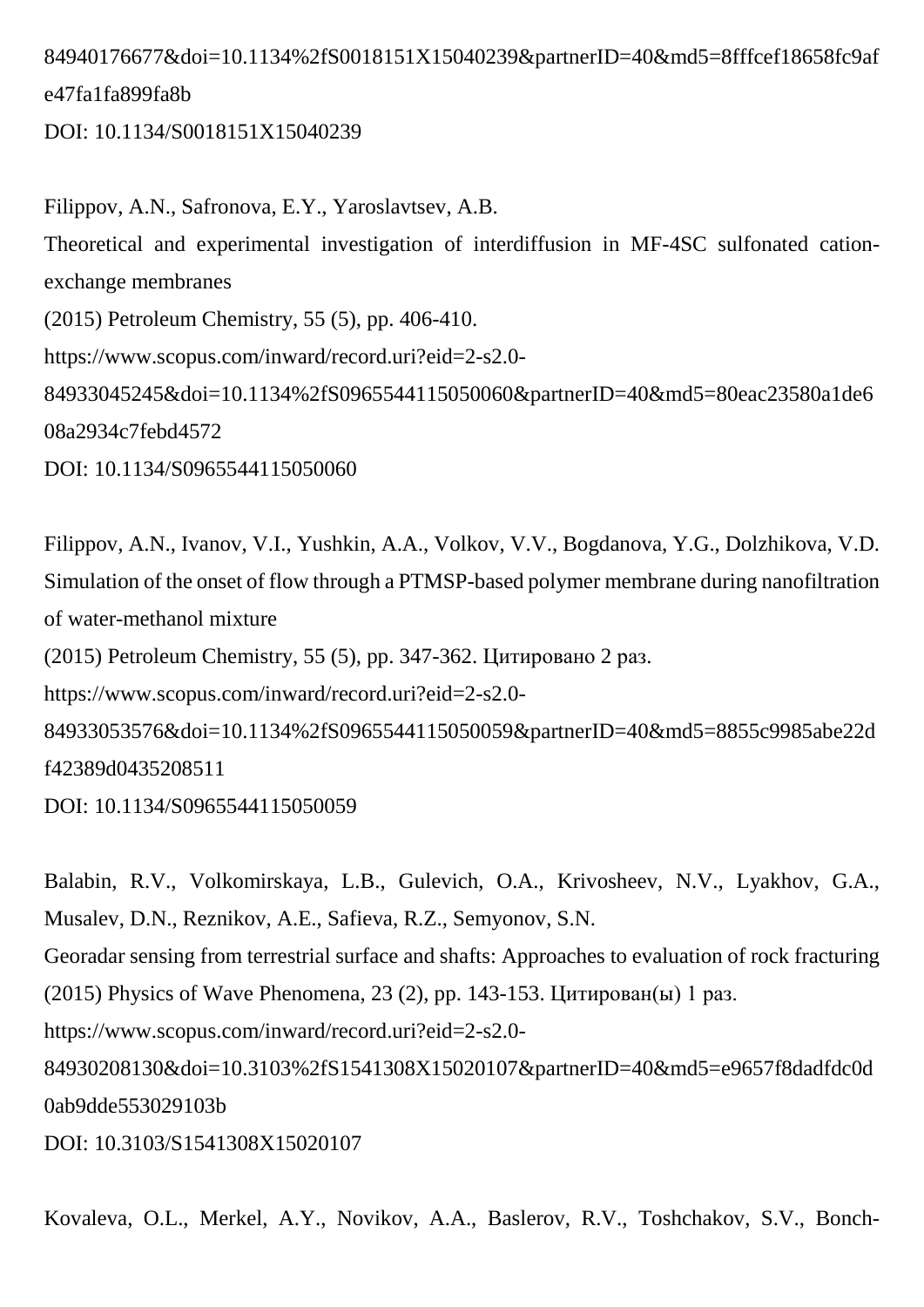Osmolovskaya, E.A.

Tepidisphaera mucosa gen. Nov., sp. nov., a moderately thermophilic member of the class phycisphaerae in the phylum Planctomycetes, and proposal of a new family, tepidisphaeraceae fam. nov., and a new order, Tepidisphaerales ord. nov.

(2015) International Journal of Systematic and Evolutionary Microbiology, 65 (2), pp. 549-555. Цитировано 8 раз.

https://www.scopus.com/inward/record.uri?eid=2-s2.0-

```
84922815899&doi=10.1099%2fijs.0.070151-
```

```
0&partnerID=40&md5=a1d60b647c610475c16ad8c483eac6a1
```
DOI: 10.1099/ijs.0.070151-0

Golyshkin, A.V., Litvin, A.A., Masyutin, Ya.A., Vinokurov, V.A. Synthesis of 5-hydroxymethylfurfuraldehyde from fructose in aqueous-organic media (2015) Chemistry and Technology of Fuels and Oils, 50 (6), pp. 472-474. Цитирован(ы) 1 раз. https://www.scopus.com/inward/record.uri?eid=2-s2.0-84939956838&doi=10.1007%2fs10553- 015-0551-7&partnerID=40&md5=33b5b37882577765a716d5d2e9a4a880 DOI: 10.1007/s10553-015-0551-7

Al'Myasheva, N.R., Kopitsyn, D.S., Vinokurov, V.A., Novikov, A.A. Methanolysis of sunflower oil using immobilized fungal cells as biocatalyst (2015) Chemistry and Technology of Fuels and Oils, 50 (6), pp. 449-452. Цитировано 4 раз. https://www.scopus.com/inward/record.uri?eid=2-s2.0-84924753852&doi=10.1007%2fs10553- 015-0547-3&partnerID=40&md5=f80bd1539b4824c77ae3e170a304c00c DOI: 10.1007/s10553-015-0547-3

Semenov, A.P., Medvedev, V.I., Gushchin, P.A., Yakushev, V.S. Effect of heating rate on the accuracy of measuring equilibrium conditions for methane and argon hydrates (2015) Chemical Engineering Science, 137, pp. 161-169. Цитировано 8 раз. https://www.scopus.com/inward/record.uri?eid=2-s2.0- 84969920088&doi=10.1016%2fj.ces.2015.06.031&partnerID=40&md5=5ef50e3edd48a19bdb 39b78751a17144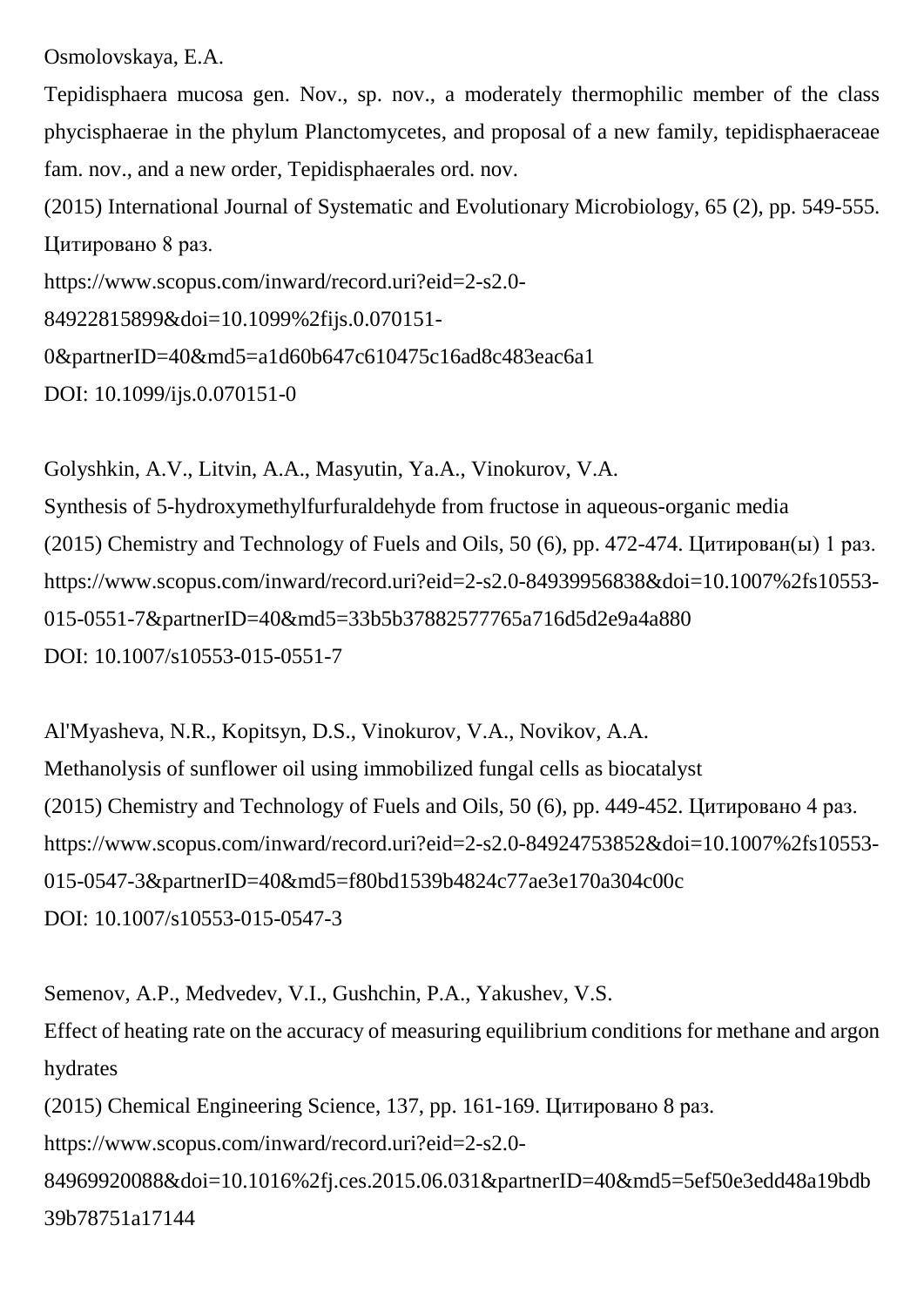Karakhanov, E.A., Maksimov, A.L., Zakharian, E.M., Kardasheva, Y.S., Savilov, S.V., Truhmanova, N.I., Ivanov, A.O., Vinokurov, V.A.

Palladium nanoparticles encapsulated in a dendrimer networks as catalysts for the hydrogenation of unsaturated hydrocarbons

(2015) Journal of Molecular Catalysis A: Chemical, 397, pp. 1-18. Цитировано 15 раз.

https://www.scopus.com/inward/record.uri?eid=2-s2.0-

84911918417&doi=10.1016%2fj.molcata.2014.10.018&partnerID=40&md5=2a1fef552a61c3d b6a7e954638f46305

DOI: 10.1016/j.molcata.2014.10.018

Filippov, A., Khanukaeva, D., Afonin, D., Skorikova, G., Ivanov, E., Vinokurov, V., Lvov, Y. Diffusive permeability of hybrid cation-exchange membranes MF-4SC/halloysite nanotubes (2015) IEEE-NANO 2015 - 15th International Conference on Nanotechnology, статья № 7388959, pp. 208-211. https://www.scopus.com/inward/record.uri?eid=2-s2.0- 84964317954&doi=10.1109%2fNANO.2015.7388959&partnerID=40&md5=8ce2da66371ba2 49aebce3ec7a6a1589 DOI: 10.1109/NANO.2015.7388959

Slobodkina, G.B., Kovaleva, O.L., Miroshnichenko, M.L., Slobodkin, A.I., Kolganova, T.V., Novikov, A.A., Van Heerden, E., Bonch-Osmolovskaya, E.A. Thermogutta terrifontis gen. Nov., sp. nov. and thermogutta hypogea sp. nov., thermophilic anaerobic representatives of the phylum planctomycetes (2015) International Journal of Systematic and Evolutionary Microbiology, 65 (3), pp. 760-765. Цитировано 11 раз. https://www.scopus.com/inward/record.uri?eid=2-s2.0- 84925293073&doi=10.1099%2fijs.0.000009&partnerID=40&md5=3421d56769c4b0836e1333 196dc971af

DOI: 10.1099/ijs.0.000009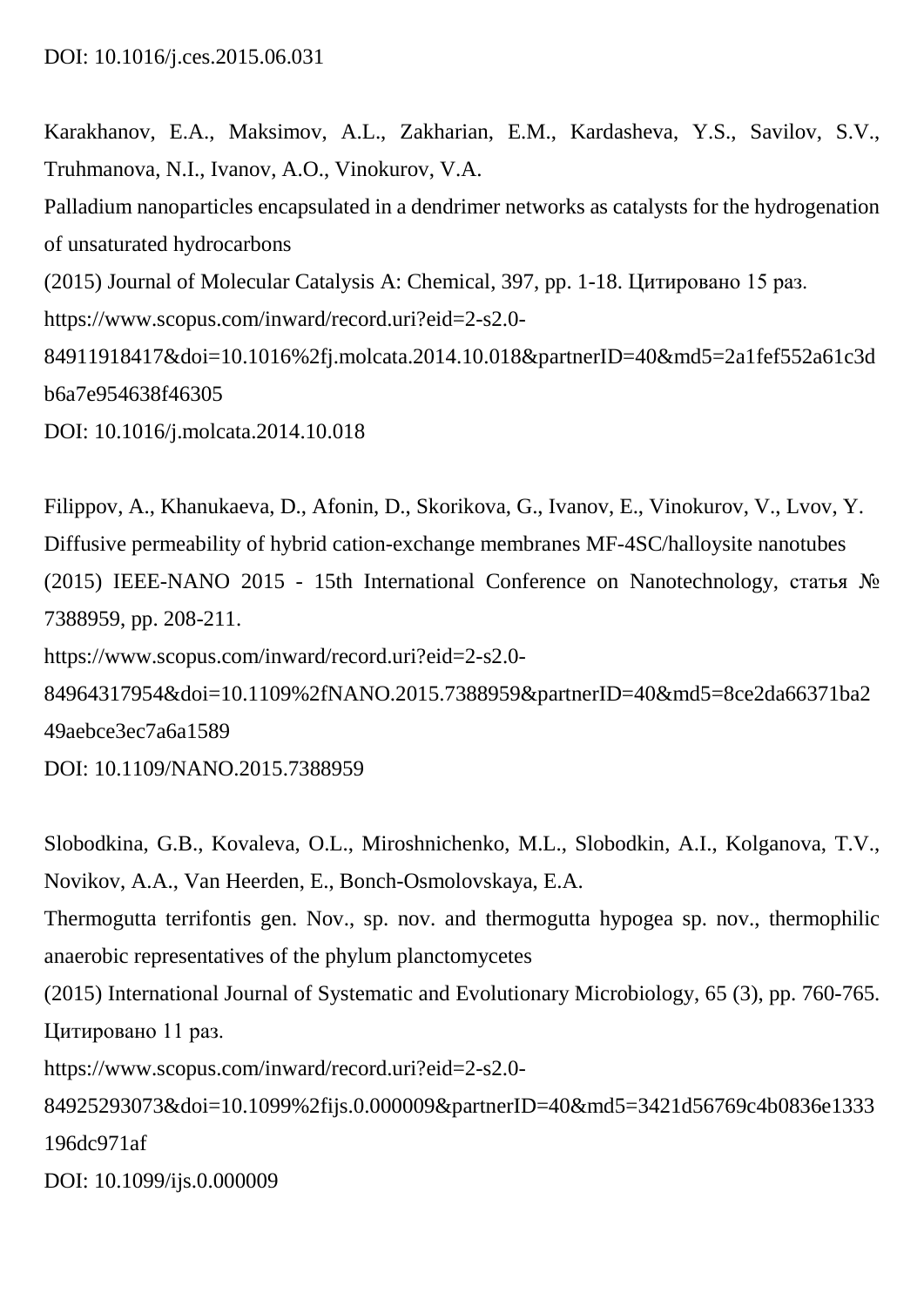Semenov, A.P., Medvedev, V.I., Mikhailov, S.B., Gushchin, P.A. Effect of pressure on the effectiveness of the kinetic inhibition of hydrate formation by polymer reagents (2015) Chemistry and Technology of Fuels and Oils, 50 (6), pp. 489-493. https://www.scopus.com/inward/record.uri?eid=2-s2.0-84939957090&doi=10.1007%2fs10553-

015-0554-4&partnerID=40&md5=ec3841ffcadff603f8934bef3d2bc0ce

DOI: 10.1007/s10553-015-0554-4

Trofimova, G.L., Ivanova, O.V., Evstaf'Ev, V.P., Selezneva, I.E., Budanovskaya, G.A., Kononova, E.A., Levin, A.Ya.

Study of the interaction between motor-oil additives in designing additive packages and compositions

(2015) Chemistry and Technology of Fuels and Oils, 50 (6), pp. 460-464.

https://www.scopus.com/inward/record.uri?eid=2-s2.0-84939995581&doi=10.1007%2fs10553- 015-0549-1&partnerID=40&md5=184034326bfeaef2876756d0189ce7f7 DOI: 10.1007/s10553-015-0549-1

Kolesnikov, I.M., Ivanov, E.V., Gushchin, P.A., Salihu, A., Kolesnikov, S.I., Chernova, O.B. Performance of reformers with different catalyst distributions in the reactors. parametric equations for calculating the octane number of the reformate (2015) Chemistry and Technology of Fuels and Oils, 51 (1), pp. 1-9. https://www.scopus.com/inward/record.uri?eid=2-s2.0-84935085348&doi=10.1007%2fs10553- 015-0568-y&partnerID=40&md5=46364ee68624aa20860463c3f55cdd23 DOI: 10.1007/s10553-015-0568-y

Filippov, A.N., Safronova, E.Y., Yaroslavtsev, A.B. Theoretical and experimental investigation of diffusion permeability of hybrid MF-4SC membranes with silica nanoparticles (2014) Journal of Membrane Science, 471, pp. 110-117. Цитировано 15 раз. https://www.scopus.com/inward/record.uri?eid=2-s2.0- 84906498796&doi=10.1016%2fj.memsci.2014.08.008&partnerID=40&md5=9266dfdc5c0c814 52ee44754eba4d76c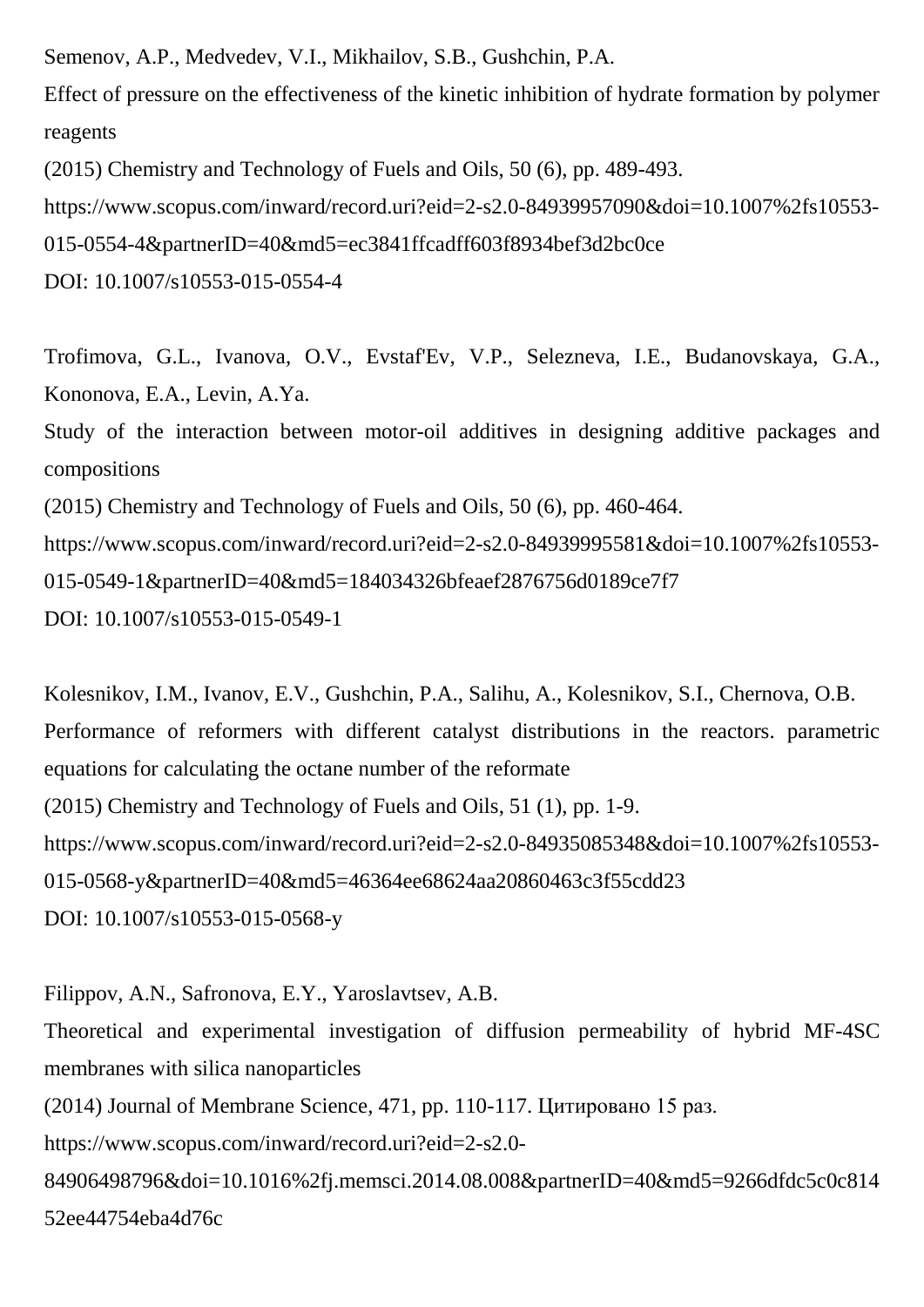Podosokorskaya, O.A., Bonch-Osmolovskaya, E.A., Godfroy, A., Gavrilov, S.N., Beskorovaynaya, D.A., Sokolova, T.G., Kolganova, T.V., Toshchakov, S.V., Kublanov, I.V. Thermosipho activus sp. nov., a thermophilic, anaerobic, hydrolytic bacterium isolated from a deep-sea sample (2014) International Journal of Systematic and Evolutionary Microbiology, 64, pp. 3307-3313. Цитирован(ы) 1 раз. https://www.scopus.com/inward/record.uri?eid=2-s2.0-

84907061563&doi=10.1099%2fijs.0.063156-

0&partnerID=40&md5=9f296e640a55e168824bb69fe3c3f506

DOI: 10.1099/ijs.0.063156-0

Khanukaeva, D.Yu., Filippov, A.N., Bildyukevich, A.V. An AFM study of ultrafiltration membranes: Peculiarities of pore size distribution (2014) Petroleum Chemistry, 54 (7), pp. 498-506. Цитировано 4 раз. https://www.scopus.com/inward/record.uri?eid=2-s2.0- 84920415138&doi=10.1134%2fS0965544114070068&partnerID=40&md5=516eac690ad303f 0a9cceeeccde6b94a

DOI: 10.1134/S0965544114070068

Sitnikov, D.S., Yurkevich, A.A., Kotelev, M.S., Ziangirova, M., Chefonov, O.V., Ilina, I.V., Vinokurov, V.A., Muradov, A.V., Itzkan, I., Agranat, M.B., Perelman, L.T. Ultrashort laser pulse-induced anti-Stokes photoluminescence of hot electrons in goldnanorods (2014) Laser Physics Letters, 11 (7), статья № 075902, . Цитировано 9 раз. https://www.scopus.com/inward/record.uri?eid=2-s2.0-84902669939&doi=10.1088%2f1612- 2011%2f11%2f7%2f075902&partnerID=40&md5=3acc6446ada47ccbd71ef7fec2a9b026 DOI: 10.1088/1612-2011/11/7/075902

Karakhanov, E., Maximov, A., Kardasheva, Y., Semernina, V., Zolotukhina, A., Ivanov, A., Abbott, G., Rosenberg, E., Vinokurov, V.

Pd nanoparticles in dendrimers immobilized on silica-polyamine composites as catalysts for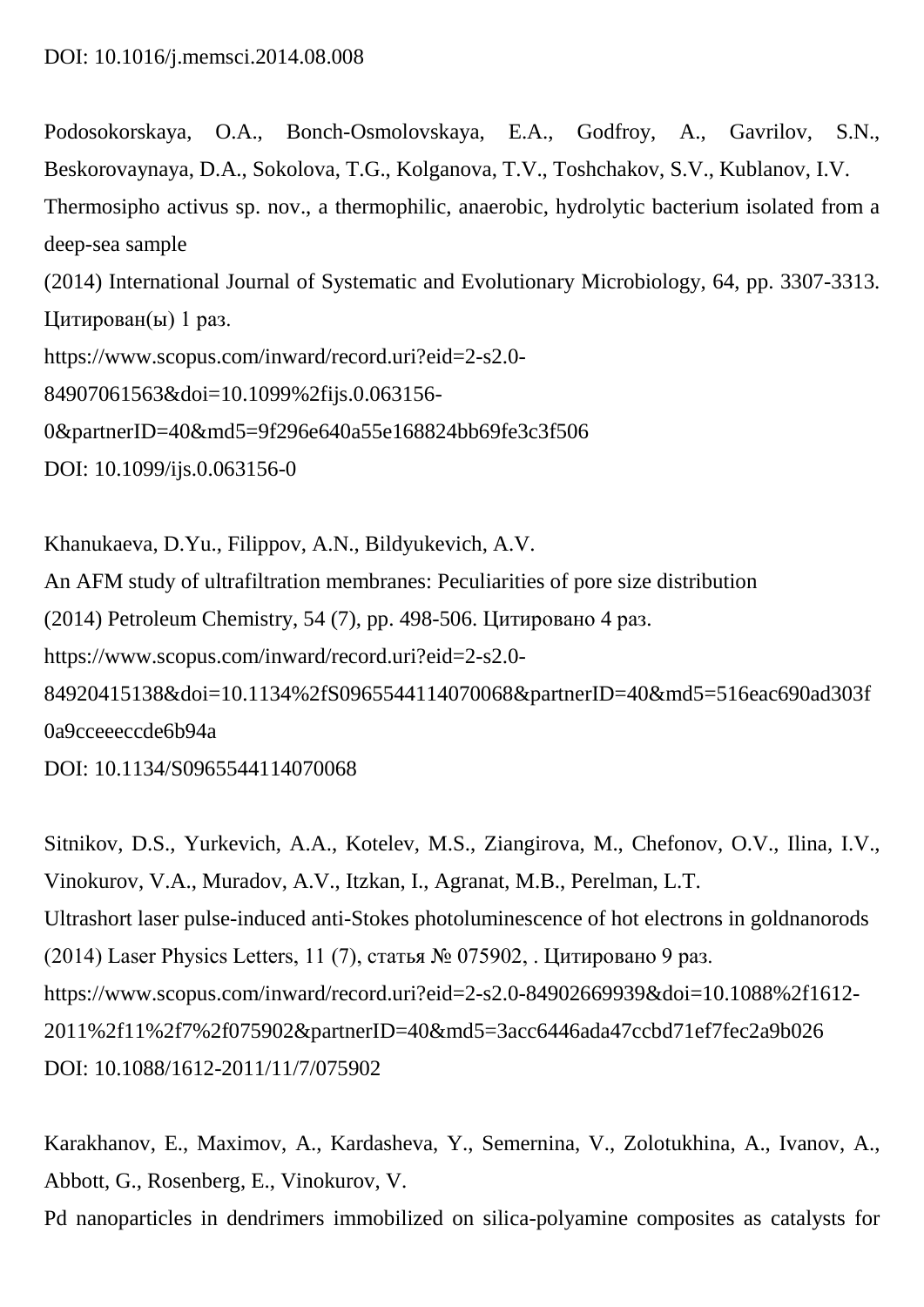selective hydrogenation

(2014) ACS Applied Materials and Interfaces, 6 (11), pp. 8807-8816. Цитировано 30 раз. https://www.scopus.com/inward/record.uri?eid=2-s2.0- 84902449178&doi=10.1021%2fam501528a&partnerID=40&md5=eadf821a3f4ca81e42a2076b 9495c40d DOI: 10.1021/am501528a

Beskorovaynyy, A.V., Kopitsyn, D.S., Novikov, A.A., Ziangirova, M., Skorikova, G.S., Kotelev, M.S., Gushchin, P.A., Ivanov, E.V., Getmansky, M.D., Itzkan, I., Muradov, A.V., Vinokurov, V.A., Perelman, L.T. Rapid optimization of metal nanoparticle surface modification with high-throughput gel electrophoresis (2014) ACS Nano, 8 (2), pp. 1449-1456. Цитировано 8 раз. https://www.scopus.com/inward/record.uri?eid=2-s2.0- 84894624453&doi=10.1021%2fnn405352v&partnerID=40&md5=9883c4abe99a0c782aec0ce6 709e43b4 DOI: 10.1021/nn405352v

Turzhitsky, V., Qiu, L., Itzkan, I., Novikov, A.A., Kotelev, M.S., Getmanskiy, M., Vinokurov, V.A., Muradov, A.V., Perelman, L.T.

Spectroscopy of scattered light for the characterization of micro and nanoscale objects in biology and medicine

(2014) Applied Spectroscopy, 68 (2), pp. 133-154. Цитировано 10 раз.

https://www.scopus.com/inward/record.uri?eid=2-s2.0-84893318870&doi=10.1366%2f13-

07395&partnerID=40&md5=2a9ef61ad3d503e510d9a0e2d3038f0d

DOI: 10.1366/13-07395

Bardin, M.E., El-DeinHussin, A.M.T.A., Gushchin, P.A., Vinokurov, V.A., Burluka, A.A. Technical Aspects of Ethyl Tert-Butyl Ether (ETBE) for Large-Scale Use as Gasoline Improver (2014) Energy Technology, 2 (2), pp. 194-204. Цитировано 3 раз. https://www.scopus.com/inward/record.uri?eid=2-s2.0- 84991384693&doi=10.1002%2fente.201300130&partnerID=40&md5=6e307d8c62af47876fc2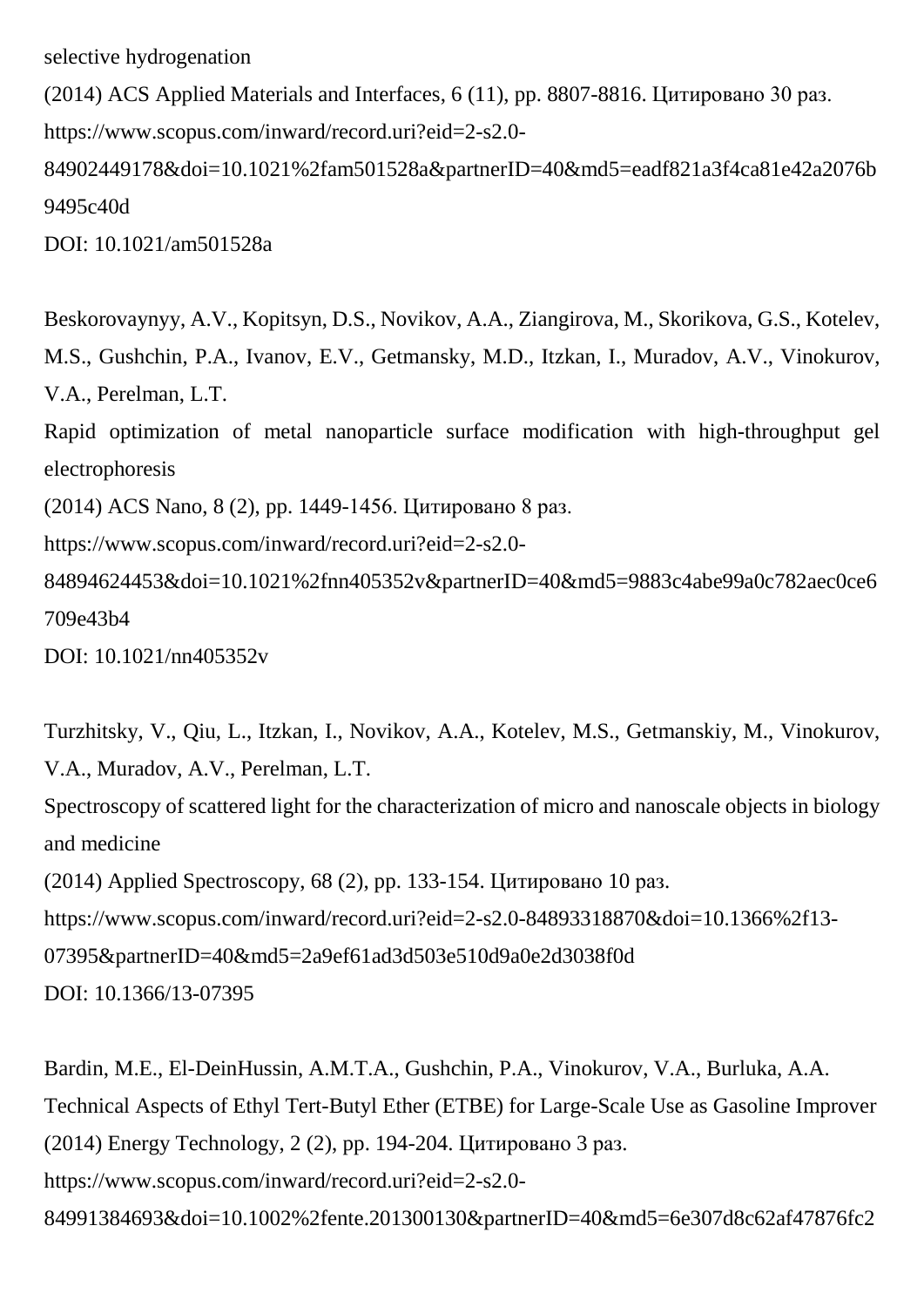56f47afeb3b9 DOI: 10.1002/ente.201300130

Khanukaeva, D.Y., Filippov, A.N. Modeling of flow in a fracture inside porous medium (2014) 14th European Conference on the Mathematics of Oil Recovery 2014, ECMOR 2014, статья № P49, . Цитирован(ы) 1 раз. https://www.scopus.com/inward/record.uri?eid=2-s2.0- 84908152550&partnerID=40&md5=b2f6ff9af5598a65e33d559dc0a33119

Masiutin, I., Litvin, A., Golyshkin, A., Beskorovaynyy, A., Ivanov, E. Study of the solvent influence on 5-hydroxymethylfurfural synthesis (2014) Chemicke Listy, 108 (11), pp. 1095-1096. https://www.scopus.com/inward/record.uri?eid=2-s2.0- 84908669098&partnerID=40&md5=8e4c64fff2e4ba48ef638deabbfbf555

Zagidullovna, S.R., Vladimirov, A.I., Martynov, V.G., Pyatibratov, P.V., Sardanashvili, S.A., Safieva, R.Z., Sheynbaum, V.S. Classics and innovations in educational technologies of Gubkin University (2014) World Petroleum Congress Proceedings, 6, pp. 4282-4293. https://www.scopus.com/inward/record.uri?eid=2-s2.0- 85026533702&partnerID=40&md5=4784d7048a473e99f2dc0711910e53cb

Masyutin, Y.A., Golyshkin, A., Novikov, A. Synthesis of tetraalkylammonium- and 1,3-dialkylimidazolium-based ionic liquids and their application for lignocellulosic feedstock pretreatment (2014) World Petroleum Congress Proceedings, 5, pp. 3357-3368. https://www.scopus.com/inward/record.uri?eid=2-s2.0- 84991110552&partnerID=40&md5=b3ffb41d7ef451cf66e76a5b47c314bd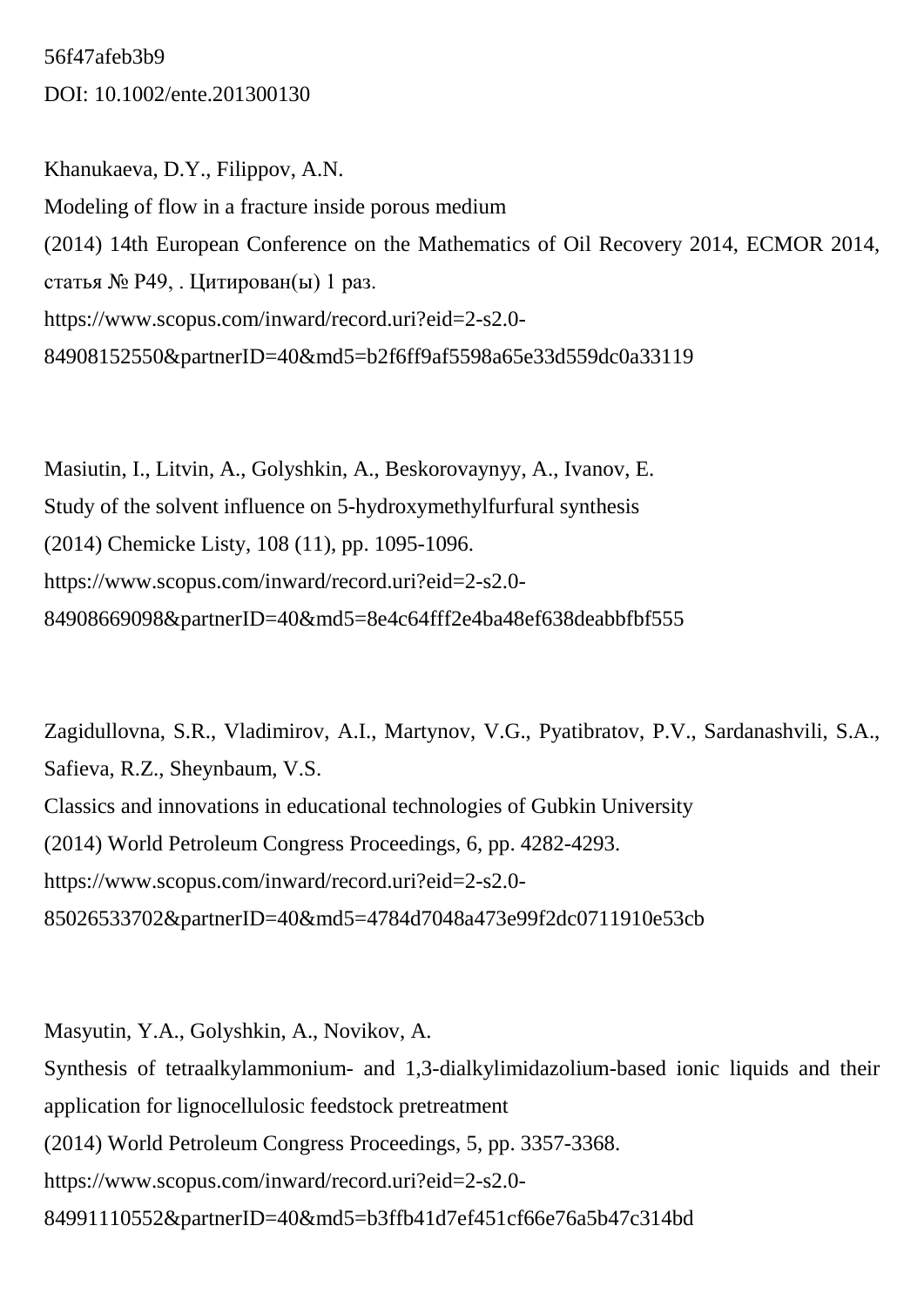Kolesnikov, S.I., Kil'yanov, M.Y., Chernyshev, K.I., Vinokurov, V.A., Ivanov, E.I., Kotelev, M.S.

Waste-free shs technology of hydrofining catalyst production

(2014) Chemistry and Technology of Fuels and Oils, 50 (1), pp. 1-4.

https://www.scopus.com/inward/record.uri?eid=2-s2.0-84900316563&doi=10.1007%2fs10553-

014-0483-7&partnerID=40&md5=56578cf2a9b40935137466131850498d

DOI: 10.1007/s10553-014-0483-7

Ziangirova, M.Y., Kotelev, M.S., Skorikova, G.S., Ivanov, E.V., Perelman, L.T., Vinokurov, V.A. Synthesis of gold nanoparticles in organogels (2014) Mendeleev Communications, 24 (1), pp. 53-54. Цитировано 3 раз. https://www.scopus.com/inward/record.uri?eid=2-s2.0- 84892593660&doi=10.1016%2fj.mencom.2013.12.018&partnerID=40&md5=5cbc60c29718e1 7687450eb859fd9fa3 DOI: 10.1016/j.mencom.2013.12.018

Vinokurov, V., Berberov, A., Afonin, D., Borzaev, H., Ivanov, E., Gushchin, P., Lvov, Y. Core-shell composite metal catalysts incased into natural ceramic nanotubes (2014) IOP Conference Series: Materials Science and Engineering, 64 (1), статья № 012017, . Цитирован(ы) 1 раз. https://www.scopus.com/inward/record.uri?eid=2-s2.0-84940323701&doi=10.1088%2f1757- 899X%2f64%2f1%2f012017&partnerID=40&md5=9fd66d54cc39622cc0612c88e6a93ff2 DOI: 10.1088/1757-899X/64/1/012017

Lyubimenko, V.A., Kolesnikov, I.M.

Intermolecular interactions of mercaptans with aromatic hydrocarbons of close-cut gasoline fractions

(2014) 21st International Congress of Chemical and Process Engineering, CHISA 2014 and 17th Conference on Process Integration, Modelling and Optimisation for Energy Saving and Pollution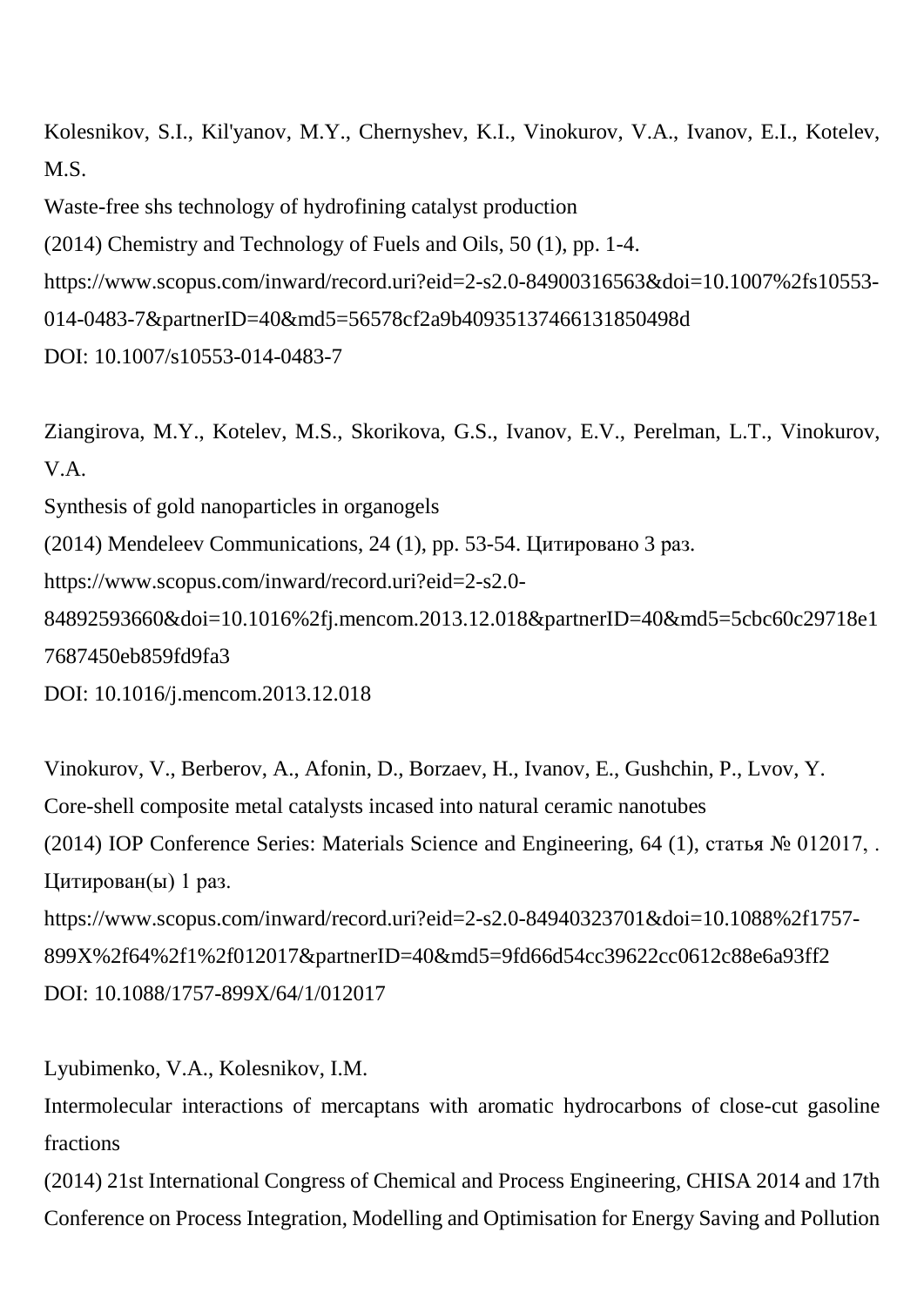Reduction, PRES 2014, 1, p. 388. https://www.scopus.com/inward/record.uri?eid=2-s2.0- 85009223504&partnerID=40&md5=aee8aa3355fc0848fd53a2d7ea875da0

Mel'Nikov, D.P., Antonov, I.A., Kotelev, M.S., Novikov, A.A., Vinokurov, V.A. Effect of catalyst type on composition of coconut oil hydrocatalytic treatment products (2014) Chemistry and Technology of Fuels and Oils, 50 (2), pp. 95-98. https://www.scopus.com/inward/record.uri?eid=2-s2.0-84903560015&doi=10.1007%2fs10553- 014-0494-4&partnerID=40&md5=a82e4270c7b97c05e7f0bc54623587c6 DOI: 10.1007/s10553-014-0494-4

Srivastava, B.G., Yadav, P.K., Deo, S., Singh, P.K., Filippov, A. Hydrodynamic permeability of a membrane composed of porous spherical particles in the presence of uniform magnetic field (2014) Colloid Journal, 76 (6), pp. 725-738. Цитировано 4 раз. https://www.scopus.com/inward/record.uri?eid=2-s2.0- 84911487707&doi=10.1134%2fS1061933X14060167&partnerID=40&md5=74f95a0e57143bb b873deceafcffbbaa DOI: 10.1134/S1061933X14060167

Philippova, T.S., Filippov, A.N.

Theoretical evaluation of the microfiltration membrane lifetime

(2014) Petroleum Chemistry, 54 (8), pp. 705-709.

https://www.scopus.com/inward/record.uri?eid=2-s2.0-

84921993232&doi=10.1134%2fS0965544114080064&partnerID=40&md5=17becd3b177bf67

7858acc09833f2805

DOI: 10.1134/S0965544114080064

### Filippov, A.N.

Theoretical study of interdiffusion of aqueous solutions of 1 : 1 electrolytes having the same anion through a cation-exchange membrane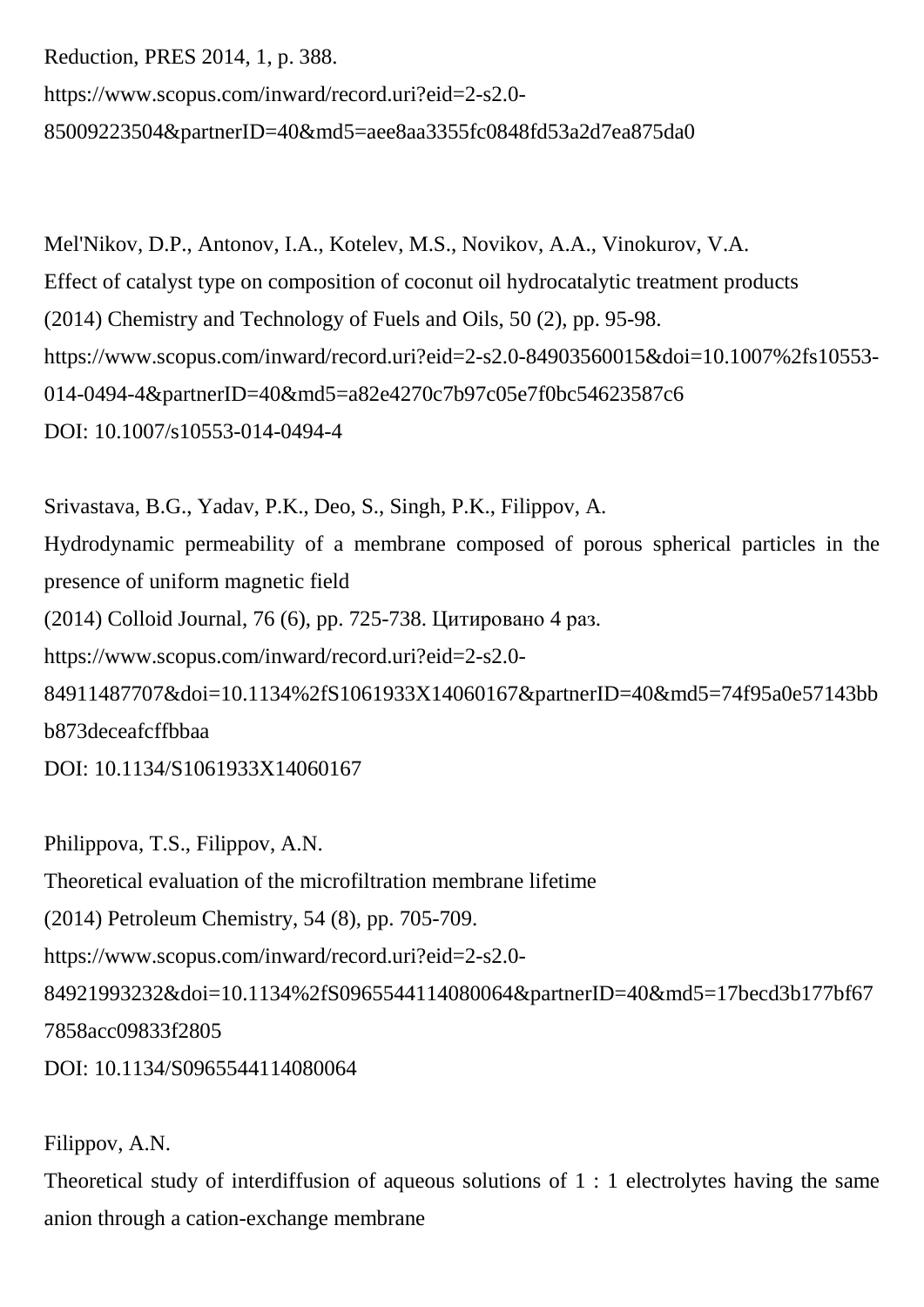(2014) Colloid Journal, 76 (5), pp. 600-608. Цитирован(ы) 1 раз. https://www.scopus.com/inward/record.uri?eid=2-s2.0- 84919934820&doi=10.1134%2fS1061933X14050093&partnerID=40&md5=a3b3776ae0c19dc 17ad0cc165a4cc789 DOI: 10.1134/S1061933X14050093

Shirokopoyas, S.I., Baranova, S.V., Maksimov, A.L., Kardashev, S.V., Kulikov, A.B., Naranov, E.R., Vinokurov, V.A., Lysensko, S.V., Karakhanov, E.A. Hydrogenation of aromatic hydrocarbons in the presence of dibenzothiophene over platinumpalladium catalysts based on Al-SBA-15 aluminosilicates (2014) Petroleum Chemistry, 54 (2), pp. 94-99. Цитирован(ы) 1 раз. https://www.scopus.com/inward/record.uri?eid=2-s2.0- 84898909165&doi=10.1134%2fS0965544114020108&partnerID=40&md5=50c97ef9b3ae46b 2e90010de25ade07c DOI: 10.1134/S0965544114020108

Golyshkin, A., Almyasheva, N., Masiutin, I., Litvin, A., Melnikov, D., Novikov, A., Vinokurov, V.

Comparison of surface areas of dry and wet lignocellulose before and after various pretreatments (2014) Chemicke Listy, 108 (11), p. 1095. Цитирован(ы) 1 раз.

https://www.scopus.com/inward/record.uri?eid=2-s2.0-

84908663351&partnerID=40&md5=ad0f6086431efcbb7efe90c9206e21da

Botvinko, I.V., Popova, O.V., Stroeva, A.R., Shuvalov, S.A., Vinokurov, V.A.

[Hydrocarbons and fatty acid methyl esters in bacterial biomass before and after physicochemical treatment]

(2014) Mikrobiologiia, 83 (2), pp. 152-159. Цитировано 2 раз.

https://www.scopus.com/inward/record.uri?eid=2-s2.0-

84920364768&partnerID=40&md5=0bcc71f6298bff04d7de6310cf3f2b9b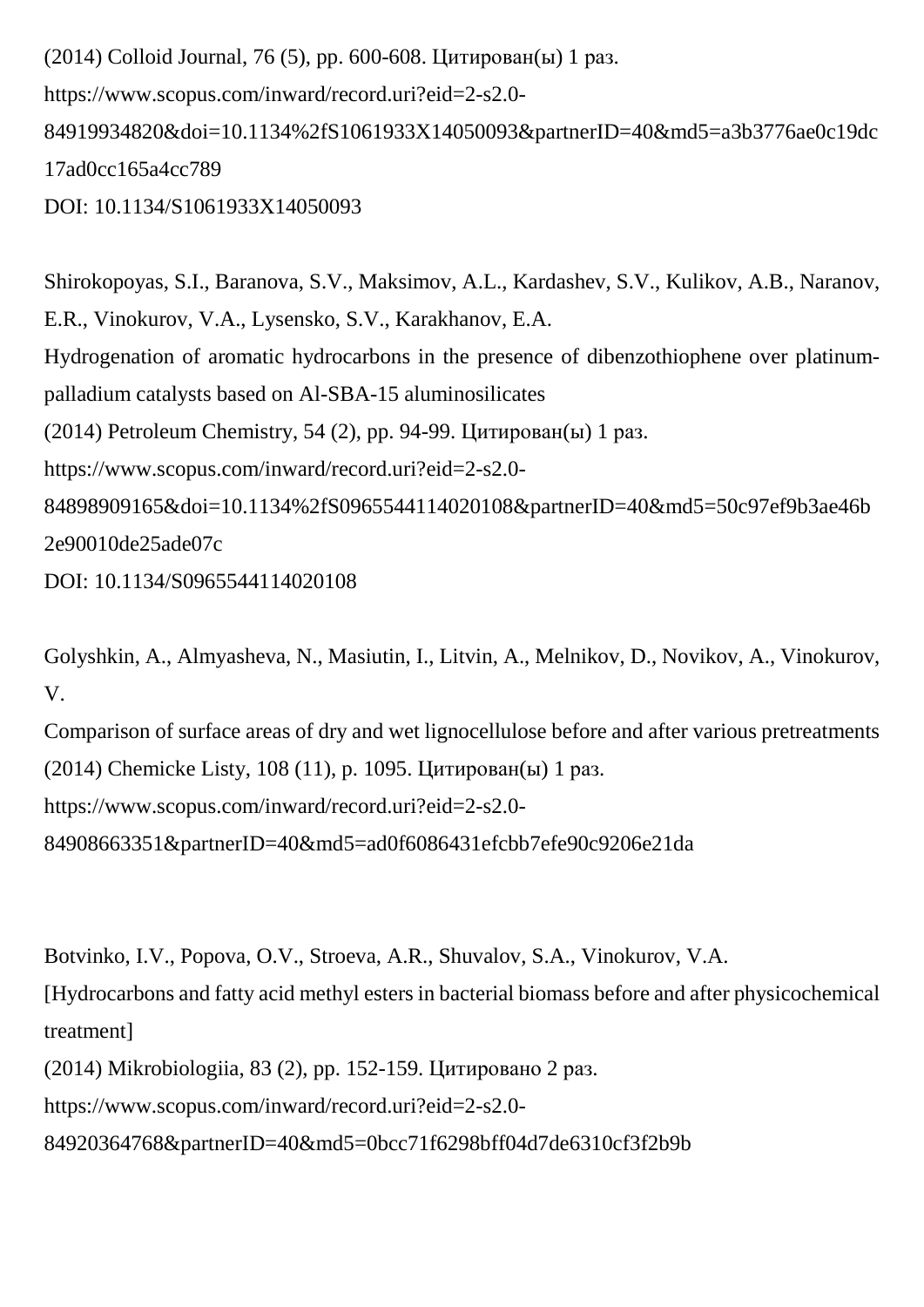Lyubimenko, V.A., Kolesnikov, I.M., Kolesnikov, S.I., Esipova, E.V., Vinokurov, V.A. Thermodynamic calculation of optimum structure of metal oxide catalysts (2014) 21st International Congress of Chemical and Process Engineering, CHISA 2014 and 17th Conference on Process Integration, Modelling and Optimisation for Energy Saving and Pollution Reduction, PRES 2014, 1, p. 375. https://www.scopus.com/inward/record.uri?eid=2-s2.0- 85009209279&partnerID=40&md5=952dae335a9d1b84050681550bd1e6f4

Botvinko, I.V., Popova, O.V., Stroeva, A.R., Shuvalov, S.A., Vinokurov, V.A. Hydrocarbons and fatty acid methyl esters in bacterial biomass before and after physicochemical treatment (2014) Microbiology (Russian Federation), 83 (1-2), pp. 23-29. Цитирован(ы) 1 раз. https://www.scopus.com/inward/record.uri?eid=2-s2.0- 84900027336&doi=10.1134%2fS0026261714020039&partnerID=40&md5=ae2d10c2e15fea45 0a51726ed01b6145 DOI: 10.1134/S0026261714020039

Muradov, A.V., Getmansky, M., Agranat, M.B., Vinokurov, V.A., Perelman, L.T. Hyperspectral optical technique for quantitative visualization of microcracks in oil and gas equipment using metal nanoparticle markers (2013) EUROCORR 2013 - European Corrosion Congress, 1 p. https://www.scopus.com/inward/record.uri?eid=2-s2.0- 84898720074&partnerID=40&md5=3b3b40178e3974d840aa8b133ab85a40

Zavarzina, D.G., Zhilina, T.N., Kuznetsov, B.B., Kolganova, T.V., Osipov, G.A., Kotelev, M.S., Zavarzin, G.A.

Natranaerobaculum magadiense gen. nov., sp. nov., an anaerobic, alkalithermophilic bacterium from soda lake sediment

(2013) International Journal of Systematic and Evolutionary Microbiology, 63 (PART 12), pp. 4456-4461. Цитировано 7 раз.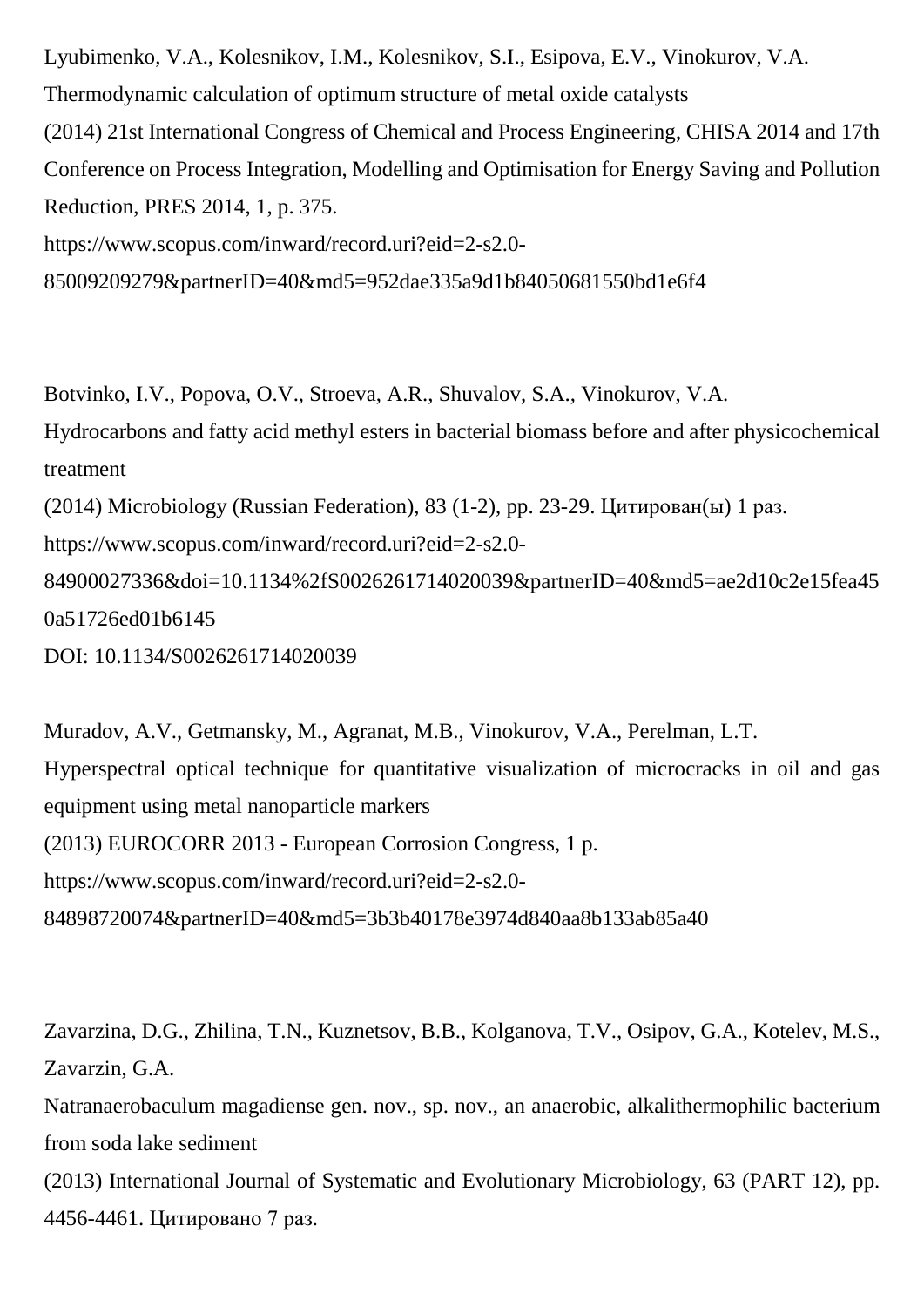https://www.scopus.com/inward/record.uri?eid=2-s2.0- 84889584552&doi=10.1099%2fijs.0.054536- 0&partnerID=40&md5=506402436b40d54043e34eb49a07496f DOI: 10.1099/ijs.0.054536-0

Datta, S., Agarwal, M., Filippov, A., Vasin, S. Cell model for hydromagnetic axial flow over a cylinder. Part I. transverse magnetic field (2013) Colloid Journal, 75 (6), pp. 642-648. Цитирован(ы) 1 раз. https://www.scopus.com/inward/record.uri?eid=2-s2.0- 84890486313&doi=10.1134%2fS1061933X13060045&partnerID=40&md5=0e4ce47a37dafd8 fec2639a70d6bee75 DOI: 10.1134/S1061933X13060045

Okhlobystina, V.V., Okhlobystin, A.O., Koldaeva, Yu.Yu., Movchan, N.O., Litvin, A.A., Berberova, N.T. Application of ionic liquids for extraction and synthesis of organosulfur compounds (2013) Russian Journal of General Chemistry, 83 (11), pp. 2062-2065. Цитирован(ы) 1 раз. https://www.scopus.com/inward/record.uri?eid=2-s2.0- 84891535705&doi=10.1134%2fS1070363213110170&partnerID=40&md5=b093c85092df4ad 824e0135f82721840

DOI: 10.1134/S1070363213110170

Grishina, I.N., Lyubimenko, V.A., Kolesnikov, I.M., Bashkatova, S.T., Kolesnikov, S.I. Optimization of conditions for production of a composite additive (2013) Chemistry and Technology of Fuels and Oils, 49 (5), pp. 388-393. https://www.scopus.com/inward/record.uri?eid=2-s2.0-84890436625&doi=10.1007%2fs10553- 013-0459-z&partnerID=40&md5=ae01872cbeb5292edea1e12ff7f8d6d6 DOI: 10.1007/s10553-013-0459-z

Bardin, M.E., Ivanov, E.V., Nilsson, E.J.K., Vinokurov, V.A., Konnov, A.A. Laminar burning velocities of dimethyl carbonate with air (2013) Energy and Fuels, 27 (9), pp. 5513-5517. Цитировано 12 раз.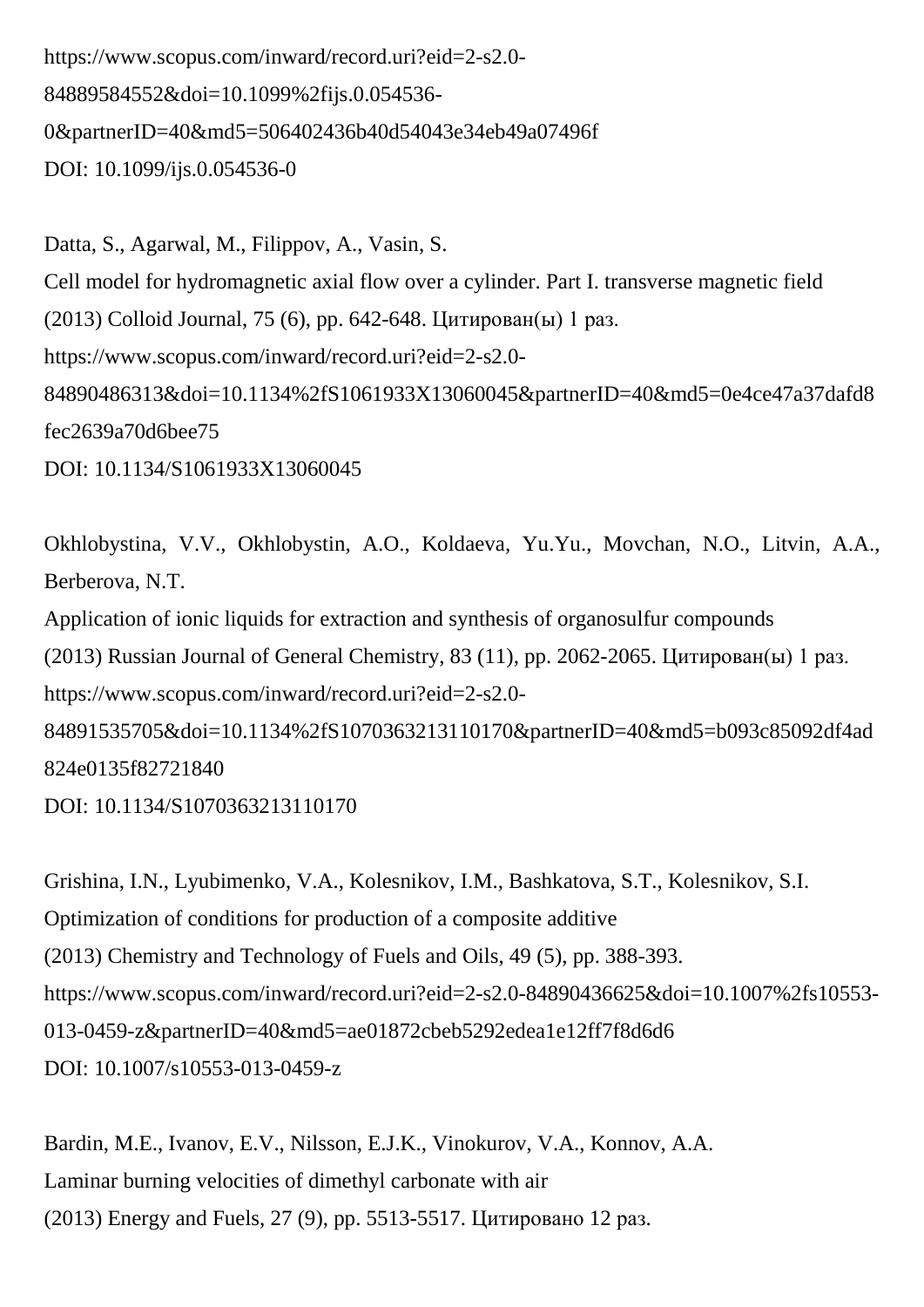https://www.scopus.com/inward/record.uri?eid=2-s2.0-

84884518654&doi=10.1021%2fef401108a&partnerID=40&md5=7b1d4908c41ec69a72c99af6 cc82f3ef

DOI: 10.1021/ef401108a

Yadav, P.K., Deo, S., Yadav, M.K., Filippov, A. On hydrodynamic permeability of a membrane built up by porous deformed spheroidal particles (2013) Colloid Journal, 75 (5), pp. 611-622. Цитирован(ы) 1 раз. https://www.scopus.com/inward/record.uri?eid=2-s2.0- 84885398089&doi=10.1134%2fS1061933X13050165&partnerID=40&md5=1a3bae753d5929 7b5bfcb9d921d8a0b1 DOI: 10.1134/S1061933X13050165

Slobodkina, G.B., Panteleeva, A.N., Kostrikina, N.A., Kopitsyn, D.S., Bonch-Osmolovskaya, E.A., Slobodkin, A.I. Tepidibacillus fermentans gen. nov., sp. nov.: A moderately thermophilic anaerobic and microaerophilic bacterium from an underground gas storage (2013) Extremophiles, 17 (5), pp. 833-839. Цитировано 20 раз.

https://www.scopus.com/inward/record.uri?eid=2-s2.0-84883132951&doi=10.1007%2fs00792-

013-0564-2&partnerID=40&md5=1b16e09ceeabd58a04bd9c1104435184

DOI: 10.1007/s00792-013-0564-2

Gritsinin, S.I., Gushchin, P.A., Davydov, A.M., Ivanov, E.V., Kossyi, I.A. Pulsed microwave discharge in a capillary filled with atmospheric-pressure gas (2013) Plasma Physics Reports, 39 (8), pp. 644-650. Цитировано 3 раз. https://www.scopus.com/inward/record.uri?eid=2-s2.0- 84881572387&doi=10.1134%2fS1063780X13070039&partnerID=40&md5=e0d70ff359c1372 b0fa138a2b19f9ace DOI: 10.1134/S1063780X13070039

Yadav, P.K., Tiwari, A., Deo, S., Yadav, M.K., Filippov, A., Vasin, S., Sherysheva, E. Hydrodynamic permeability of biporous membrane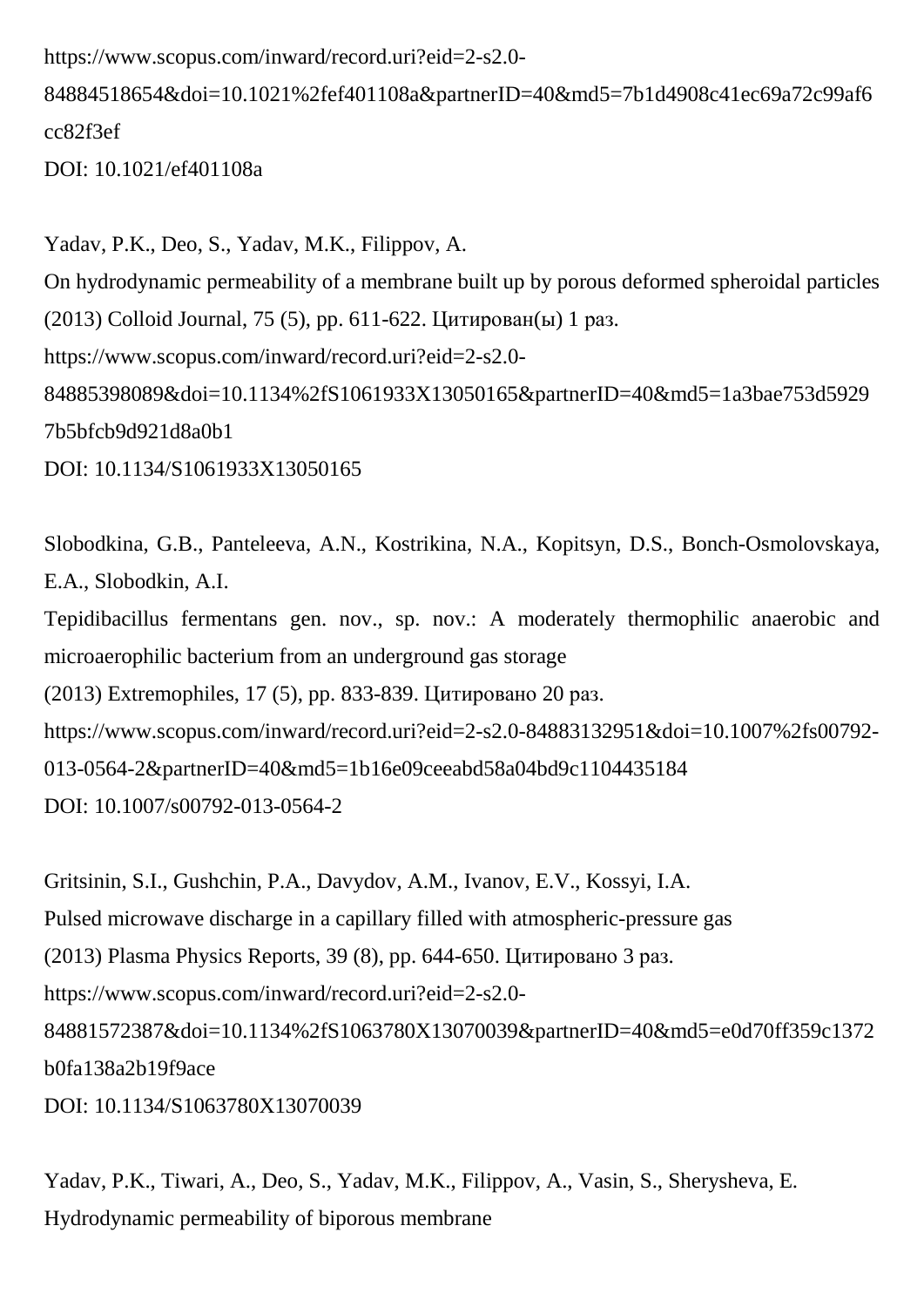(2013) Colloid Journal, 75 (4), pp. 473-482. Цитировано 3 раз. https://www.scopus.com/inward/record.uri?eid=2-s2.0- 84880776059&doi=10.1134%2fS1061933X13040182&partnerID=40&md5=ef5a895342a037e 60f569628e3a0df55 DOI: 10.1134/S1061933X13040182

Lyubimenko, V.A., Kolesnikov, I.M. Distribution of total and mercaptan sulfur in close-cut gasoline fractions of crude oil of various compositions (2013) Chemistry and Technology of Fuels and Oils, 49 (2), pp. 141-147. https://www.scopus.com/inward/record.uri?eid=2-s2.0-84878865793&doi=10.1007%2fs10553- 013-0424-x&partnerID=40&md5=a107c2c3d6185ee78cee1d2e63238401 DOI: 10.1007/s10553-013-0424-x

Kolechko, M.V., Filippov, A.N., Shkirskaya, S.A., Timofeev, S.V., Berezina, N.P. Synthesis and diffusion permeability of MF-4SK/polyaniline composite membranes with controlled thickness of the modified layer (2013) Colloid Journal, 75 (3), pp. 289-296. Цитировано 7 раз. https://www.scopus.com/inward/record.uri?eid=2-s2.0- 84879072201&doi=10.1134%2fS1061933X13030095&partnerID=40&md5=936359065c9d91 7e4b728ab89ad8dd7d DOI: 10.1134/S1061933X13030095

Filippov, A.N., Khanukaeva, D.Y., Vasin, S.I., Sobolev, V.D., Starov, V.M. Liquid flow inside a cylindrical capillary with walls covered with a porous layer (Gel) (2013) Colloid Journal, 75 (2), pp. 214-225. Цитировано 5 раз. https://www.scopus.com/inward/record.uri?eid=2-s2.0- 84885573362&doi=10.1134%2fS1061933X13020051&partnerID=40&md5=851d10c49638c9 e8392ea108c28c98d9 DOI: 10.1134/S1061933X13020051

Kotelev, M.S., Antonov, I.A., Beskorovainyi, A.V., Vinokurov, V.A.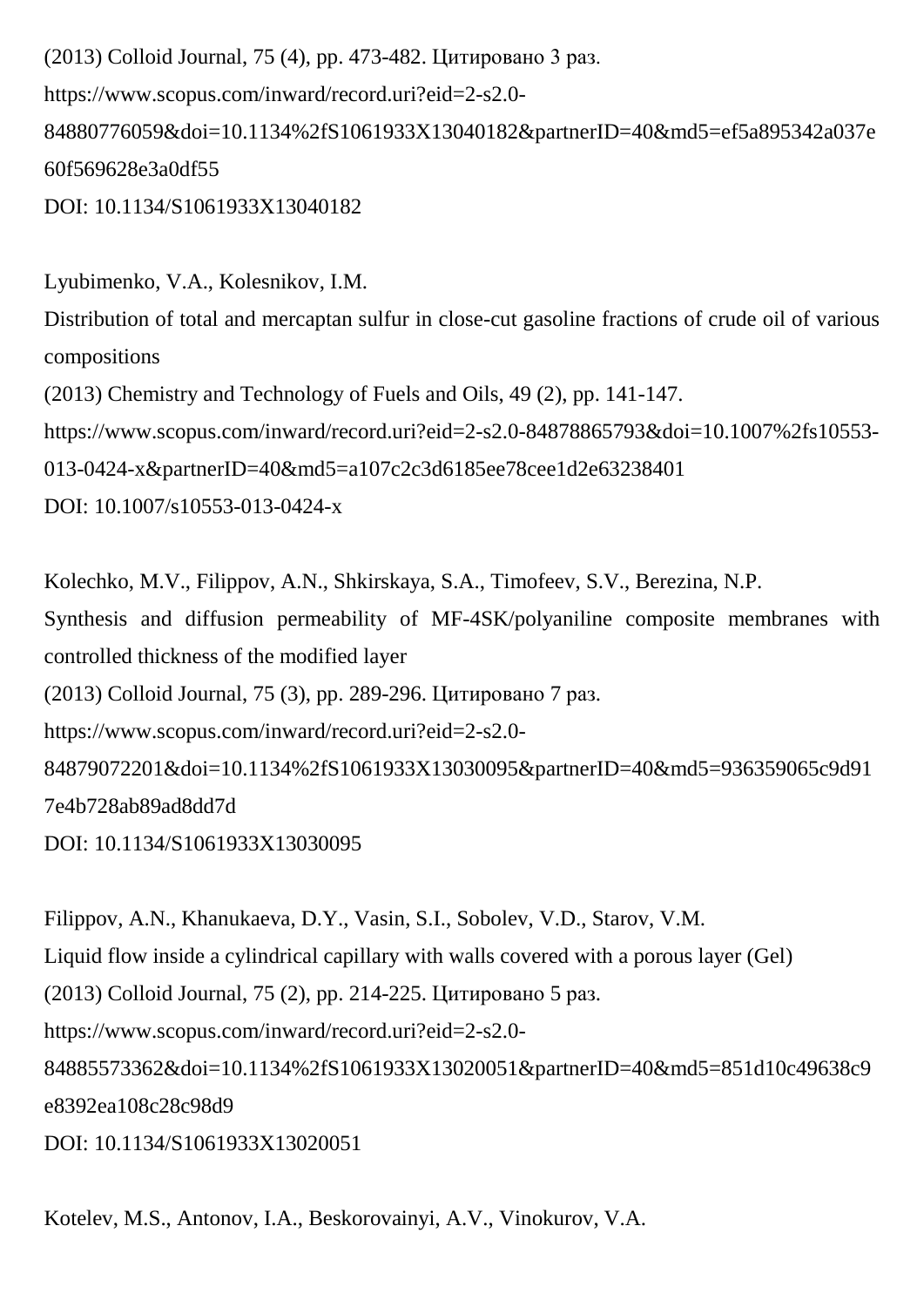Photobioreactor operation condition optimization for high-energy cyanobacterial biomass synthesis to produce third-generation biofuels

```
(2013) Chemistry and Technology of Fuels and Oils, 49 (1), pp. 1-4. Цитирован(ы) 1 раз.
https://www.scopus.com/inward/record.uri?eid=2-s2.0-84875499725&doi=10.1007%2fs10553-
013-0403-2&partnerID=40&md5=68a95a105882461be910b0a0ff3efd59
DOI: 10.1007/s10553-013-0403-2
```
Karakhanov, E.A., Maksimov, A.L., Runova, E.A., Talanova, M.Yu., Filippova, T.Yu., Glotov, A.P.

Use of ionic liquids in cyclohexene epoxidation with hydrogen peroxide

(2013) Petroleum Chemistry, 53 (2), pp. 110-116. Цитирован(ы) 1 раз.

https://www.scopus.com/inward/record.uri?eid=2-s2.0-

84880756305&doi=10.1134%2fS096554411302014X&partnerID=40&md5=0f9bbf98a5e315b e52380e382db81de4

DOI: 10.1134/S096554411302014X

Podosokorskaya, O.A., Bonch-Osmolovskaya, E.A., Novikov, A.A., Kolganova, T.V., Kublanov, I.V.

Ornatilinea apprima gen. nov., sp. nov., a cellulolytic representative of the class Anaerolineae (2013) International Journal of Systematic and Evolutionary Microbiology, 63 (1), pp. 86-92. Цитировано 34 раз.

https://www.scopus.com/inward/record.uri?eid=2-s2.0-

84872484014&doi=10.1099%2fijs.0.041012-

0&partnerID=40&md5=bf74ad6b5fd2b0a6b076da0ac867a16a

DOI: 10.1099/ijs.0.041012-0

Lesin, V.I., Lesin, S.V.

Fractal theory and experimental research of colloidal systems viscosity at shear rates close to zero value

(2013) Neftyanoe khozyaystvo - Oil Industry, (7), pp. 111-113. Цитирован(ы) 1 раз.

https://www.scopus.com/inward/record.uri?eid=2-s2.0-

84892577654&partnerID=40&md5=a7fdb7c9e08ad429b8c9d340e71d8256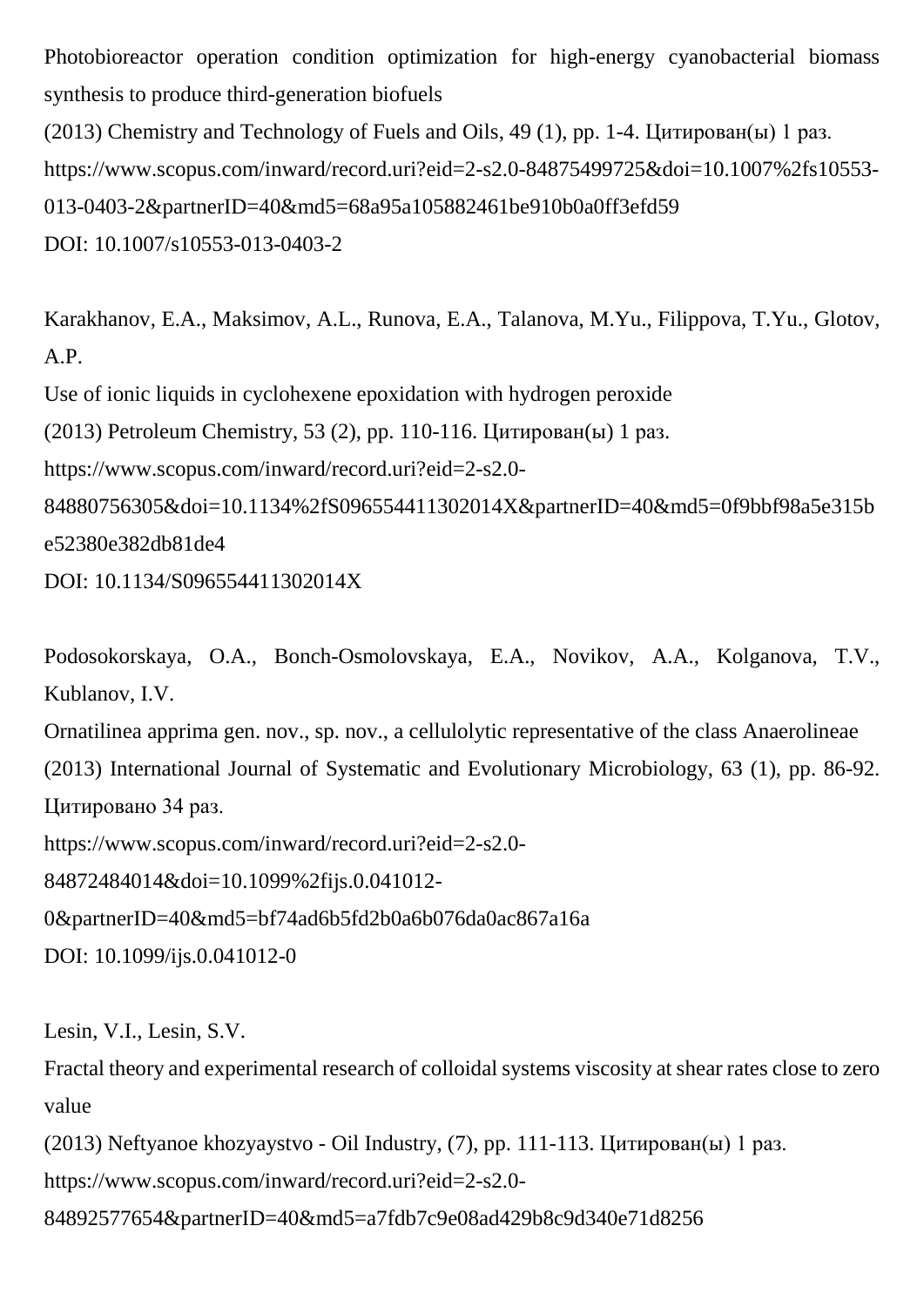Kompantseva, E.I., Komova, A.V., Novikov, A.A., Kostrikina, N.A. Rhodovulum tesquicola sp. nov., a haloalkaliphilic purple non-sulfur bacterium from brackish steppe soda lakes (2012) International Journal of Systematic and Evolutionary Microbiology, 62 (12), pp. 2962- 2966. Цитировано 8 раз. https://www.scopus.com/inward/record.uri?eid=2-s2.0- 84870919162&doi=10.1099%2fijs.0.035857- 0&partnerID=40&md5=39671b45f444fc994434225ccfc9f25c DOI: 10.1099/ijs.0.035857-0

Krasnopolskaya, L.M., Kats, N.Yu., Usov, A.I., Barkov, A.V., Vinokurov, V.A. Submerged cultivation of lentinus edodes strain with broad spectrum biological activity (2012) Antibiotiki i Khimioterapiya, 57 (9-10), pp. 3-7. Цитирован(ы) 1 раз. https://www.scopus.com/inward/record.uri?eid=2-s2.0- 84874615452&partnerID=40&md5=41f5e367e0a907a7568ae491fc8d736e

Filippov, A.N., Iksanov, R.K.

Mathematical modeling of microfiltration of polydisperse suspension on heterogeneous membranes

(2012) Petroleum Chemistry, 52 (7), pp. 520-526. Цитировано 2 раз.

https://www.scopus.com/inward/record.uri?eid=2-s2.0-

84874624046&doi=10.1134%2fS0965544112070043&partnerID=40&md5=f076e3ba1735d62 d2816bc6619338244

DOI: 10.1134/S0965544112070043

Avtonomova, A.V., Bakanov, A.V., Shuktueva, M.I., Vinokurov, V.A., Popova, O.V., Usov, A.I., Krasnopolskaya, L.M. Submerged cultivation and chemical composition of Hericium erinaceus Mycelium (2012) Antibiotiki i Khimioterapiya, 57 (7-8), pp. 7-11. Цитировано 5 раз.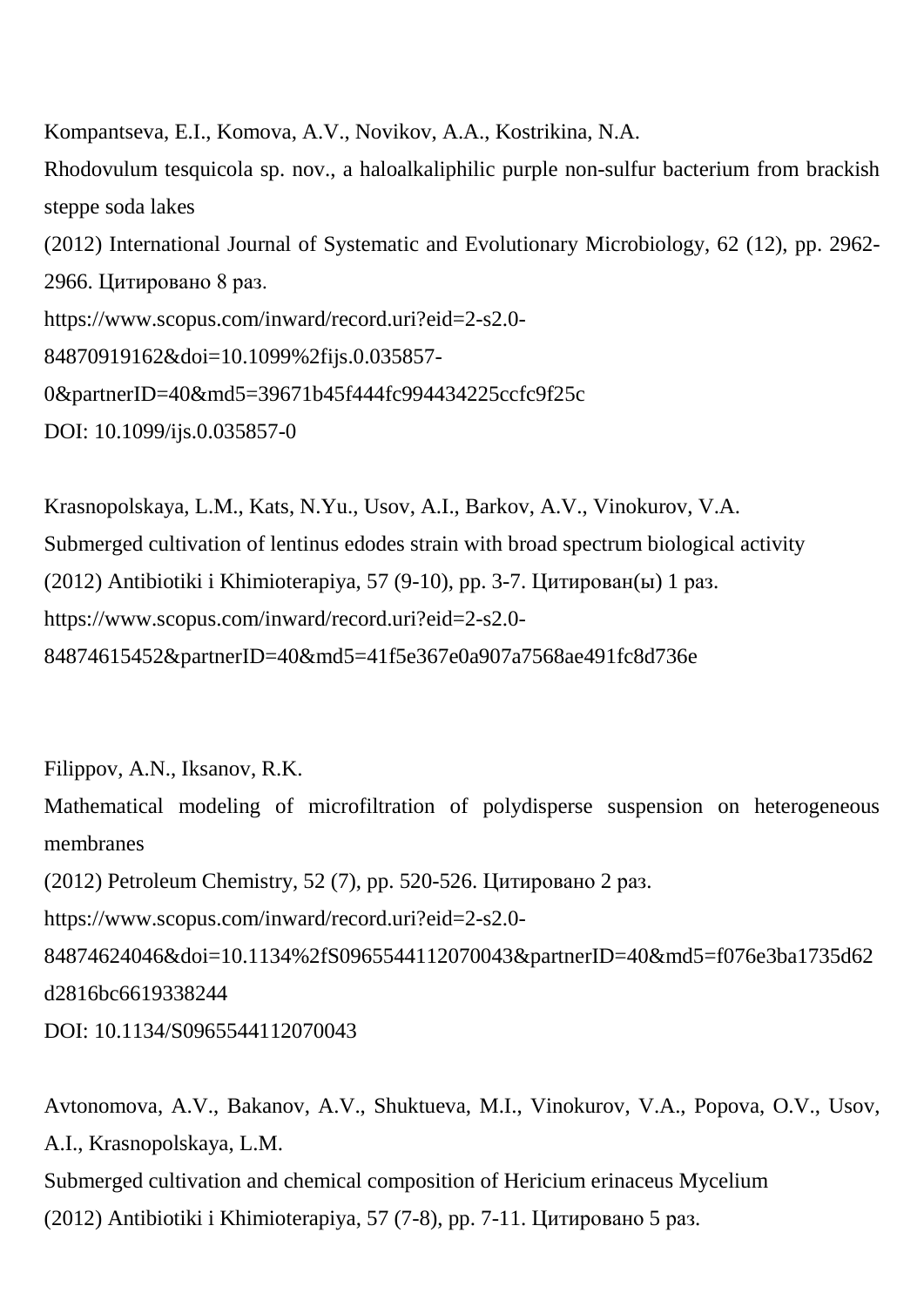## https://www.scopus.com/inward/record.uri?eid=2-s2.0- 84872559431&partnerID=40&md5=882a5db7d812f5aeb626fb1e2bb50562

Kolesnikov, S.I., Borshch, V.N., Kil'Yanov, M.Y., Ivanov, E.V., Yukhvid, V.I., Gushchin, P.A. Enhancing the activity of self-propagating high-temperature synthesized diesel oil hydrofining nanocatalysts by proper selection of leachingagents (2012) Chemistry and Technology of Fuels and Oils, 48 (5), pp. 344-348. https://www.scopus.com/inward/record.uri?eid=2-s2.0-84874649301&doi=10.1007%2fs10553- 012-0378-4&partnerID=40&md5=957b7813a2cfb88af9540a905935a170 DOI: 10.1007/s10553-012-0378-4

Ugrozov, V.V., Filippov, A.N.

Asymmetric transmembrane transfer caused by a difference in adsorption characteristics at interfaces

(2012) Colloid Journal, 74 (6), pp. 739-742. Цитировано 9 раз.

https://www.scopus.com/inward/record.uri?eid=2-s2.0-

84876224578&doi=10.1134%2fS1061933X12060166&partnerID=40&md5=29e118f3ed4a460 51e069ee89f2eee1a

DOI: 10.1134/S1061933X12060166

Tiwari, A., Deo, S., Filippov, A. Effect of the magnetic field on the hydrodynamic permeability of a membrane (2012) Colloid Journal, 74 (4), pp. 515-522. Цитировано 9 раз. https://www.scopus.com/inward/record.uri?eid=2-s2.0- 84864548890&doi=10.1134%2fS1061933X1204014X&partnerID=40&md5=0d028d66c2915a 5e25d127338ea520b9 DOI: 10.1134/S1061933X1204014X

Selezneva, I.E., Ivanova, O.V., Trofimova, G.L., Levin, A.Y., Pervushin, A.N., Katul'skii, P.V. Superalkaline engine oil additive based on isododecyl phenol (2012) Chemistry and Technology of Fuels and Oils, 48 (3), pp. 208-213. Цитирован(ы) 1 раз.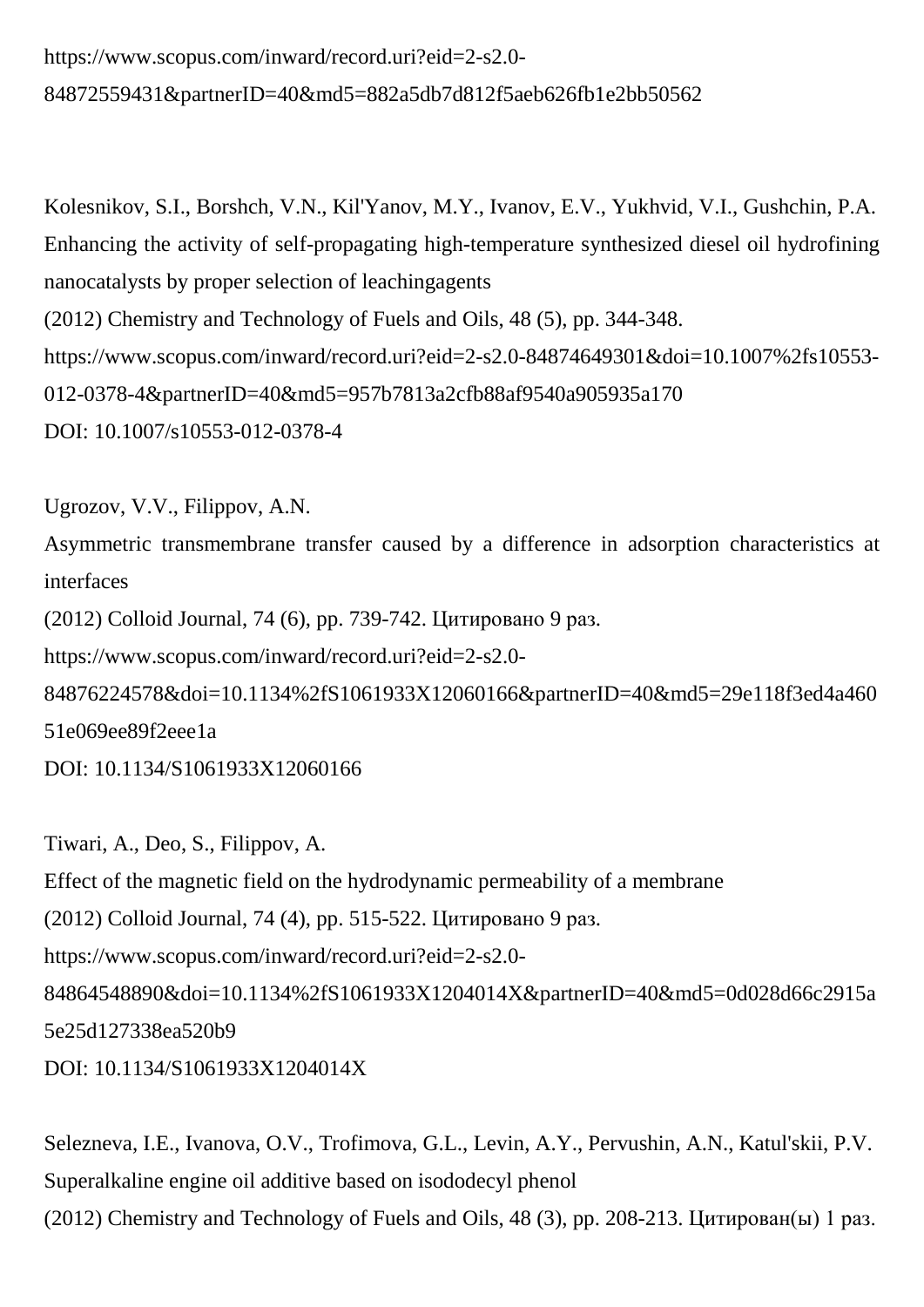https://www.scopus.com/inward/record.uri?eid=2-s2.0-84865464533&doi=10.1007%2fs10553- 012-0360-1&partnerID=40&md5=50e736a7a7596a6ff199e646eb2b8346 DOI: 10.1007/s10553-012-0360-1

Kotelev, M.S., Novikov, A.A., Afonin, D.S., Vinokurov, V.A. Production of energy-dense biomass of microalgae Botryococcus braunii and Chlorella in a photobioreactor (2012) Chemistry and Technology of Fuels and Oils, 48 (1), pp. 8-12. https://www.scopus.com/inward/record.uri?eid=2-s2.0-84859759658&doi=10.1007%2fs10553- 012-0328-1&partnerID=40&md5=25a686f641846085014eb5cf0a59ceb9 DOI: 10.1007/s10553-012-0328-1

Vasin, S.I., Filippov, A.N.

Separation of aqueous electrolyte solutions with asymmetric membranes containing one charged layer

(2012) Colloid Journal, 74 (1), pp. 12-21.

https://www.scopus.com/inward/record.uri?eid=2-s2.0-

84860758543&doi=10.1134%2fS1061933X11060172&partnerID=40&md5=415c71889395eae f3cb663f4cd3cd345

DOI: 10.1134/S1061933X11060172

Filippov, A.N., Iksanov, R.Kh. Studies of asymmetry of diffusion permeability of nanocomposite ion-exchange membranes: Model of charge density of fixed groups linear by membrane thickness (2012) Russian Journal of Electrochemistry, 48 (2), pp. 181-188. Цитировано 4 раз. https://www.scopus.com/inward/record.uri?eid=2-s2.0- 84859174247&doi=10.1134%2fS1023193512020036&partnerID=40&md5=cd54bb8501a3036 9603e3db1a81eceb3 DOI: 10.1134/S1023193512020036

Glushkov, V.A., Arapov, K.A., Kotelev, M.S., Rudowsky, K.S., Suponitsky, K.Yu., Gorbunov, A.A., Maiorova, O.A., Slepukhin, P.A.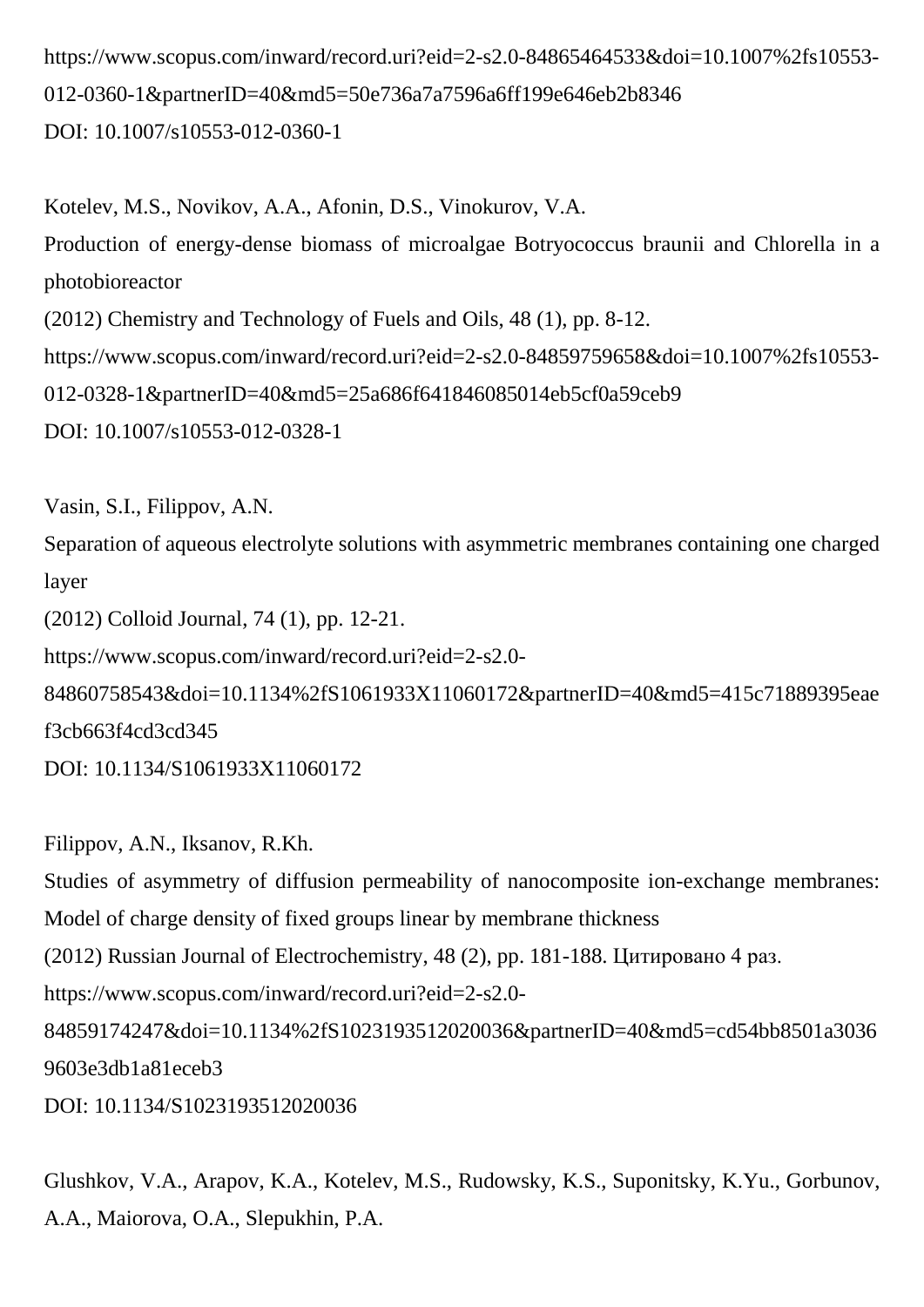N-heterocyclic carbenes. IV. 1synthesis of symmetrical and unsymmetrical imidazolium salts with abietane moiety

(2012) Heteroatom Chemistry, 23 (1), pp. 5-15. Цитировано 4 раз. https://www.scopus.com/inward/record.uri?eid=2-s2.0- 84856023390&doi=10.1002%2fhc.20745&partnerID=40&md5=190b176beb2d7dd332e56dfa7 9d7c2a3 DOI: 10.1002/hc.20745

Lyubimenko, V.A., Petrukhina, N.N., Tumanyan, B.P., Kolesnikov, I.M. Thermodynamic parameters of conversion reactions of some heavy oil components under the action of steam and heat (2012) Chemistry and Technology of Fuels and Oils, 48 (4), pp. 292-301. Цитировано 5 раз. https://www.scopus.com/inward/record.uri?eid=2-s2.0-84870470427&doi=10.1007%2fs10553- 012-0371-y&partnerID=40&md5=42a49c4107d0c5584c9c051c7c55418e DOI: 10.1007/s10553-012-0371-y

Lesin, V.I., Lesin, S.V. «Fractal» formula of non-Newtonian fluid viscosity dependence on shear rate (2012) Neftyanoe khozyaystvo - Oil Industry, (3), pp. 46-48. Цитировано 2 раз. https://www.scopus.com/inward/record.uri?eid=2-s2.0- 84871196790&partnerID=40&md5=99f5190b7b6a36e0dae26dff1babc101

Filippov, A.N., Iksanov, R.Kh., Volkov, A.V. Interaction of a charged spherical particle with a pore of a charged hydrophobic membrane in an electrolyte solution (2011) Petroleum Chemistry, 51 (7), pp. 536-541. Цитировано 2 раз. https://www.scopus.com/inward/record.uri?eid=2-s2.0- 84855663784&doi=10.1134%2fS0965544111070085&partnerID=40&md5=9ee376ec898e3b6 b4d610ad2dfbef176 DOI: 10.1134/S0965544111070085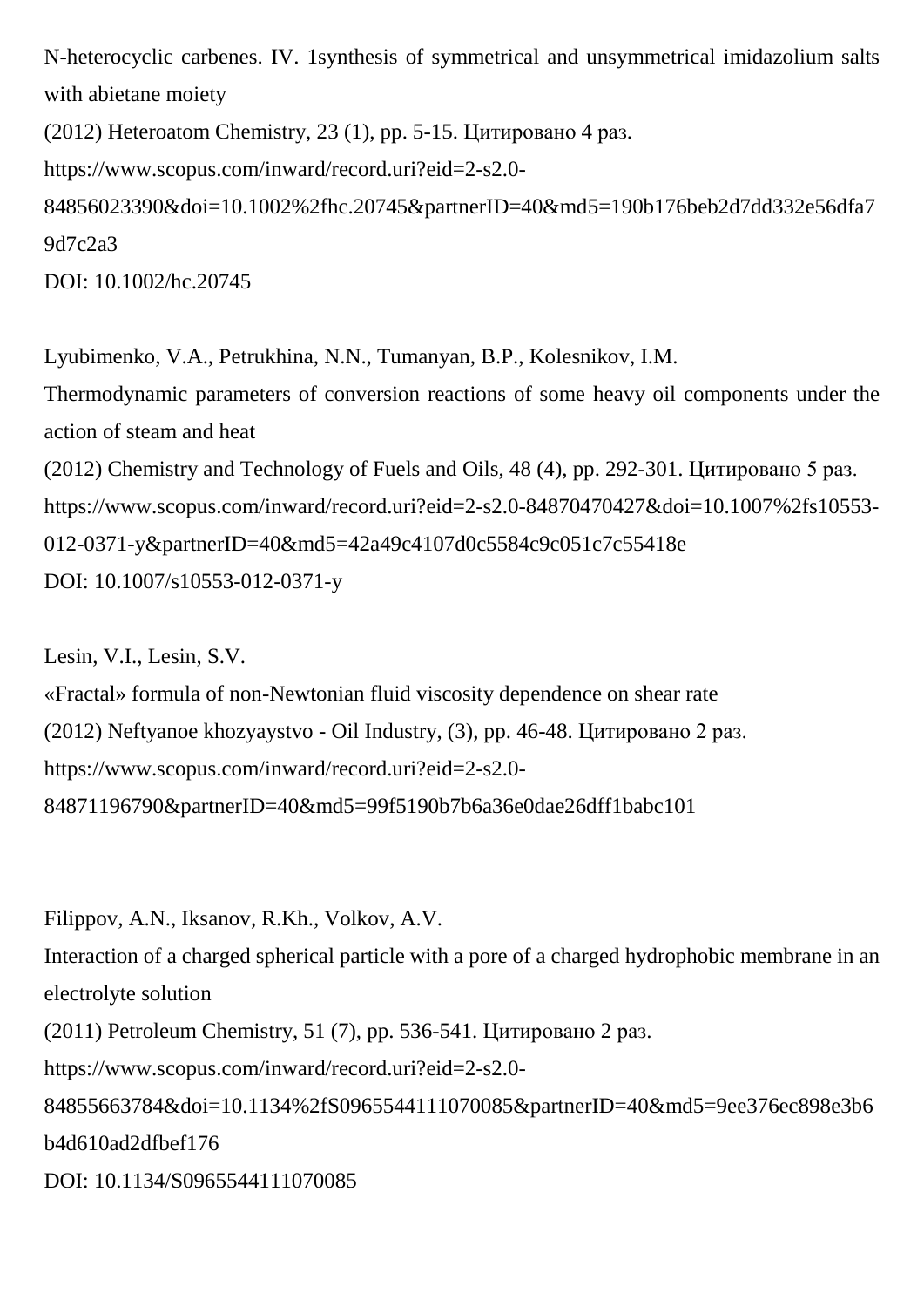Gritsinin, S.I., Gushchin, P.A., Davydov, A.M., Kossyi, I.A., Kotelev, M.S. Coaxial microwave plasma source (2011) Plasma Physics Reports, 37 (11), pp. 965-971. Цитирован(ы) 1 раз. https://www.scopus.com/inward/record.uri?eid=2-s2.0- 81455135226&doi=10.1134%2fS1063780X11100059&partnerID=40&md5=b5a7280f4bee6aa a35d3199fe19981f5 DOI: 10.1134/S1063780X11100059

Anpilov, A.M., Barkhudarov, E.M., Berezhetskaya, N.K., Gritsinin, S.I., Davydov, A.M., Kozlov, Y.N., Kossyi, I.A., Misakyan, M.A., Temchin, S.M., Ralchenko, V.G., Gushchin, P.A., Ivanov, E.V.

Methane conversion in a multielectrode slipping surface discharge in the two-phase water-gas medium

(2011) Technical Physics, 56 (11), pp. 1588-1592.

https://www.scopus.com/inward/record.uri?eid=2-s2.0-

80855141666&doi=10.1134%2fS1063784211110028&partnerID=40&md5=ea59c8082717f4a acef149bbf726d519

DOI: 10.1134/S1063784211110028

Novikov, A.A., Sokolova, T.G., Lebedinsky, A.V., Kolganova, T.V., Bonch-Osmolovskaya, E.A.

Carboxydothermus islandicus sp. nov., a thermophilic, hydrogenogenic, carboxydotrophic bacterium isolated from a hot spring

(2011) International Journal of Systematic and Evolutionary Microbiology, 61 (10), pp. 2532- 2537. Цитировано 8 раз.

https://www.scopus.com/inward/record.uri?eid=2-s2.0-

80053647655&doi=10.1099%2fijs.0.030288-

0&partnerID=40&md5=3a3be8fe560d96c9c3fafbc5e8b257ed

DOI: 10.1099/ijs.0.030288-0

Ovcharova, A.S., Kolesnikov, I.M., Kolesnikov, S.I.

Computational methods for controlling the quality of commercial petroleum products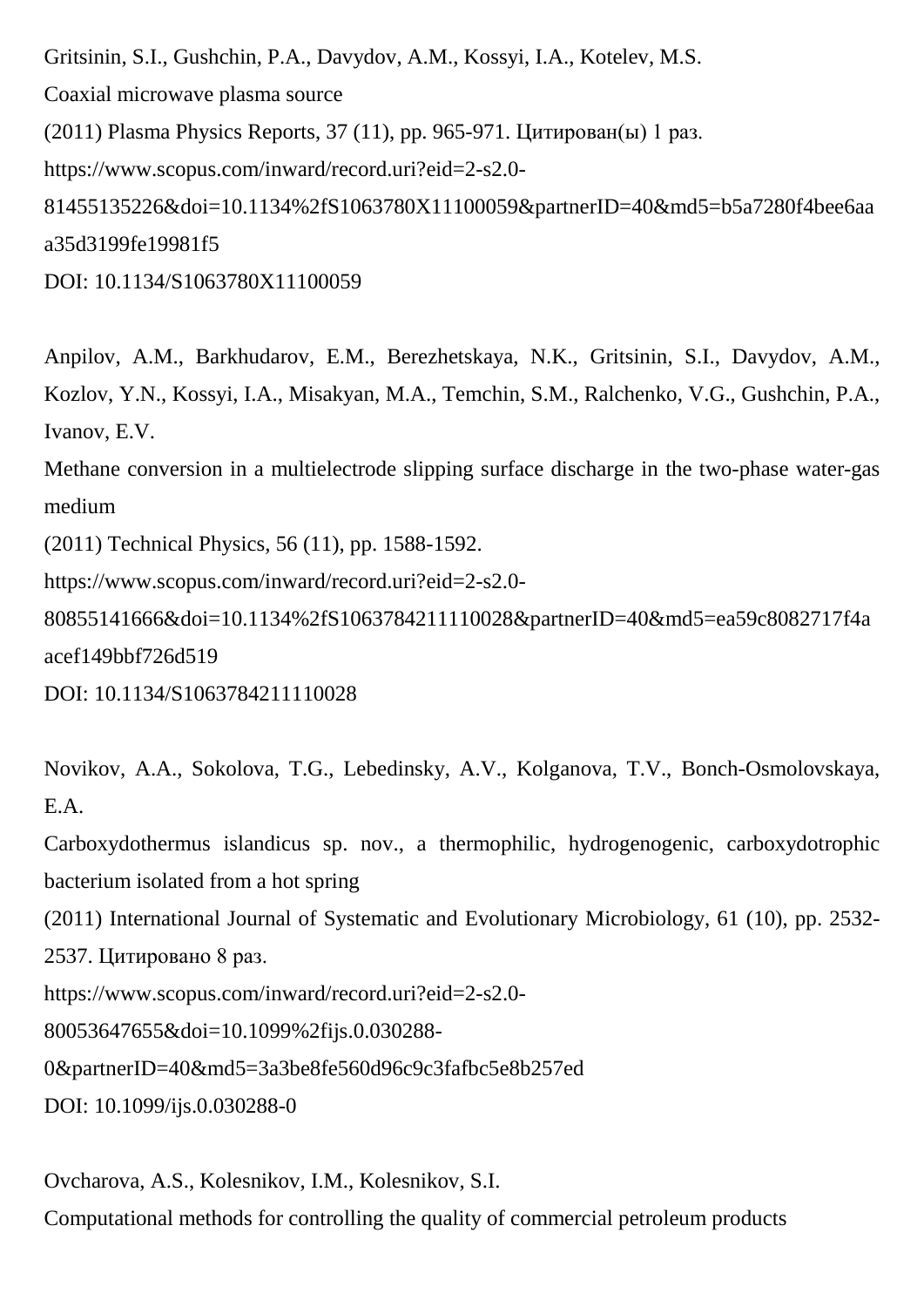(2011) Chemistry and Technology of Fuels and Oils, 47 (5), pp. 381-387. https://www.scopus.com/inward/record.uri?eid=2-s2.0-84855800171&doi=10.1007%2fs10553- 011-0311-2&partnerID=40&md5=eac5f0b67f6b53d9982980d382646f74 DOI: 10.1007/s10553-011-0311-2

Bashkatova, S.T., Vinokurov, V.A., Grishina, I.N., Egorkina, Yu.B. Intermolecular interactions in a disperse fuel system and their contribution to the mechanism of action of diesel fuel additives (2011) Petroleum Chemistry, 51 (5), pp. 363-369. https://www.scopus.com/inward/record.uri?eid=2-s2.0- 80053911082&doi=10.1134%2fS0965544111030030&partnerID=40&md5=f1c4f0beb9f2d734 723206a93cdb86f7 DOI: 10.1134/S0965544111030030

Borshch, V.N., Lyubimenko, V.A., Kilyanov, M.Yu., Kolesnikov, I.M., Vinokurov, V.A. Quantum-chemical study of the complexation of maleimide with benzene and water molecules (2011) Russian Journal of Physical Chemistry B, 5 (4), pp. 571-581. https://www.scopus.com/inward/record.uri?eid=2-s2.0- 82155167047&doi=10.1134%2fS1990793111040142&partnerID=40&md5=c0069e1a271bd20 c42c12fba72077012 DOI: 10.1134/S1990793111040142

Kolesnikov, S.I., Lyubimenko, V.A., Kil'Yanov, M.Yu., Kolesnikov, I.M., Vinokurov, V.A., Ivanov, E.V. Interrelation of rectification sharpness and the benzene distribution in gasoline fractions (2011) Chemistry and Technology of Fuels and Oils, 47 (3), pp. 201-208. https://www.scopus.com/inward/record.uri?eid=2-s2.0-80055096714&doi=10.1007%2fs10553- 011-0282-3&partnerID=40&md5=197f7aadeda52fb06485aa329a193500 DOI: 10.1007/s10553-011-0282-3

Vasin, S.I., Filippov, A.N., Sherysheva, E.E. Cell model of biporous medium (membrane)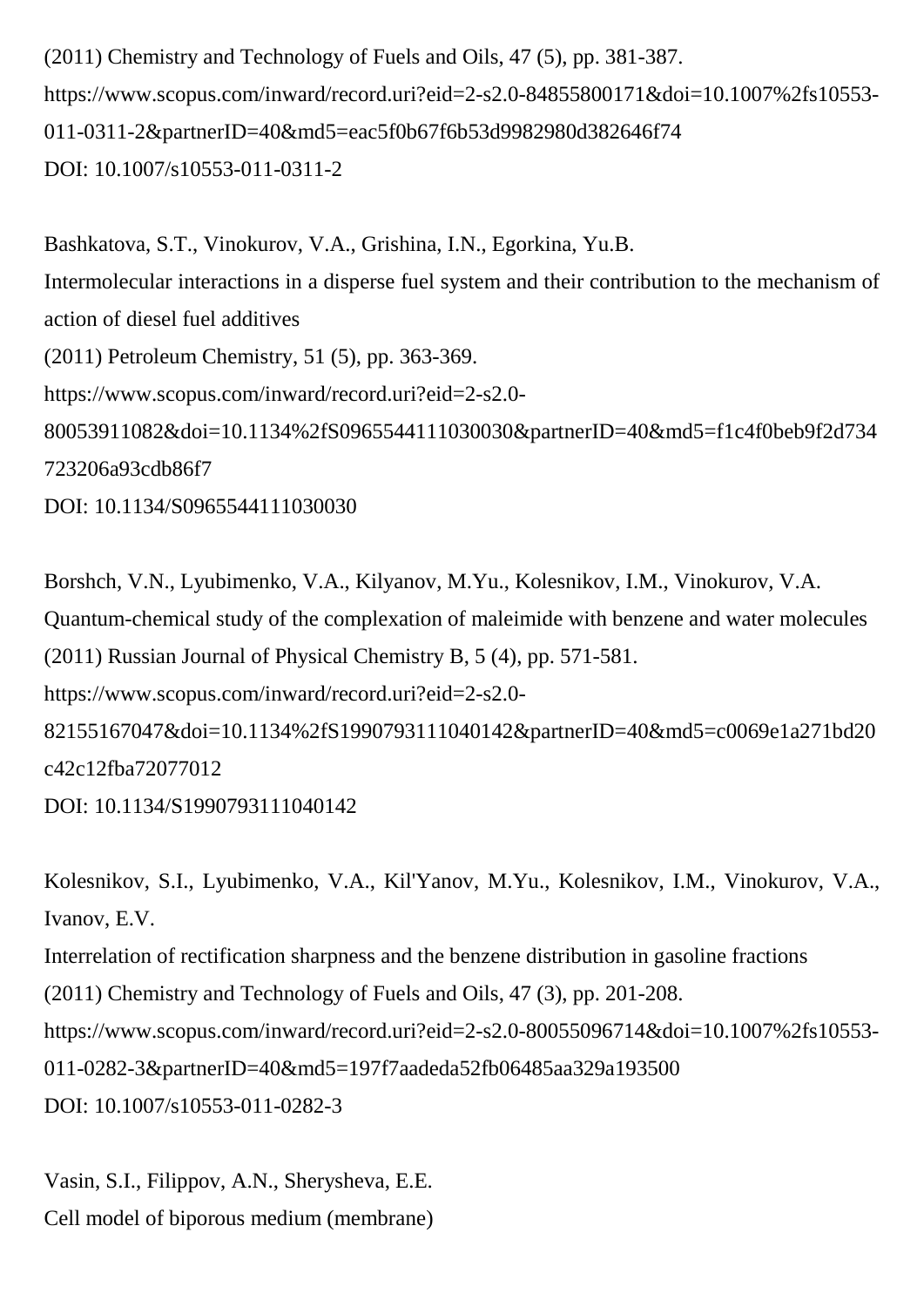(2011) Colloid Journal, 73 (3), pp. 303-308. Цитировано 3 раз. https://www.scopus.com/inward/record.uri?eid=2-s2.0- 79958816463&doi=10.1134%2fS1061933X11030173&partnerID=40&md5=331ae7038dbdbfd a74ce10bd0162b519 DOI: 10.1134/S1061933X11030173

Balabin, R.M., Safieva, R.Z. Near-infrared (NIR) spectroscopy for biodiesel analysis: Fractional composition, iodine value, and cold filter plugging point from one vibrational spectrum (2011) Energy and Fuels, 25 (5), pp. 2373-2382. Цитировано 45 раз. https://www.scopus.com/inward/record.uri?eid=2-s2.0- 80051700231&doi=10.1021%2fef200356h&partnerID=40&md5=2a580b3f5687c57b5730b87c 93ff96c8 DOI: 10.1021/ef200356h

Deo, S., Filippov, A., Tiwari, A., Vasin, S., Starov, V.

Hydrodynamic permeability of aggregates of porous particles with an impermeable core (2011) Advances in Colloid and Interface Science, 164 (1-2), pp. 21-37. Цитировано 18 раз. https://www.scopus.com/inward/record.uri?eid=2-s2.0- 79955478212&doi=10.1016%2fj.cis.2010.08.004&partnerID=40&md5=225c200082444ab6c9 056787d420356d DOI: 10.1016/j.cis.2010.08.004

Balabin, R.M., Safieva, R.Z., Lomakina, E.I. Near-infrared (NIR) spectroscopy for motor oil classification: From discriminant analysis to support vector machines (2011) Microchemical Journal, 98 (1), pp. 121-128. Цитировано 77 раз. https://www.scopus.com/inward/record.uri?eid=2-s2.0- 79952040991&doi=10.1016%2fj.microc.2010.12.007&partnerID=40&md5=4f54754a148bf8e 06ae0051862c22e3f

DOI: 10.1016/j.microc.2010.12.007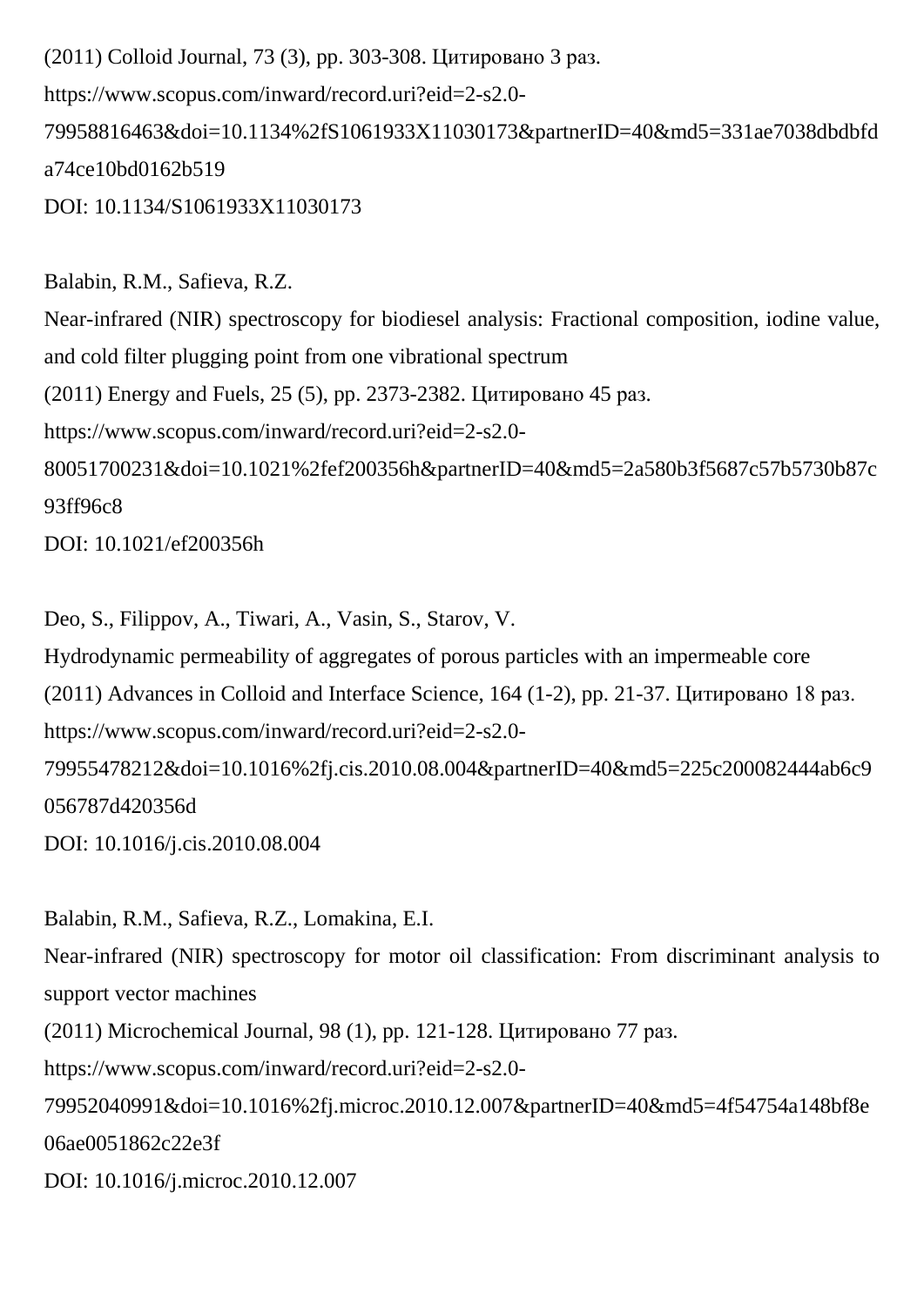Balabin, R.M., Lomakina, E.I., Safieva, R.Z. Neural network (ANN) approach to biodiesel analysis: Analysis of biodiesel density, kinematic viscosity, methanol and water contents using near infrared (NIR) spectroscopy (2011) Fuel, 90 (5), pp. 2007-2015. Цитировано 127 раз. https://www.scopus.com/inward/record.uri?eid=2-s2.0- 79952535556&doi=10.1016%2fj.fuel.2010.11.038&partnerID=40&md5=a878210558bc1724e d519de09cc8dbf2 DOI: 10.1016/j.fuel.2010.11.038

Vasin, S.I., Kharitonova, T.V., Filippov, A.N. Flow of viscous liquid in porous model medium with fractal structure (2011) Colloid Journal, 73 (2), pp. 158-166. Цитировано 3 раз. https://www.scopus.com/inward/record.uri?eid=2-s2.0- 79958781180&doi=10.1134%2fS1061933X11020153&partnerID=40&md5=97c06f085ff46ca 0961384bd51b839ed DOI: 10.1134/S1061933X11020153

Vasin, S.I., Sherysheva, E.E., Filippov, A.N. Permeability of medium composed of cylindrical fibers with fractal porous adlayer (2011) Colloid Journal, 73 (2), pp. 167-175. Цитировано 3 раз. https://www.scopus.com/inward/record.uri?eid=2-s2.0- 79958779902&doi=10.1134%2fS1061933X11020165&partnerID=40&md5=a43894ce4e7a30b 40d099871b42e38cb

DOI: 10.1134/S1061933X11020165

Balabin, R.M., Safieva, R.Z. Biodiesel classification by base stock type (vegetable oil) using near infrared spectroscopy data (2011) Analytica Chimica Acta, 689 (2), pp. 190-197. Цитировано 87 раз. https://www.scopus.com/inward/record.uri?eid=2-s2.0- 79952487365&doi=10.1016%2fj.aca.2011.01.041&partnerID=40&md5=73fa8f48fa5072c363e 57e990fdc8593 DOI: 10.1016/j.aca.2011.01.041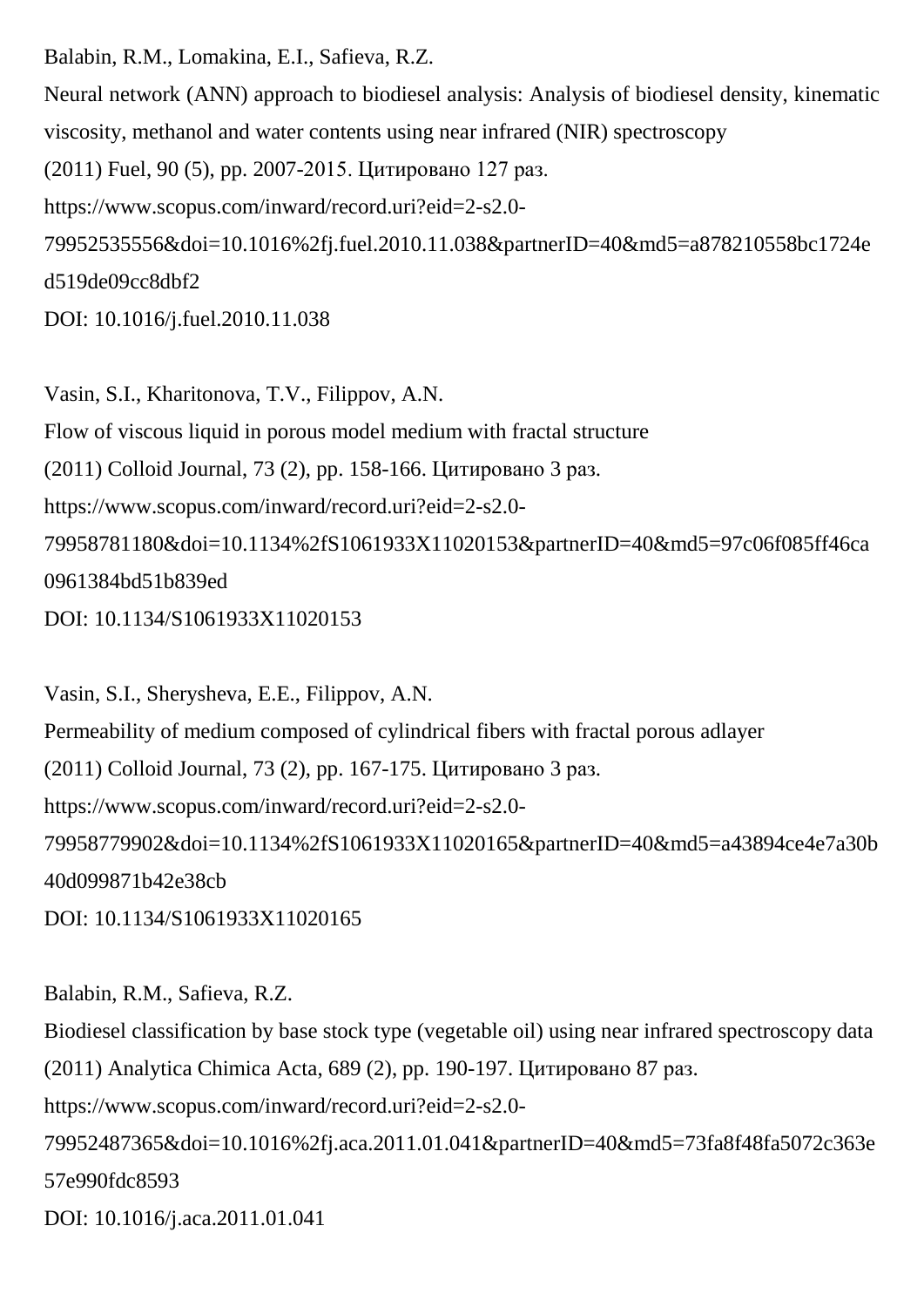Gritsinin, S.I., Davydov, A.M., Kossyi, I.A., Arapov, K.A., Chapkevich, A.A. A biresonant plasma source based on a gapped linear microwave vibrator (2011) Plasma Physics Reports, 37 (3), pp. 263-272. Цитировано 3 раз. https://www.scopus.com/inward/record.uri?eid=2-s2.0- 79953199743&doi=10.1134%2fS1063780X11030044&partnerID=40&md5=d1c2ff779a273ab b317e9bc323b9c953 DOI: 10.1134/S1063780X11030044

Semenov, A.P., Gushchin, P.A., Ivanov, E.V., Vinokurov, V.A., Sapozhnikov, D.A. Homo- and copolymers of N-acryloylpyrrolidine and N-vinylpyrrolidone as kinetic inhibitors of hydrate formation (2011) Chemistry and Technology of Fuels and Oils, 46 (6), pp. 417-423. Цитировано 3 раз. https://www.scopus.com/inward/record.uri?eid=2-s2.0-79952617163&doi=10.1007%2fs10553- 011-0243-x&partnerID=40&md5=c14b6a4197295496a9d8cb23d4c30355 DOI: 10.1007/s10553-011-0243-x

Arapov, K.A., Gushchin, P.A., Ivanov, E.V., Vinokurov, V.A. Fabrication of nanostructured materials in ultrahigh-frequency discharge plasma (2011) Chemistry and Technology of Fuels and Oils, 46 (6), pp. 424-429. https://www.scopus.com/inward/record.uri?eid=2-s2.0-79952625148&doi=10.1007%2fs10553- 011-0244-9&partnerID=40&md5=0e3b03f0c948b2472aa93614b01f74dd DOI: 10.1007/s10553-011-0244-9

Lesin, V.I., Lesin, S.V. The "fractal" viscosity formula analysis (2011) Neftyanoe khozyaystvo - Oil Industry, (6), pp. 104-107. Цитирован(ы) 1 раз. https://www.scopus.com/inward/record.uri?eid=2-s2.0- 79961083727&partnerID=40&md5=820d0c9ff112fc78974a29849382f6ab

Yadav, P.K., Tiwari, A., Deo, S., Filippov, A., Vasin, S.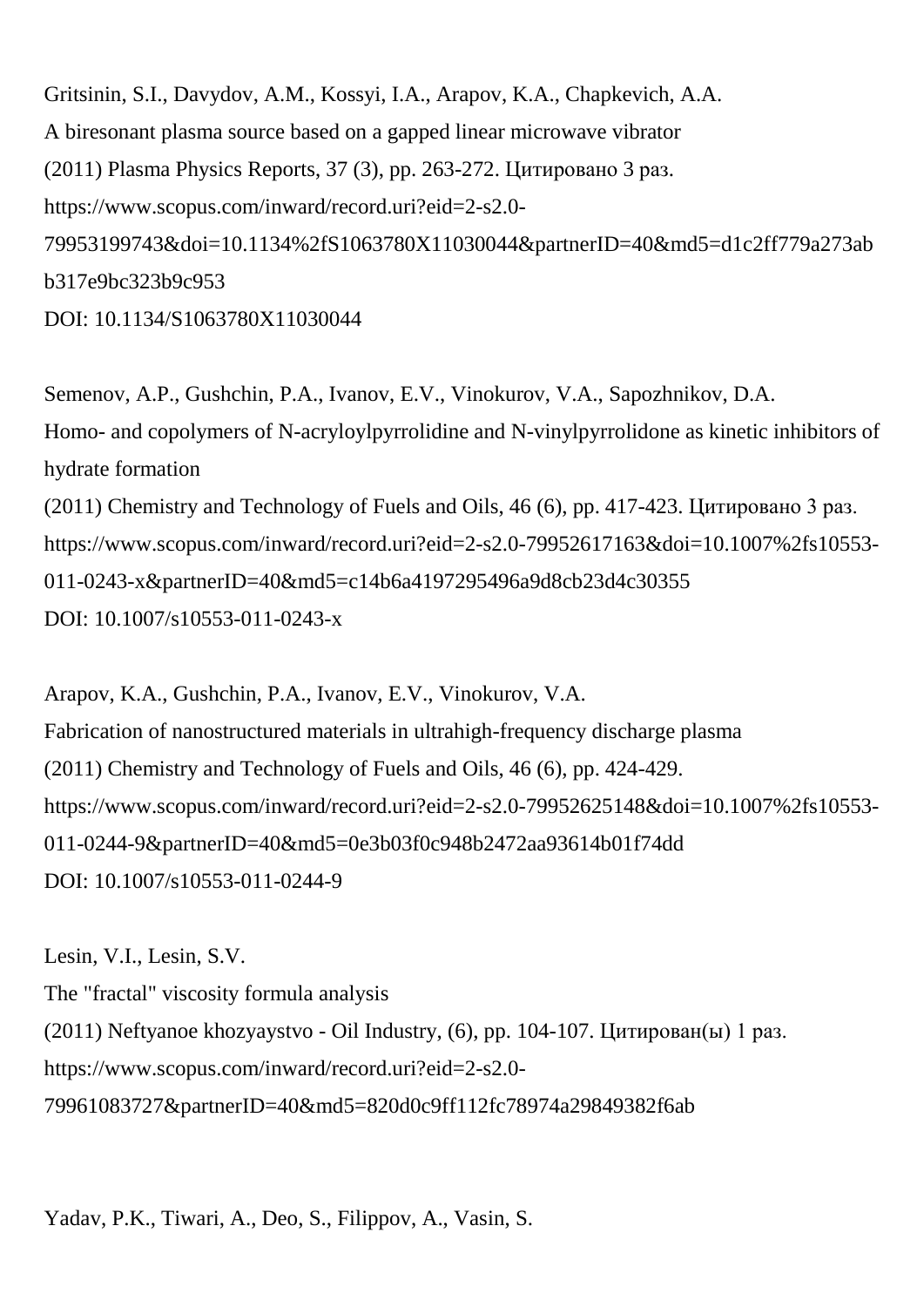Hydrodynamic permeability of membranes built up by spherical particles covered by porous shells: Effect of stress jump condition (2010) Acta Mechanica, 215 (1-4), pp. 193-209. Цитировано 13 раз. https://www.scopus.com/inward/record.uri?eid=2-s2.0-78650622860&doi=10.1007%2fs00707- 010-0331-8&partnerID=40&md5=3ef06962c61e73e26c119c45e9b78459

DOI: 10.1007/s00707-010-0331-8

Filippov, A.N., Kononenko, N.A., Vasin, S.I., Kasperchik, V.P., Yaskevich, A.L., Chernyaeva, M.A.

Experimental and theoretical studies of asymmetry of transport properties of modified ultrafiltration membranes

(2010) Colloid Journal, 72 (6), pp. 846-856. Цитировано 3 раз.

https://www.scopus.com/inward/record.uri?eid=2-s2.0-

78650407715&doi=10.1134%2fS1061933X10060177&partnerID=40&md5=8ad05e415d0d60 e3f162566f6944f8b1

DOI: 10.1134/S1061933X10060177

Kokanina, A.V., Vinokurov, V.A., Leont'Yeva, M.I., Barkov, A.V., Krasnopolskaya, L.M. Possibilities to use basidiomycetes to rise the efficiency of oil-contaminated soil remediation (2010) Society of Petroleum Engineers - SPE Russian Oil and Gas Technical Conference and Exhibition 2010, RO and G 10, 2, pp. 1386-1396. https://www.scopus.com/inward/record.uri?eid=2-s2.0- 79952416690&partnerID=40&md5=f9d87ec49541d6f966c7cfe83cfaa490

Lyubimenko, V.A., Danilov, A.M., Kolesnikov, S.I., Kolesnikov, I.M.

A mathematical model for calculating the increase in the cetane number of diesel fuels in the presence of an ignition initiator

(2010) Chemistry and Technology of Fuels and Oils, 46 (5), pp. 298-308.

https://www.scopus.com/inward/record.uri?eid=2-s2.0-78650415593&doi=10.1007%2fs10553-

010-0227-2&partnerID=40&md5=38bf9b78b100b9d57489ef0ac5652395

DOI: 10.1007/s10553-010-0227-2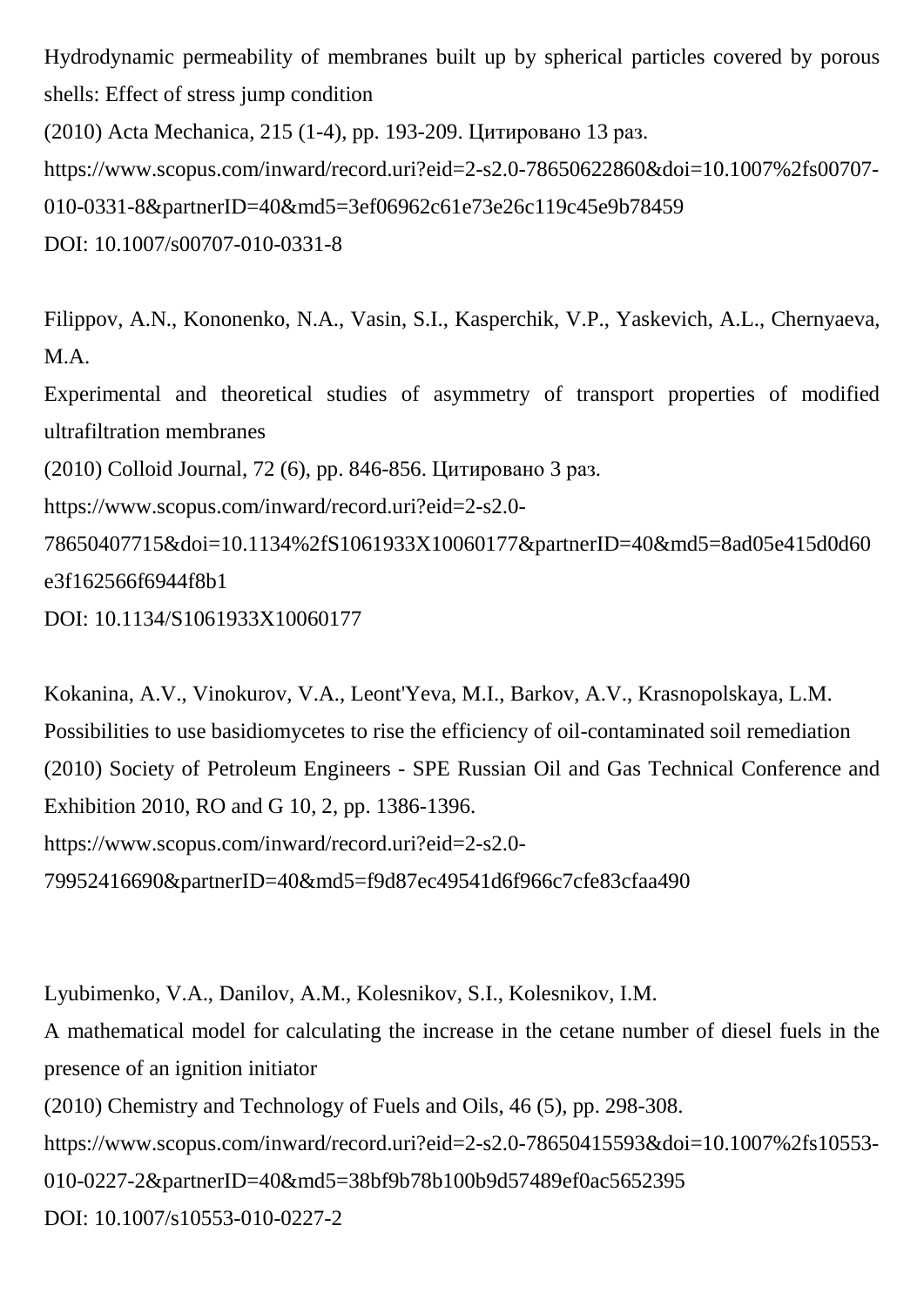Kolesnikov, I.M., Kolesnikov, S.I., Kil'Yanov, M.Yu., Chekhovskaya, O.M., Ivanov, E.V., Arapov, K.A. Features of synthesis of a support for reforming catalysts (2010) Chemistry and Technology of Fuels and Oils, 46 (3), pp. 203-210. https://www.scopus.com/inward/record.uri?eid=2-s2.0-77955712884&doi=10.1007%2fs10553- 010-0210-y&partnerID=40&md5=927553c8957ff618eedbf47776e41333 DOI: 10.1007/s10553-010-0210-y

Vinokurov, V.A., Barkov, A.V., Krasnopol'Skaya, L.M., Mortikov, E.S. New methods of manufacturing alternative fuels from renewable feedstock sources (2010) Chemistry and Technology of Fuels and Oils, 46 (2), pp. 75-78. https://www.scopus.com/inward/record.uri?eid=2-s2.0-77955771076&doi=10.1007%2fs10553- 010-0190-y&partnerID=40&md5=3af16fe9b3f05f123ad971ac1656d28c DOI: 10.1007/s10553-010-0190-y

Balabin, R.M., Safieva, R.Z., Lomakina, E.I.

Gasoline classification using near infrared (NIR) spectroscopy data: Comparison of multivariate techniques

(2010) Analytica Chimica Acta, 671 (1-2), pp. 27-35. Цитировано 163 раз.

https://www.scopus.com/inward/record.uri?eid=2-s2.0-

77953702262&doi=10.1016%2fj.aca.2010.05.013&partnerID=40&md5=fae7bb2f06b723c30af c482da6aa68af

DOI: 10.1016/j.aca.2010.05.013

Berezina, N.P., Kononenko, N.A., Filippov, A.N., Shkirskaya, S.A., Falina, I.V., Sycheva, A.A.- R.

Electrotransport properties and morphology of MF-4SK membranes after surface modification with polyaniline

(2010) Russian Journal of Electrochemistry, 46 (5), pp. 485-493. Цитировано 16 раз.

https://www.scopus.com/inward/record.uri?eid=2-s2.0-

77953333653&doi=10.1134%2fS1023193510050010&partnerID=40&md5=4971a157debf37e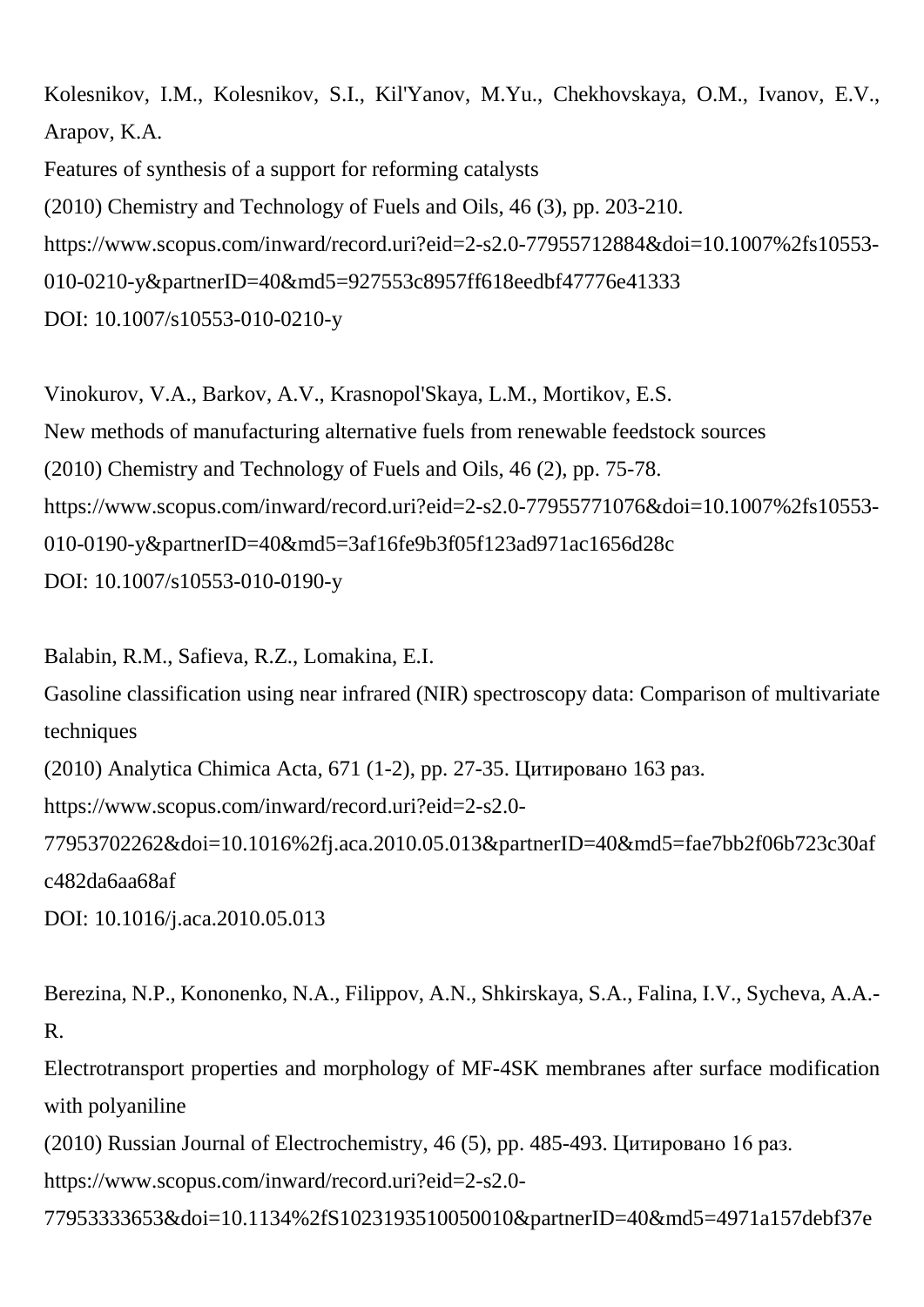c0aab76cee73b61ec DOI: 10.1134/S1023193510050010

Kolesnikov, S.I., Kil'Yanov, M.Yu., Chekhovskaya, O.M. Catalytic desulfurization of diesel fuel with a cavitation mixer (2010) Chemistry and Technology of Fuels and Oils, 46 (1), pp. 70-73. https://www.scopus.com/inward/record.uri?eid=2-s2.0-77952240655&doi=10.1007%2fs10553- 010-0189-4&partnerID=40&md5=997ae9d5bc81f9d7f11038bdab73de26 DOI: 10.1007/s10553-010-0189-4

Filippov, A.N., Iksanov, R.Kh., Kononenko, N.A., Berezina, N.P., Falina, I.V. Theoretical and experimental study of asymmetry of diffusion permeability of composite membranes (2010) Colloid Journal, 72 (2), pp. 243-254. Цитировано 10 раз. https://www.scopus.com/inward/record.uri?eid=2-s2.0- 77954756685&doi=10.1134%2fS1061933X10020158&partnerID=40&md5=9c34e106b4aabaf 7bd1c5992aa5b4836 DOI: 10.1134/S1061933X10020158

Popov, K.I., Filippov, A.N., Khurshudyan, S.A. Food nanotechnologies (2010) Russian Journal of General Chemistry, 80 (3), pp. 630-642. Цитировано 9 раз. https://www.scopus.com/inward/record.uri?eid=2-s2.0- 77952484047&doi=10.1134%2fS1070363210030436&partnerID=40&md5=f5a7dfaa2c35c169 99a4db57a9263205 DOI: 10.1134/S1070363210030436

Petrov, V.F., Vinokurov, V.A., Belyaev, V.V. Sulfur as a structural element in calamitic liquid crystals. 2 terminal, linking, axial and lateral substitutions. 3 sulfur-containing rings (2010) Molecular Crystals and Liquid Crystals, 518, pp. 40-59. Цитирован(ы) 1 раз. https://www.scopus.com/inward/record.uri?eid=2-s2.0-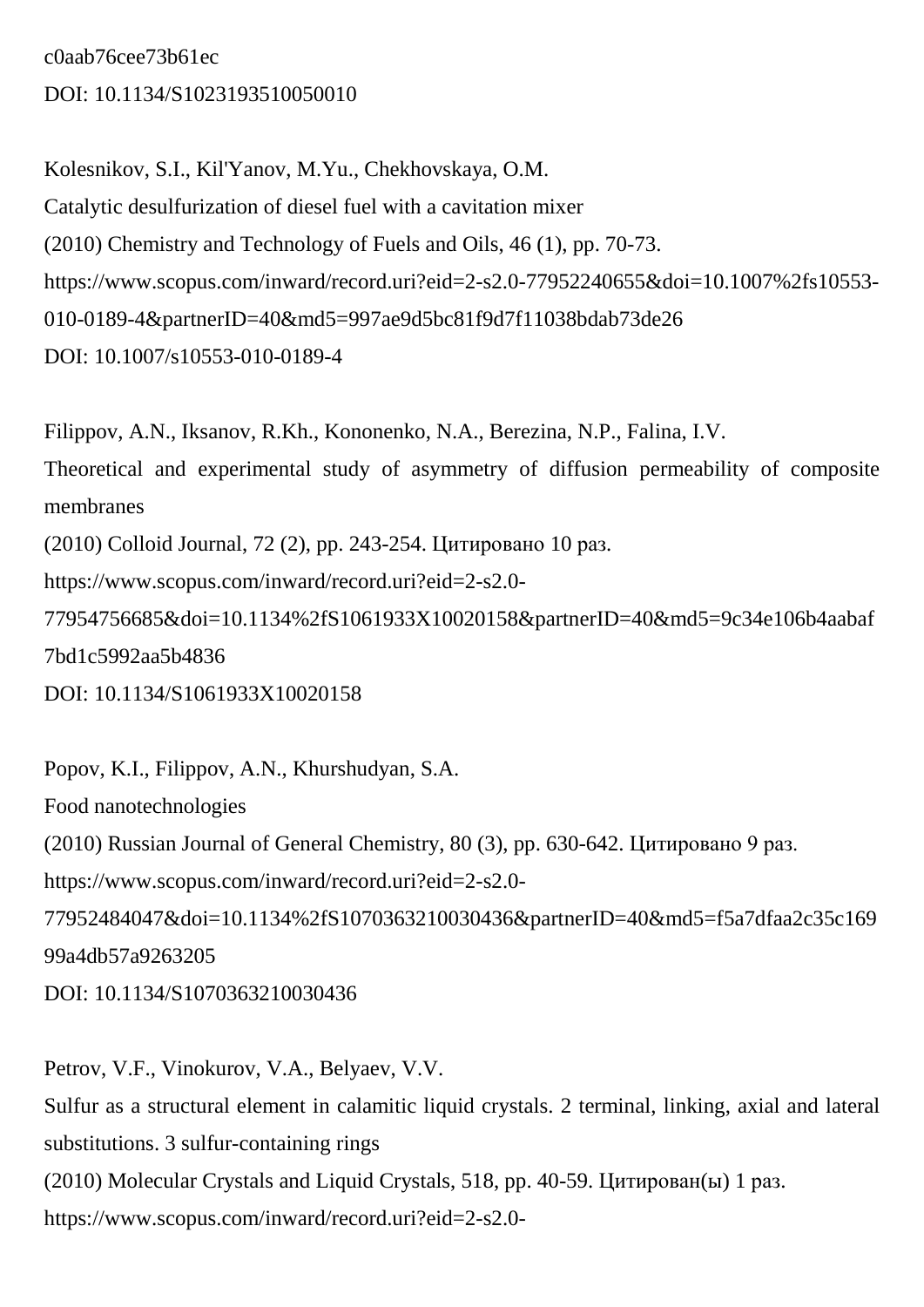# 77951161804&doi=10.1080%2f15421400903499730&partnerID=40&md5=00596e93879d638 a5ce00a85838ea473

DOI: 10.1080/15421400903499730

Gritsinin, S.I., Gushchin, P.A., Davydov, A.M., Ivanov, E.V., Kossyi, I.A., Misakyan, M.A. Conversion of methane in a coaxial microwave torch (2009) Plasma Physics Reports, 35 (11), pp. 933-940. Цитировано 3 раз. https://www.scopus.com/inward/record.uri?eid=2-s2.0- 71249127920&doi=10.1134%2fS1063780X0911004X&partnerID=40&md5=982b1e25c740bd 12f8c34d0032433d93 DOI: 10.1134/S1063780X0911004X

Grishina, I.N., Bashkatova, S.T., Kolesnikov, I.M., Marvan, A. Thermodynamics of moisture dissolution in diesel fuel (2009) Petroleum Chemistry, 49 (6), pp. 512-515. Цитирован(ы) 1 раз. https://www.scopus.com/inward/record.uri?eid=2-s2.0- 72449154727&doi=10.1134%2fS0965544109060115&partnerID=40&md5=a517627ce559171 a94f81149110b303a DOI: 10.1134/S0965544109060115

Kaddour, O., Sherbi, A., Busenna, A., Kolesnikov, I.M. Production of olefin and aromatic hydrocarbons by pyrolysis of gas condensate (2009) Chemistry and Technology of Fuels and Oils, 45 (6), pp. 440-442. Цитировано 2 раз. https://www.scopus.com/inward/record.uri?eid=2-s2.0-77049114931&doi=10.1007%2fs10553- 010-0170-2&partnerID=40&md5=0067f58e38a0e8b689e4bbaceb4bac4f DOI: 10.1007/s10553-010-0170-2

Evstaf'Ev, V.P., Kononova, E.A., Levin, A.Ya., Ivanova, O.V. New dithiophosphate additive for motor oils (2009) Chemistry and Technology of Fuels and Oils, 45 (4), pp. 234-236. https://www.scopus.com/inward/record.uri?eid=2-s2.0-70349616736&doi=10.1007%2fs10553- 009-0135-5&partnerID=40&md5=d15f3ac2f5dd407aaed6cd59705ecae3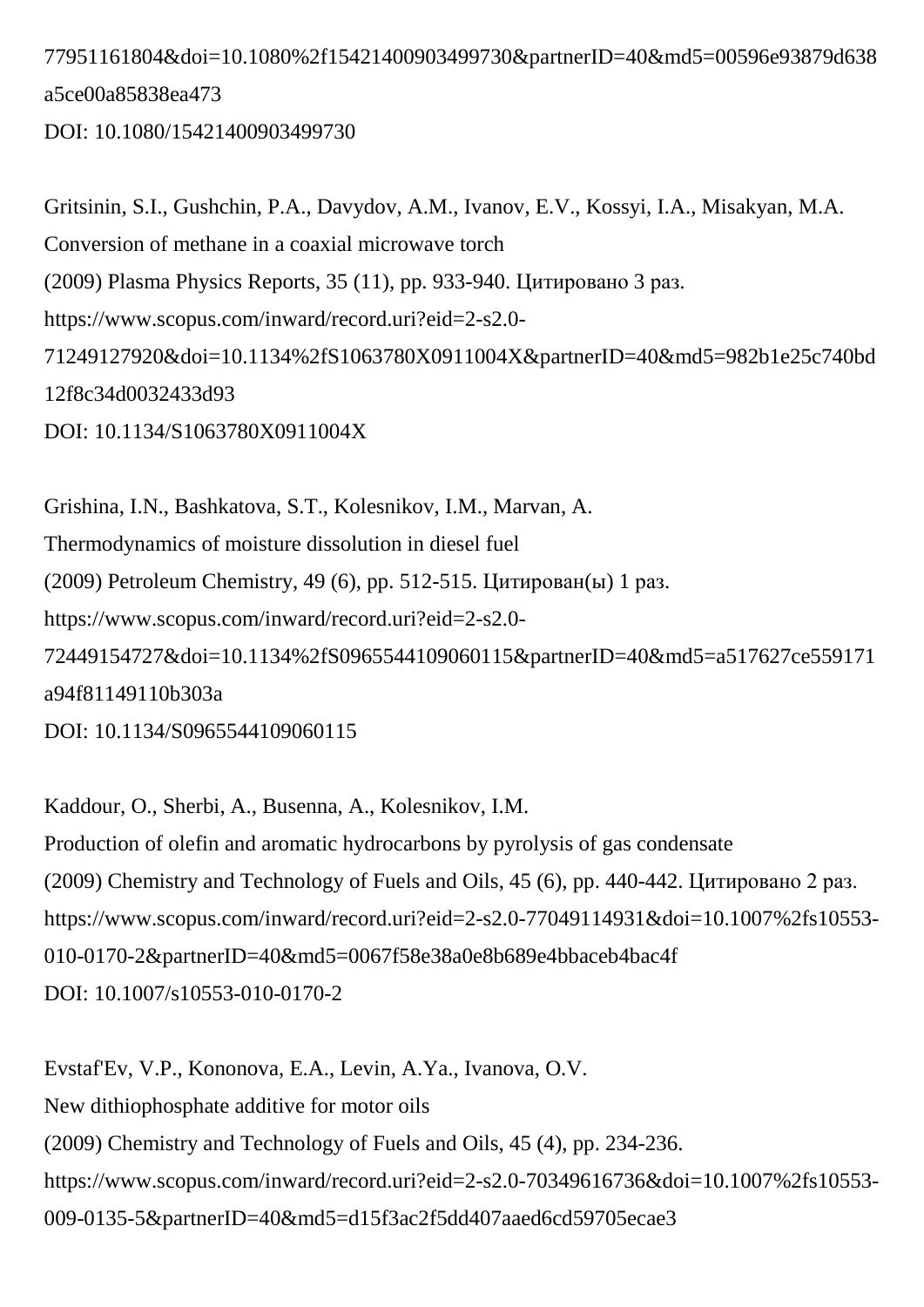#### DOI: 10.1007/s10553-009-0135-5

Selezneva, I.E., Levin, A.Ya., Trofimova, G.L., Ivanova, O.V., Budanovskaya, G.A. New super-alkaline alkylphenol additive for motor oils (2009) Chemistry and Technology of Fuels and Oils, 45 (4), pp. 230-233. https://www.scopus.com/inward/record.uri?eid=2-s2.0-70349633068&doi=10.1007%2fs10553- 009-0134-6&partnerID=40&md5=318847c62e387b46be99e41ca33da158 DOI: 10.1007/s10553-009-0134-6

Bashkatova, S.T., Grishina, I.N., Smirnova, L.A., Kolesnikov, I.M., Vinokurov, V.A. Additive-effect mechanism in disperse fuel systems (2009) Chemistry and Technology of Fuels and Oils, 45 (5), pp. 317-322. Цитирован(ы) 1 раз. https://www.scopus.com/inward/record.uri?eid=2-s2.0-71749087827&doi=10.1007%2fs10553- 009-0150-6&partnerID=40&md5=7693a71da119f02a2989b5c79be07bac DOI: 10.1007/s10553-009-0150-6

Balabin, R.M., Safieva, R.Z., Lomakina, E.I. Universal technique for optimization of neural network training parameters: Gasoline near infrared data example (2009) Neural Computing and Applications, 18 (6), pp. 557-565. Цитировано 11 раз. https://www.scopus.com/inward/record.uri?eid=2-s2.0-70349603663&doi=10.1007%2fs00521- 008-0213-3&partnerID=40&md5=9ff1830f2cc6404dd058ffa0a7e8f46d DOI: 10.1007/s00521-008-0213-3

Makoviychuk, M.I., Chapkevich, A.L., Chapkevich, A.A., Vinokurov, V.A. Flicker-noise gas sensor (2009) Biomedical Engineering, 43 (3), pp. 109-113. Цитирован(ы) 1 раз. https://www.scopus.com/inward/record.uri?eid=2-s2.0-70350619722&doi=10.1007%2fs10527- 009-9112-x&partnerID=40&md5=8671a9f12b59b13044d17b8f444e303c DOI: 10.1007/s10527-009-9112-x

Ryabov, V.D., Silin, M.A., Chernova, O.B., Bronzova, I.A.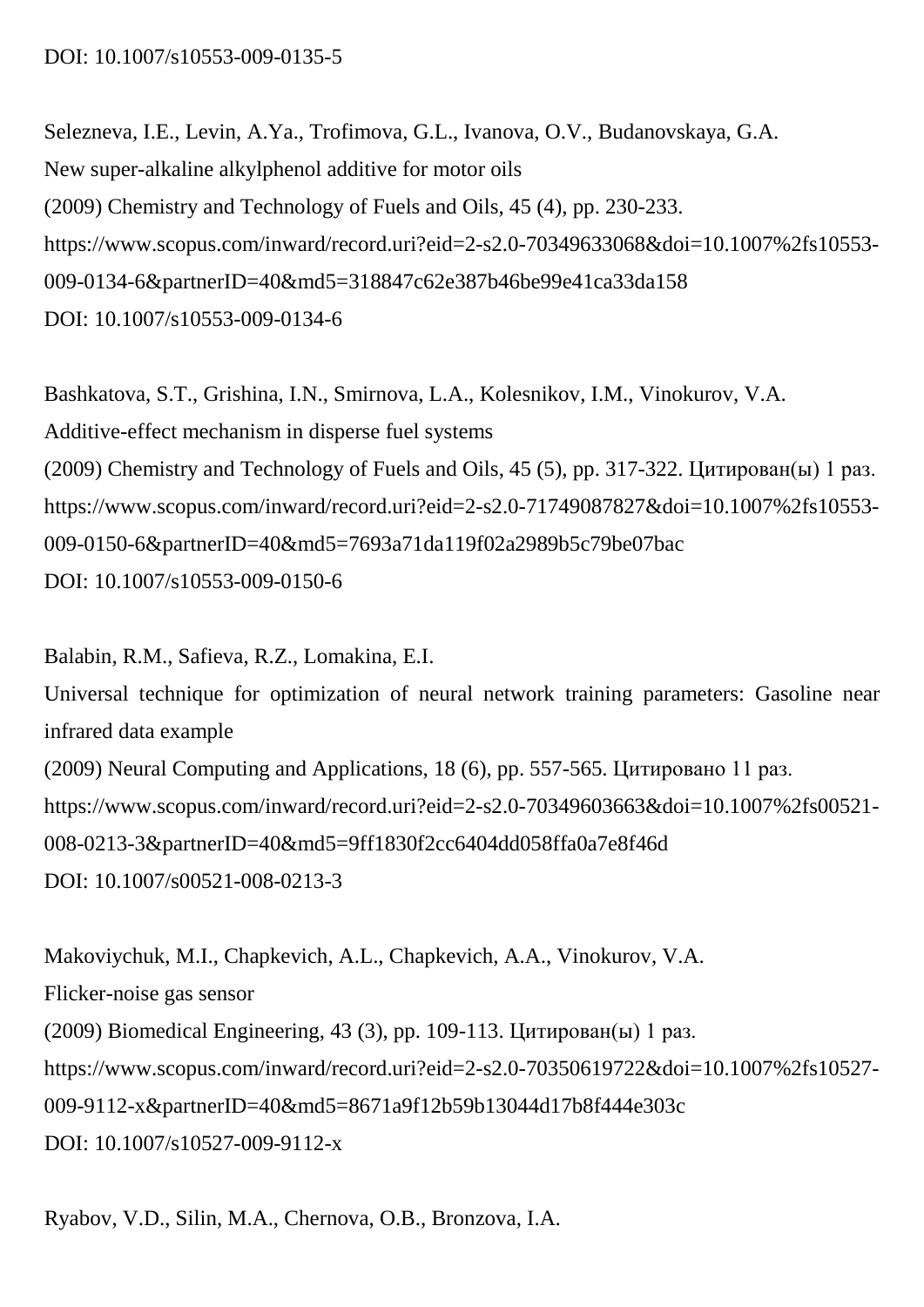Catalytic cracking of triphenylethylene (2009) Petroleum Chemistry, 49 (4), pp. 297-300. Цитирован(ы) 1 раз. https://www.scopus.com/inward/record.uri?eid=2-s2.0- 68249141999&doi=10.1134%2fS0965544109040069&partnerID=40&md5=da8fd264ae8c6ad 426fb3ef24ef5a821 DOI: 10.1134/S0965544109040069

Levin, A.Y., Trofimova, G.L., Budanovskaya, G.A., Ivanova, O.V., Evstaf'Ev, V.P. Determining the tendency of motor oils to form low-temperature deposits (2009) Chemistry and Technology of Fuels and Oils, 45 (3), pp. 217-219. https://www.scopus.com/inward/record.uri?eid=2-s2.0-68249135888&doi=10.1007%2fs10553- 009-0125-7&partnerID=40&md5=f47f176be733bff4ad8729206ee254d4 DOI: 10.1007/s10553-009-0125-7

Makoviichuk, M.I., Chapkevich, A.L., Chapkevich, A.A., Vinokurov, V.A. Flicker-noise gas sensor (2009) Meditsinskaia tekhnika, (3), pp. 5-10. https://www.scopus.com/inward/record.uri?eid=2-s2.0- 68049118584&partnerID=40&md5=07ac6df5b7e49bf95b774df5787acfb2

Vasin, S.I., Filippov, A.N.

Cell models for flows in concentrated media composed of rigid impenetrable cylinders covered with a porous layer

(2009) Colloid Journal, 71 (2), pp. 141-155. Цитировано 13 раз.

https://www.scopus.com/inward/record.uri?eid=2-s2.0-

65149087679&doi=10.1134%2fS1061933X0902001X&partnerID=40&md5=395458042c252c a2b203f03aa1bdffee

DOI: 10.1134/S1061933X0902001X

Glushkov, V.A., Kotelev, M.S., Rudovskii, K.S., Maiorova, O.A., Tarantin, A.V., Tolstikov, A.G.